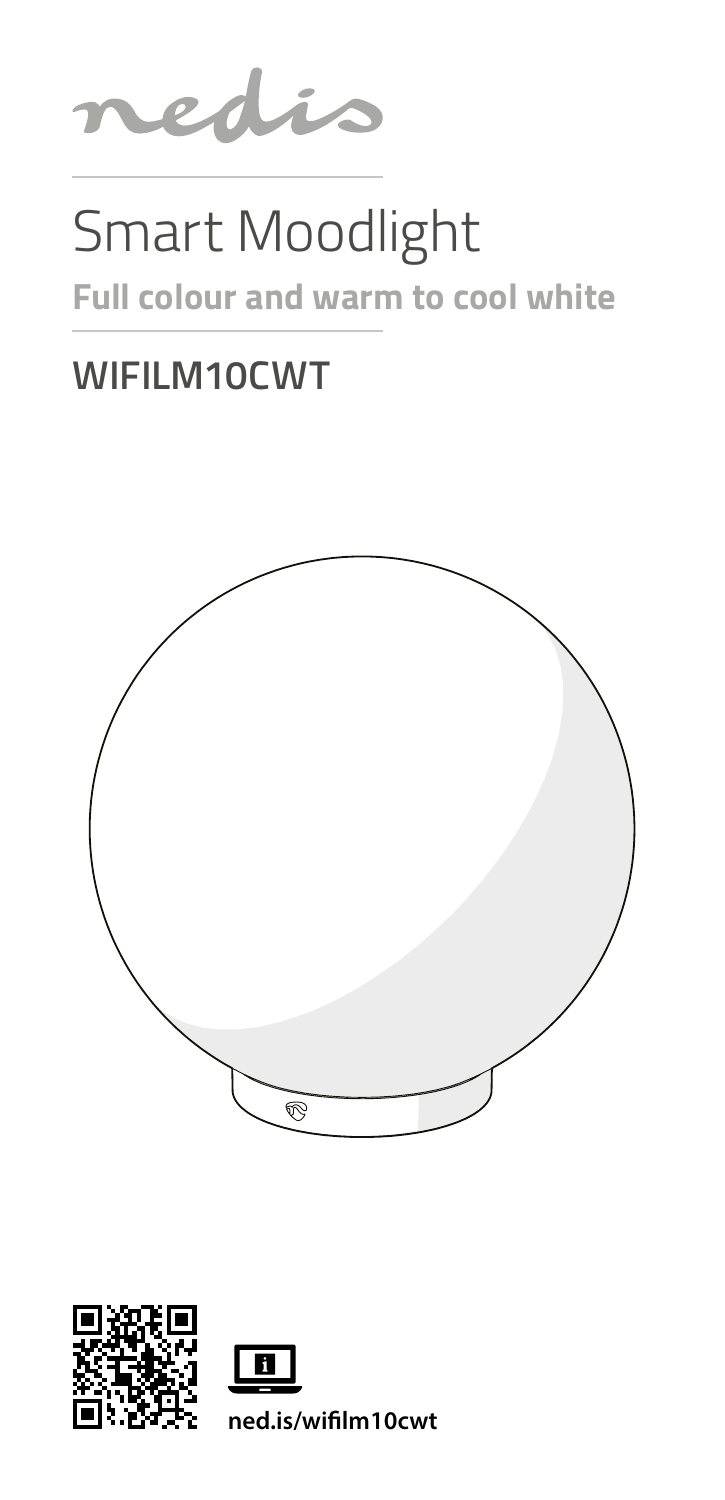| EN) Quick start guide                              | 4              |
|----------------------------------------------------|----------------|
| (DE)<br>Kurzanleitung                              | 6              |
| FR<br>Guide de démarrage rapide                    | 10             |
| <b>NL</b><br><b>Snelstartgids</b>                  | 1 <sup>3</sup> |
| π<br>Guida rapida all'avvio                        | 16             |
| $\overline{\mathsf{}}$ ES<br>Guía de inicio rápido | 19             |
| (PT<br>Guia de iniciação rápida                    | 22             |
| <b>SV</b><br>Snabbstartsguide                      | 25             |
| Π<br>Pika-aloitusopas                              | 28             |
| $\widetilde{N}$<br>Hurtigguide                     | 31             |
| (DA<br>Vejledning til hurtig start                 | 34             |
| $\sqrt{HU}$<br>Gyors beüzemelési útmutató          | 37             |
| PL<br>Przewodnik Szybki start                      | 40             |
| $($ EL $\,$<br>Οδηγός γρήγορης εκκίνησης           | 43             |
| $\overline{\textsf{S}}$ K<br>Rýchly návod          | 46             |
| <b>CS</b><br>Rychlý návod                          | 49             |
| (RO<br>Ghid rapid de inițiere                      | 52             |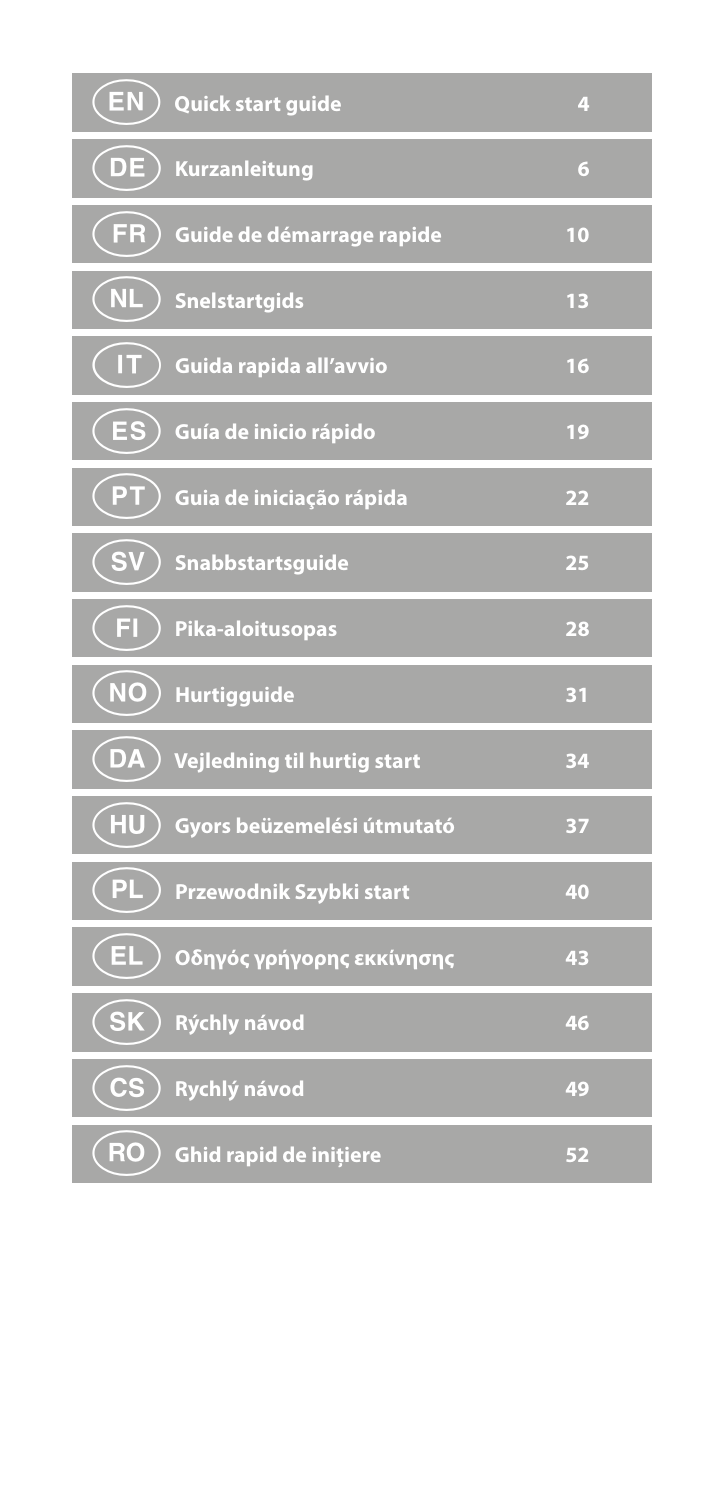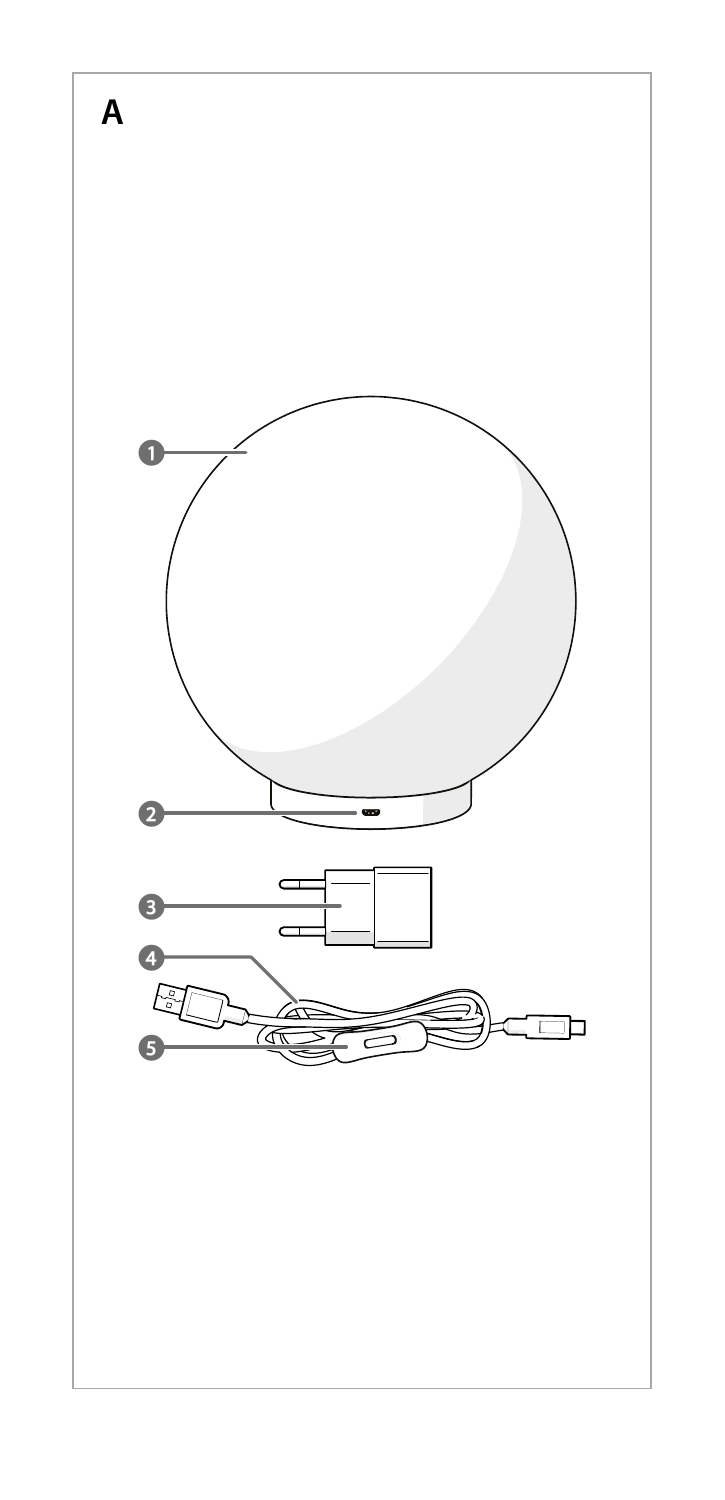### **Smart Moodlight** WIFILM10CWT



For more information see the extended manual online: **ned.is/wifilm10cwt**

#### **Intended use**

The Nedis WIFILM10CWT is a moodlight you can control remotely through the Nedis SmartLife app. The product is intended for indoor use only. The product is not intended for professional use. The product is intended for use in household environments for typical housekeeping functions that may also be used by non-expert users for typical housekeeping functions, such as: shops, offices other similar working environments, farm houses, by clients in hotels, motels and other residential type environments and/or in bed and breakfast type environments. This product can be used by children aged from 8 years and above and persons with reduced physical, sensory or mental capabilities or lack of experience and knowledge if they have been given supervision or instruction concerning use of the product in a safe way and understand the hazards involved. Children shall not play with the product. Cleaning and user maintenance shall not be done by children without supervision. Any modification of the product may have consequences for safety, warranty and proper functioning.

#### **Specifications**

| Product                      | Smart Moodlight      |
|------------------------------|----------------------|
|                              |                      |
| Article number               | WIFILM10CWT          |
| Dimensions (I x w x h)       | 200 x 200 x 195 mm   |
| Weight                       | 550g                 |
| Power input                  | 220 - 240 VAC; 50 Hz |
| <b>Operating temperature</b> | $0 °C - 40 °C$       |
| Colour temperature range     | 2700 K - 6500 K      |
| Wi-Fi frequency              | 2400 - 2484 MHz      |
| Max. radio transmit power    | 16 dBm               |

#### **Main parts** (image **A**)

- **1** Lamp
- **2** Micro USB port
- **3** Power adapter
- **4** USB power cable
- **5** On/off switch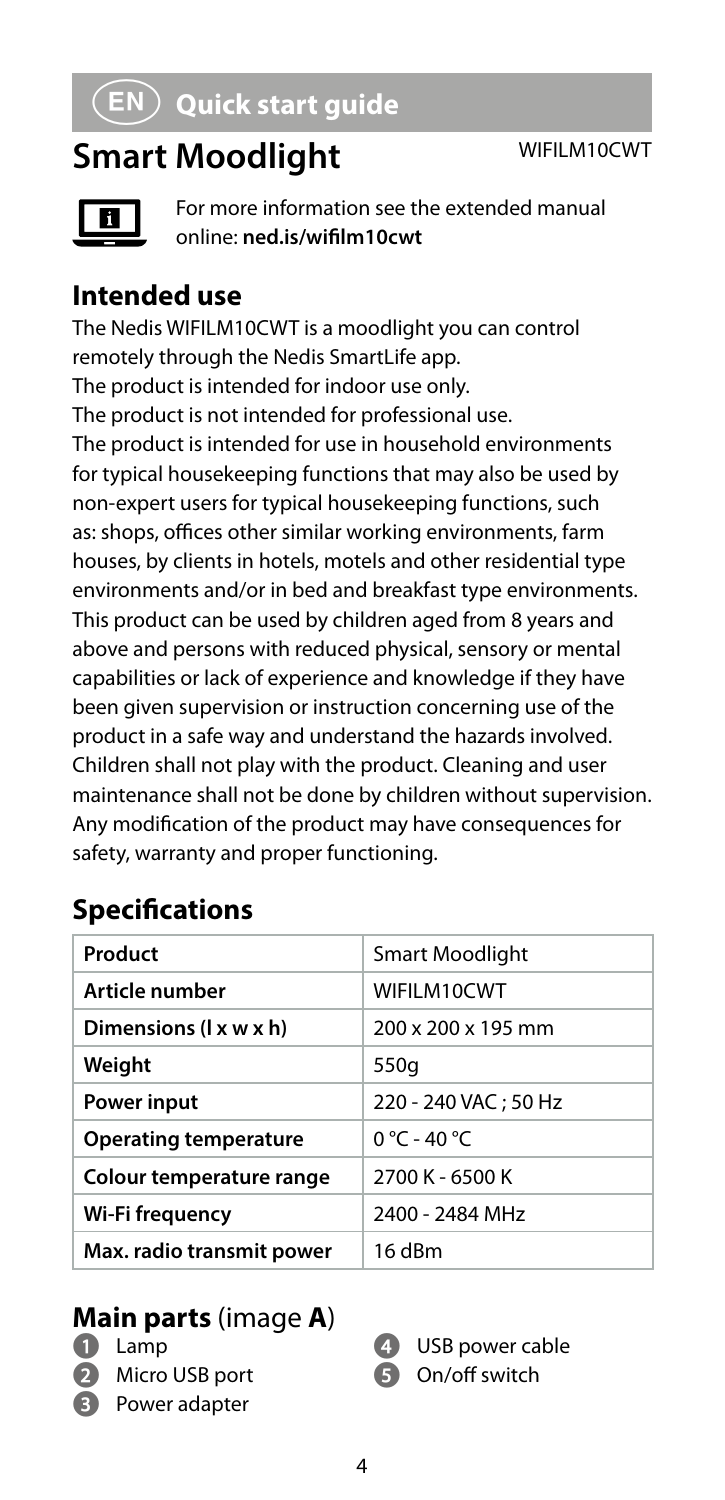#### **Safety instructions**

#### **N** WARNING

- **•** Ensure you have fully read and understood the instructions in this document before you install or use the product. Keep the packaging and this document for future reference.
- **•** Only use the product as described in this document.
- **•** Do not use the product if a part is damaged or defective. Replace a damaged or defective product immediately.
- **•** Do not drop the product and avoid bumping.
- **•** Do not expose the product to water, rain, moisture or high humidity.
- **•** This product may only be serviced by a qualified technician for maintenance to reduce the risk of electric shock.
- **•** Disconnect the product from the power source and other equipment if problems occur.
- **•** Disconnect the product from the power source before service and when replacing parts.
- **•** Children should be supervised to ensure that they do not play with the product.
- **•** Only power the product with the voltage corresponding to the markings on the product.
- **•** Only use the provided power supply.

#### **Installing the Nedis SmartLife app**

- 1. Download the Nedis Smartlife app for Android or iOS on your phone via Google Play or the Apple App Store.
- 2. Open the Nedis Smartlife app on your phone.
- 3. Create an account with your e-mail address and tap Continue.
- 4 You will receive a verification code on your e-mail address.
- 4. Enter the received verification code.
- 5. Create a password and tap Done.
- 6. Tap Add Home to create a SmartLife Home.
- 7. Set your location, choose the rooms you want to connect with and tap Done.

#### **Connecting the app**

- 1. Tap + in the Nedis SmartLife app.
- 2. Select the product type you want to add from the list.
- 3. Plug the Micro USB connector of the USB power cable **A4** in the Micro USB port **A2**.
- 4. Plug the other end of **A4** into the power adapter **A3**.
- 5. Plug **A3** into a working power outlet.

The lamp **A1** blinks to indicate pairing mode is active.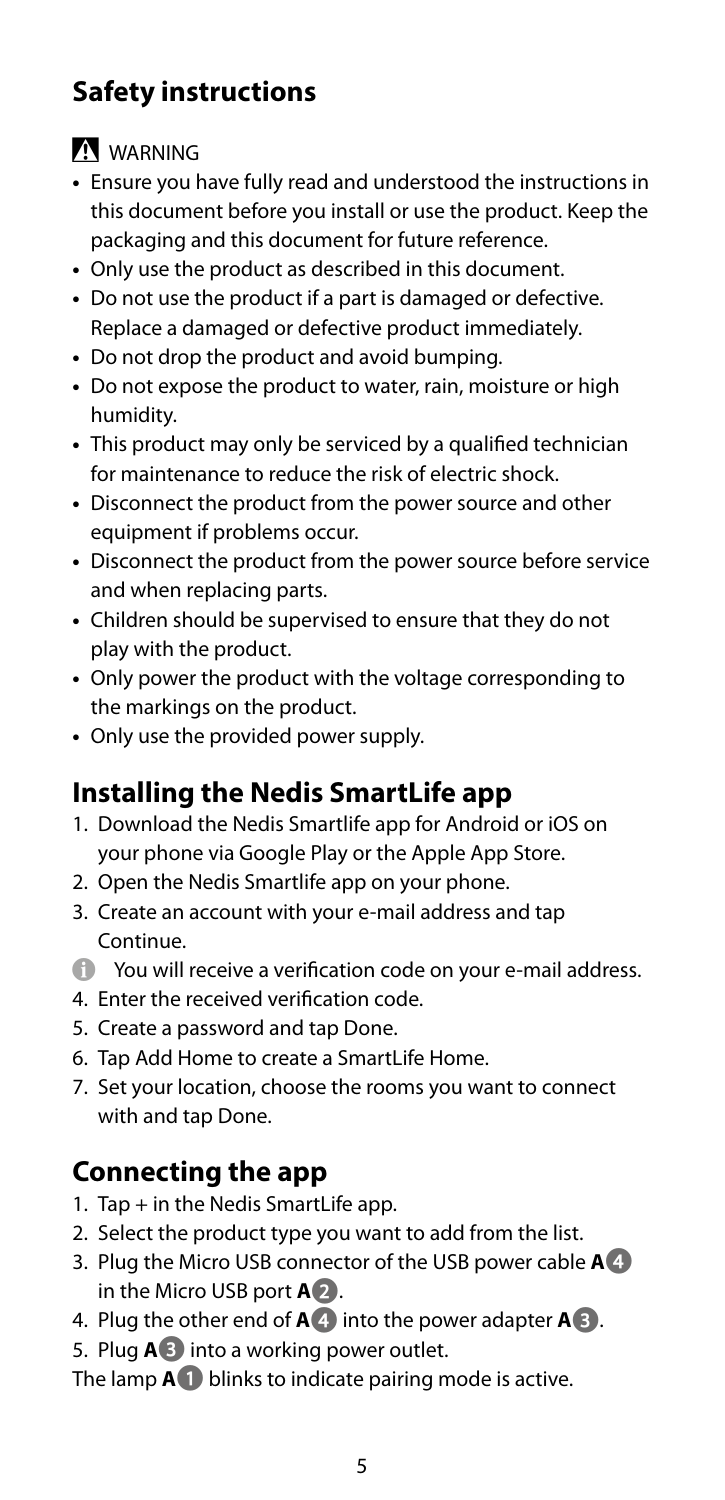- 4 If **A1** does not blink, switch on the product with the on/ off switch **A5**. Wait 10 seconds. Swith the product off and on 3 times to manually enter pairing mode.
- 6. Tap Next step in the app.
- 7. Enter the Wi-Fi network data and tap Confirm.
- 8. Type in a name for the product and tap Done.

The product is now ready for use.

#### **Disconnecting the app**

- 1. Open the Nedis Smartlife app on your phone.
- 2. Open the product type you want by tapping the corresponding tile in the app.
- 3. Tap the pencil icon in the top right corner.
- 4. Tap Remove Device at the bottom and confirm.

#### **Declaration of Conformity**

We, Nedis B.V. declare as manufacturer that the product WIFILM10CWT from our brand Nedis® , produced in China, has been tested according to all relevant CE standards and regulations and that all tests have been passed successfully. This includes, but is not limited to the RED 2014/53/EU regulation.

The complete Declaration of Conformity (and the safety datasheet if applicable) can be found and downloaded via: nedis.com/WIFILM10CWT#support

For additional information regarding the compliance, contact the customer service: Web: www.nedis.com E-mail: service@nedis.com Nedis B.V., de Tweeling 28 5215 MC 's-Hertogenbosch, the Netherlands

### DE Kurzanleitung

WIFILM10CWT

#### **Intelligente Stimmungsleuchte**

Weitere Informationen finden Sie in der erweiterten Anleitung online: **ned.is/wifilm10cwt**

#### **Bestimmungsgemäße Verwendung**

Nedis WIFILM10CWT ist eine intelligente Stimmungsleuchte, die Sie über die Nedis Smartlife-App fernsteuern können. Das Produkt ist nur zur Verwendung innerhalb von Gebäuden gedacht.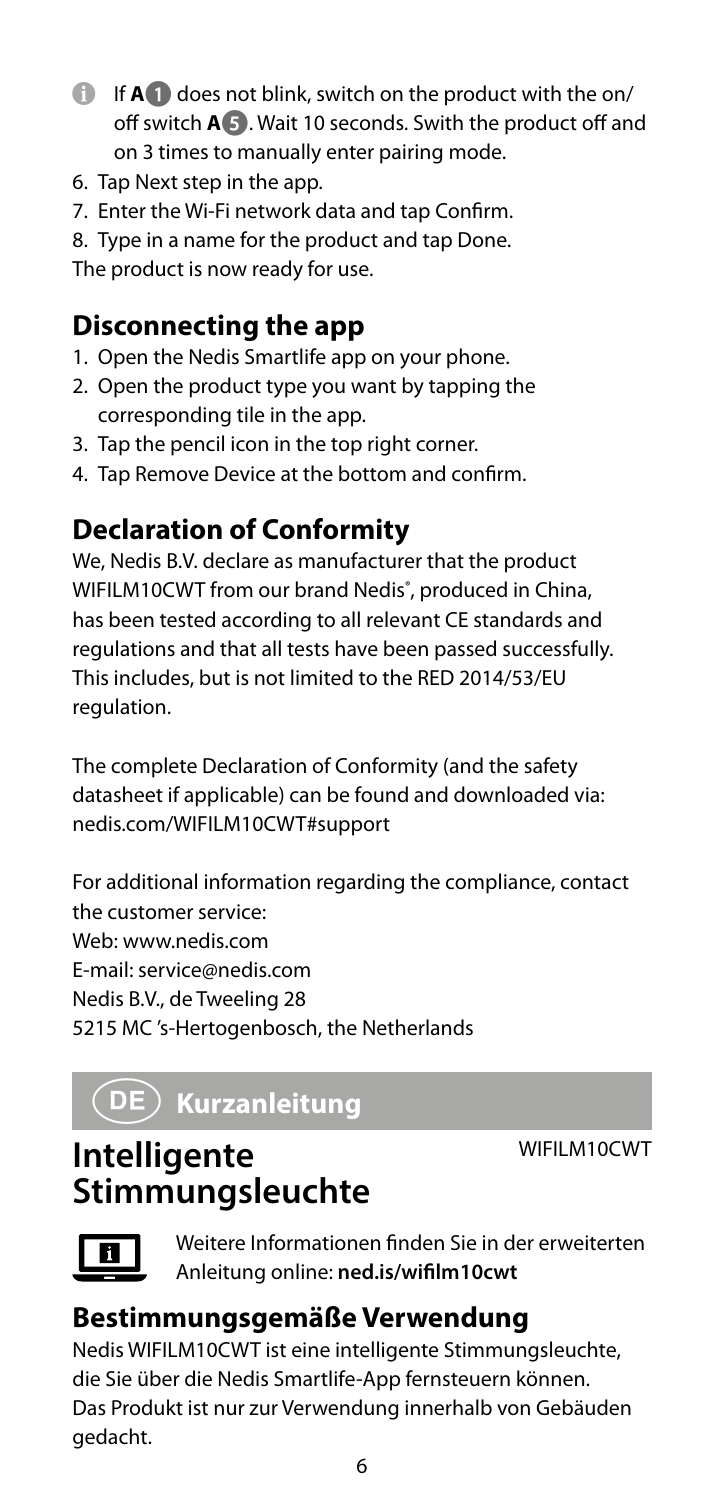Das Produkt ist nicht für den professionellen Einsatz gedacht. Das Produkt ist zur Verwendung in Haushaltsumgebungen für typische Haushaltsfunktionen gedacht, die auch von nicht fachkundigen Benutzern ausgeführt werden können, wie z. B.: in Geschäften, Büros und ähnlichen Arbeitsumgebungen, Bauernhäusern, von Kunden in Hotels, Motels und anderen Unterkünften und/oder in Pensionen.

Kinder ab dem achten Lebensjahr und Personen mit eingeschränkten körperlichen, sensorischen oder geistigen Fähigkeiten oder ohne ausreichende Erfahrung und Kenntnis dürfen dieses Produkt nur dann verwenden, wenn sie beaufsichtigt werden oder in die sichere Benutzung des Produkts eingewiesen wurden und die bestehenden Gefahren verstehen. Kinder dürfen nicht mit dem Produkt spielen. Reinigung und Wartung durch den Benutzer dürfen nicht von unbeaufsichtigten Kindern durchgeführt werden. Jegliche Modifikation des Produkts kann Folgen für die Sicherheit, Garantie und ordnungsgemäße Funktionalität haben.

#### **Spezifikationen**

| Produkt                              | Intelligente<br>Stimmungsleuchte |
|--------------------------------------|----------------------------------|
| Artikelnummer                        | WIFILM10CWT                      |
| $Gr\ddot{\mathrm{o}}$ ße (L x B x H) | 200 x 200 x 195 mm               |
| Gewicht                              | 550g                             |
| Stromeingang                         | 220 - 240 VAC: 50 Hz             |
| Betriebstemperatur                   | $0 °C - 40 °C$                   |
| Farbtemperaturbereich                | 2700 K - 6500 K                  |
| <b>WLAN-Frequenz</b>                 | 2400 - 2484 MHz                  |
| Max. Funksendeleistung               | 16 dBm                           |

#### **Hauptbestandteile** (Abbildung **A**)

- **1** Lampe
- **2** Mikro-USB-Anschluss
- **3** Netzteil

#### **Sicherheitshinweise**

#### **WARNUNG**

**•** Vergewissern Sie sich, dass Sie die Anweisungen in diesem Dokument vollständig gelesen und verstanden haben, bevor Sie das Produkt installieren oder verwenden. Heben Sie die

- **4** USB-Stromkabel
- **5** Ein/Aus-Schalter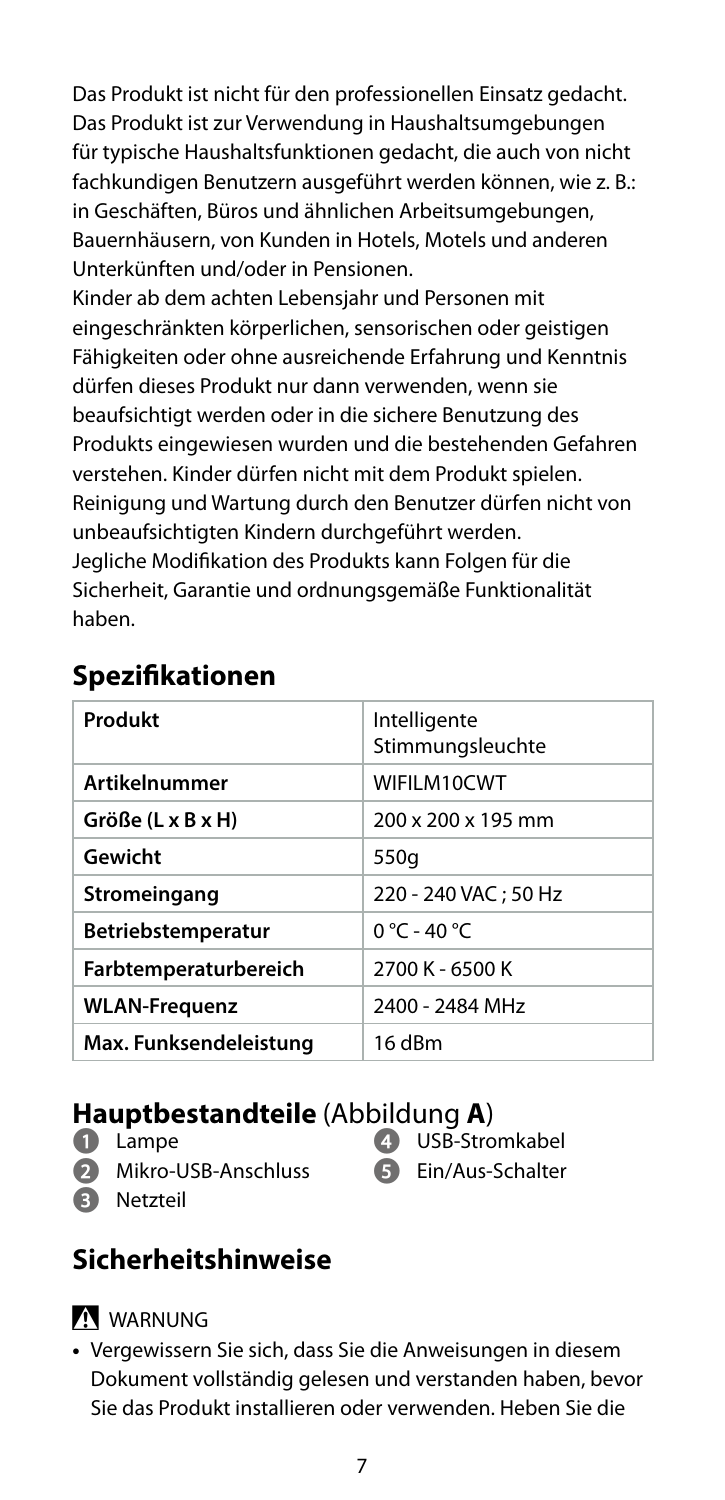Verpackung und dieses Dokument zum späteren Nachschlagen auf.

- **•** Verwenden Sie das Produkt nur wie in diesem Dokument beschrieben.
- **•** Verwenden Sie das Produkt nicht, wenn ein Teil beschädigt ist oder es einen Mangel aufweist. Ersetzen Sie ein beschädigtes oder defektes Produkt unverzüglich.
- **•** Lassen Sie das Produkt nicht herunterfallen und vermeiden Sie Kollisionen.
- **•** Setzen Sie das Produkt nicht Wasser, Regen, Feuchtigkeit oder hoher Luftfeuchtigkeit aus.
- **•** Dieses Produkt darf nur von einem ausgebildeten Techniker gewartet werden, um die Gefahr eines Stromschlags zu reduzieren.
- **•** Trennen Sie das Produkt von der Stromquelle und anderer Ausrüstung, falls Probleme auftreten.
- **•** Trennen Sie das Produkt vor Wartungsarbeiten und beim Austausch von Teilen von der Stromversorgung.
- **•** Kinder müssen beaufsichtigt werden, um sicherzustellen, dass sie nicht mit dem Produkt spielen.
- **•** Betreiben Sie das Produkt nur mit der auf der Kennzeichnung auf dem Produkt angegebenen Spannung.
- **•** Verwenden Sie nur das mitgelieferte Netzteil.

#### **Installation der Nedis SmartLife App**

- 1. Laden Sie die Nedis SmartLife-App für Android oder iOS aus dem Google Play Store oder dem Apple App Store auf Ihr Smartphone.
- 2. Öffnen Sie die Nedis SmartLife-App auf Ihrem Smartphone.
- 3. Erstellen Sie ein Konto mit Ihrer E-Mail-Adresse und tippen Sie auf Weiter.
- 4 Sie erhalten einen Bestätigungscode an Ihre E-Mail-Adresse gesandt.
- 4. Geben Sie den erhaltenen Bestätigungscode ein.
- 5. Erstellen Sie ein Passwort und tippen Sie auf Done (Fertigstellung).
- 6. Tippen Sie auf Add Home (Familie hinzufügen), um ein SmartLife-Zuhause zu erstellen.
- 7. Legen Sie Ihren Standort fest, wählen Sie die Räume aus mit denen Sie eine Verbindung herstellen möchten, und tippen Sie auf Done (Fertigstellung).

#### **Verbinden der App**

- 1. Tippen Sie auf + in der Nedis SmartLife-App.
- 2. Wählen Sie den Gerätetyp, den Sie hinzufügen möchten, aus der Liste aus.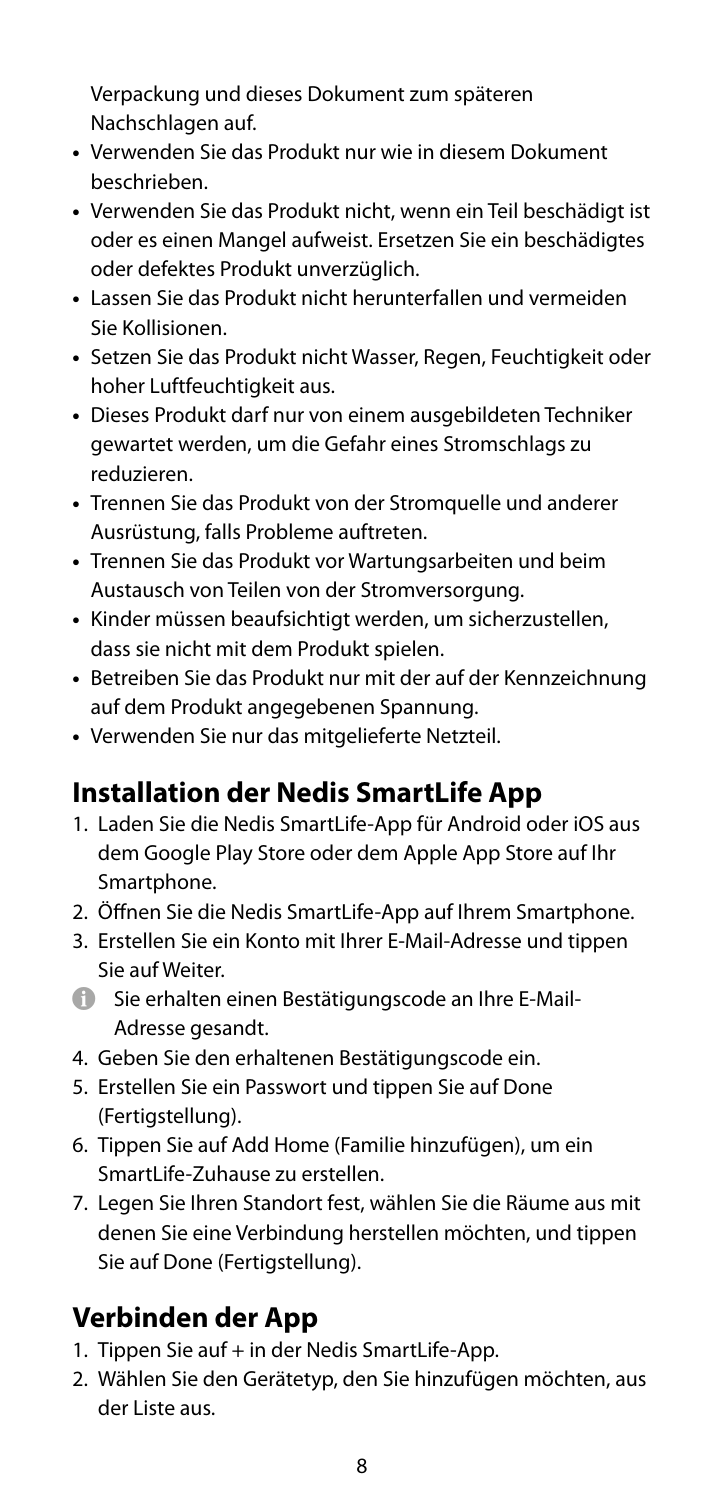- 3. Stecken Sie den Micro-USB-Stecker des USB-Stromkabels **A4** in den Mikro-USB-Anschluss **A2**.
- 4. Stecken Sie das andere Ende von **A4** in den Netzadapter **A3**.
- 5. Stecken Sie **A3** in eine funktionierende Steckdose.

Die Leuchte **A1** blinkt grün, um anzuzeigen, dass der Kopplungsmodus aktiv ist.

- 4 Wenn **A1** nicht blinkt, schalten Sie das Produkt mit dem Ein/Aus-Schalter **A5** ein. Warten Sie 10 Sekunden. Schalten Sie das Produkt dreimal aus und wieder ein, um manuell in den Kopplungsmodus zu gelangen.
- 6. Tippen Sie in der App auf Next step (Nächster Schritt).
- 7. Geben Sie die WLAN-Netzwerkdaten ein und tippen Sie auf Bestätigen.
- 8. Geben Sie einen Namen für das Produkt ein und tippen Sie auf Done (Fertig).

Das Produkt kann jetzt verwendet werden.

#### **Trennen der App**

- 1. Öffnen Sie die Nedis SmartLife-App auf Ihrem Smartphone.
- 2. Öffnen Sie den gewünschten Produkttyp, indem Sie in der App auf die entsprechende Kachel tippen.
- 3. Tippen Sie auf das Stift-Symbol in der oberen rechten Ecke.
- 4. Tippen Sie auf Remove Device (Gerät entfernen) unten und bestätigen Sie.

#### **Konformitätserklärung**

Wir, Nedis B.V., erklären als Hersteller, dass das Produkt WIFILM10CWT unserer Marke Nedis<sup>\*</sup>, produziert in China, nach allen geltenden CE-Standards und Vorschriften getestet wurde und alle diese Tests erfolgreich bestanden hat. Dies gilt unter anderem auch für die Richtlinie RED 2014/53/EU.

Die vollständige Konformitätserklärung (und das Sicherheitsdatenblatt, falls zutreffend) steht zum Download zur Verfügung unter:

nedis.de/WIFILM10CWT#support

Weiterführende Informationen zur Compliance erhalten Sie über den Kundenservice: Web: www.nedis.com E-Mail: service@nedis.com Nedis B.V., de Tweeling 28 5215 MC 's-Hertogenbosch, Niederlande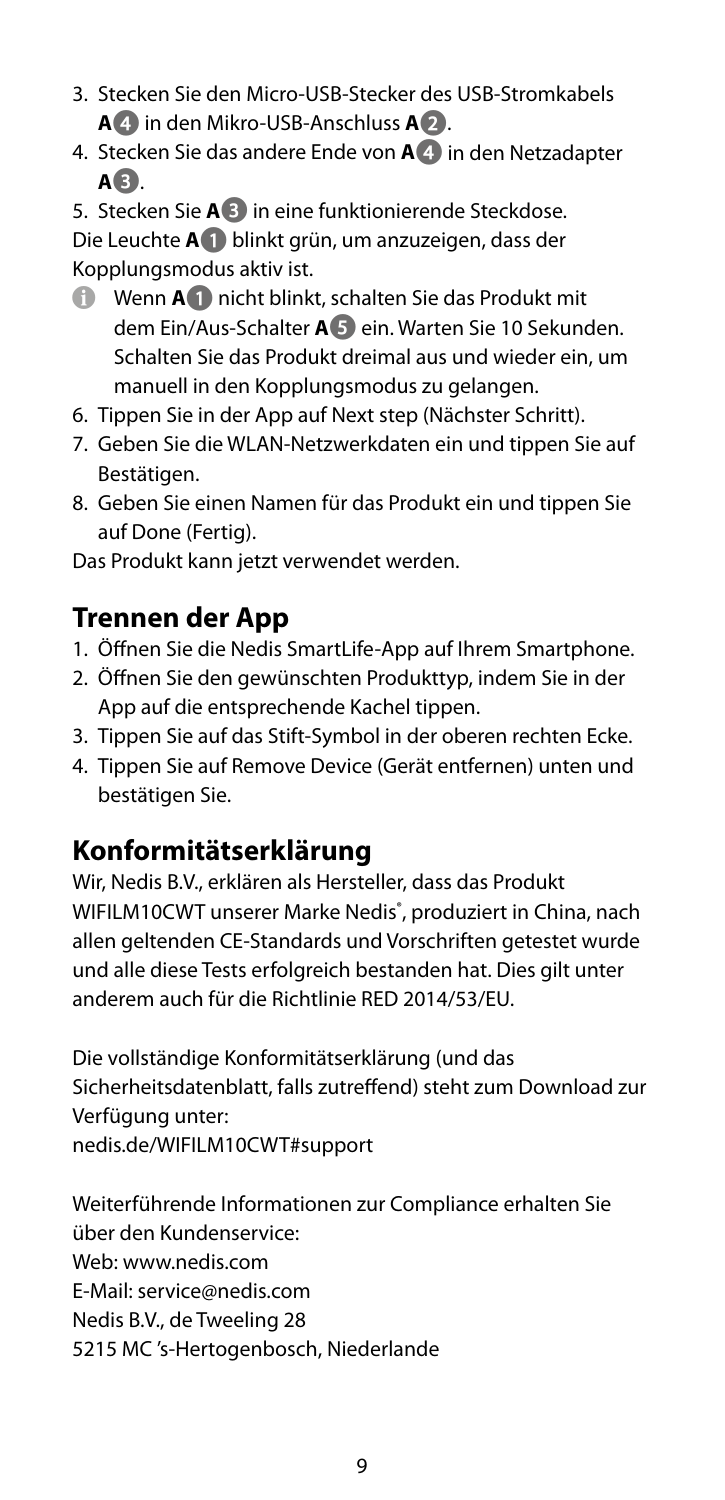#### **Lumière d'ambiance intelligente**

WIFILM10CWT



Pour plus d'informations, consultez le manuel détaillé en ligne : **ned.is/wifilm10cwt**

#### **Utilisation prévue**

La Nedis WIFILM10CWT est une lumière d'ambiance que vous pouvez contrôler à distance via l'application Nedis Smartlife. Le produit est prévu pour un usage intérieur uniquement. Le produit n'est pas destiné à un usage professionnel. Le produit est destiné à être utilisé dans des environnements domestiques pour des fonctions de ménage typiques qui peuvent également être réalisées par des utilisateurs non experts pour des fonctions de ménage typiques, tels que : des magasins, bureaux, autres environnements de travail similaires, fermes, par des clients dans des hôtels, motels et autres environnements de type résidentiel et/ou dans des environnements de type chambres d'hôtes.

Ce produit peut être utilisé par des enfants âgés de 8 ans et plus ainsi que des personnes ayant des capacités physiques, sensorielles ou mentales réduites ou manquant d'expérience et de connaissances s'ils sont supervisés ou ont reçu des instructions sur l'utilisation du produit en toute sécurité et comprennent les dangers impliqués. Les enfants ne doivent pas jouer avec le produit. Le nettoyage et la maintenance ne doivent pas être effectués par des enfants sans surveillance. Toute modification du produit peut avoir des conséquences sur la sécurité, la garantie et le bon fonctionnement.

| Produit                            | Lumière d'ambiance<br>intelligente |
|------------------------------------|------------------------------------|
| Article numéro                     | WIFILM10CWT                        |
| Dimensions (L x I x H)             | 200 x 200 x 195 mm                 |
| Poids                              | 550g                               |
| Alimentation électrique            | 220 - 240 VAC; 50 Hz               |
| Température<br>fonctionnement      | 0 °C - 40 °C                       |
| Plage de température de<br>couleur | 2700 K - 6500 K                    |

#### **Spécifications**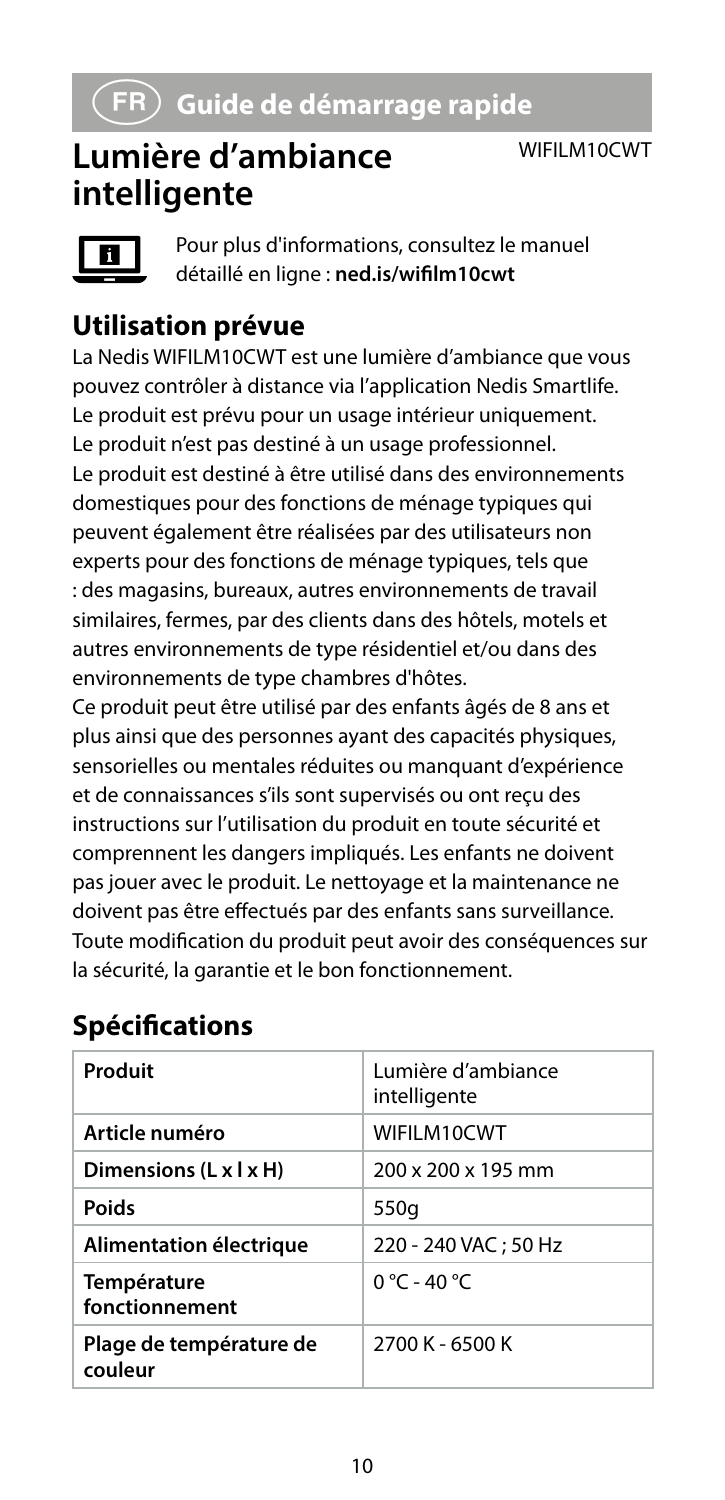| Fréquence Wi-Fi                         | 2400 - 2484 MHz |
|-----------------------------------------|-----------------|
| Puissance max. de<br>transmission radio | 16 dBm          |

#### **Pièces principales** (image **A**)

- **1** Lampe
	-
- 
- **2** Port micro USB
- 

arrêt

- **6** Interrupteur marche/
- **3** Adaptateur secteur

#### **Consignes de sécurité**

#### AVERTISSEMENT

- **•** Assurez-vous d'avoir entièrement lu et compris les instructions de ce document avant d'installer ou d'utiliser le produit. Conservez l'emballage et le présent document pour référence ultérieure.
- **•** Utilisez le produit uniquement comme décrit dans le présent document.
- **•** Ne pas utiliser le produit si une pièce est endommagée ou défectueuse. Remplacez immédiatement un produit endommagé ou défectueux.
- **•** Ne pas laisser tomber le produit et éviter de le cogner.
- **•** Ne pas exposer le produit à l'eau, à la pluie, à la moiteur ou à une humidité élevée.
- **•** Ce produit ne peut être réparé que par un technicien qualifié afin de réduire les risques d'électrocution.
- **•** Débranchez le produit de la source d'alimentation et tout autre équipement en cas de problème.
- **•** Débranchez le produit de la source d'alimentation avant tout entretien et lors du remplacement de pièces.
- **•** Les enfants doivent être surveillés afin de s'assurer qu'ils ne jouent pas avec le produit.
- **•** N'alimentez le produit qu'avec la tension correspondant aux inscriptions figurant sur le produit.
- **•** Utilisez uniquement l'alimentation fournie.

#### **Installez l'application Nedis SmartLife**

- 1. Téléchargez l'application Nedis Smartlife pour Android ou iOS sur votre téléphone via Google Play ou l'App Store d'Apple.
- 2. Ouvrez l'application Nedis Smartlife sur votre téléphone.
- 3. Créez un compte avec votre adresse e-mail et appuyez sur **Continuer**
- 4 Vous recevrez un code de vérification sur votre adresse e-mail.

**4** Câble d'alimentation USB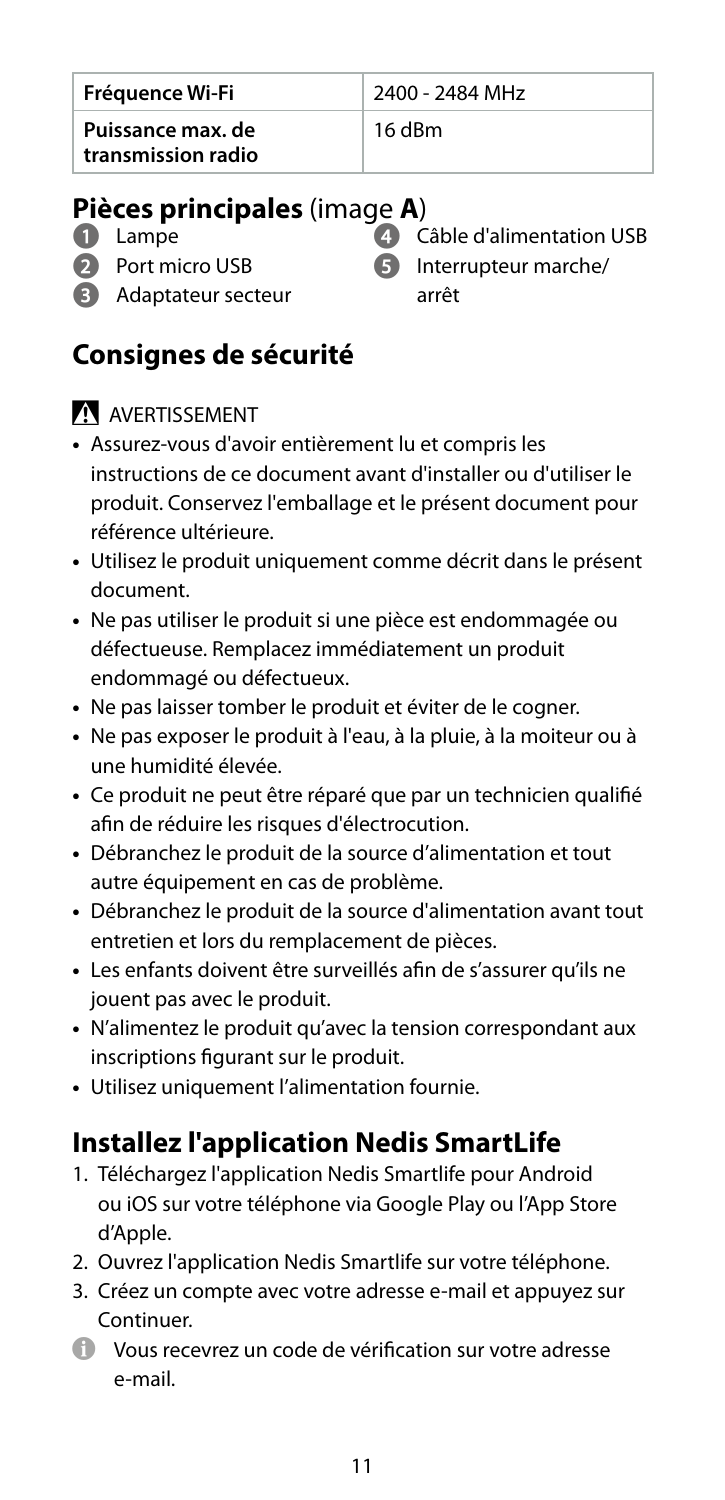- 4. Entrez le code de vérification reçu.
- 5. Créez un mot de passe et appuyez sur Done (Terminé).
- 6. Appuyez sur Add Home (Ajouter les familles) pour créer une maison SmartLife.
- 7. Définissez votre emplacement, choisissez les pièces avec lesquelles vous souhaitez vous connecter et appuyez sur Done (Terminé).

#### **Connexion à l'application**

- 1. Appuyez sur + dans l'application Nedis SmartLife.
- 2. Sélectionnez le type d'appareil que vous souhaitez ajouter dans la liste.
- 3. Branchez le connecteur micro-USB du câble d'alimentation USB **A4** dans le port micro-USB **A2**.
- 4. Branchez l'autre extrémité de **A4** dans l'adaptateur secteur **A3**.
- 5. Branchez **A3** sur une prise de courant fonctionnelle.

La lampe **A1** clignote pour indiquer que le mode appairage est actif.

- 4 Si **A1** ne clignote pas, allumez le produit avec l'interrupteur marche/arrêt **A5**. Attendez 10 secondes. Allumez et éteignez le produit 3 fois pour entrer manuellement en mode appairage.
- 6. Appuyez sur Étape suivante dans l'application.
- 7. Entrez les données du réseau Wi-Fi et appuyez sur Confirmer.
- 8. Saisissez un nom pour le produit et appuyez sur Done (Terminé).
- Le produit est maintenant prêt à être utilisé.

#### **Déconnexion de l'application**

- 1. Ouvrez l'application Nedis Smartlife sur votre téléphone.
- 2. Ouvrez le type de produit souhaité en appuyant sur la tuile correspondante dans l'application.
- 3. Appuyez sur l'icône crayon dans le coin supérieur droit.
- 4. Appuyez sur Remove Device (Supprimer l'appareil) en bas et confirmez.

#### **Déclaration de conformité**

Nous, Nedis B.V., déclarons en tant que fabricant que le produit WIFILM10CWT de notre marque Nedis<sup>\*</sup>, produit en Chine, a été testé conformément à toutes les normes et réglementations CE en vigueur et que tous les tests ont été réussis. Cela inclut, sans toutefois s'y limiter, la directive RED 2014/53/UE.

La Déclaration de conformité complète (et la fiche de sécurité le cas échéant) peut être trouvée et téléchargée via: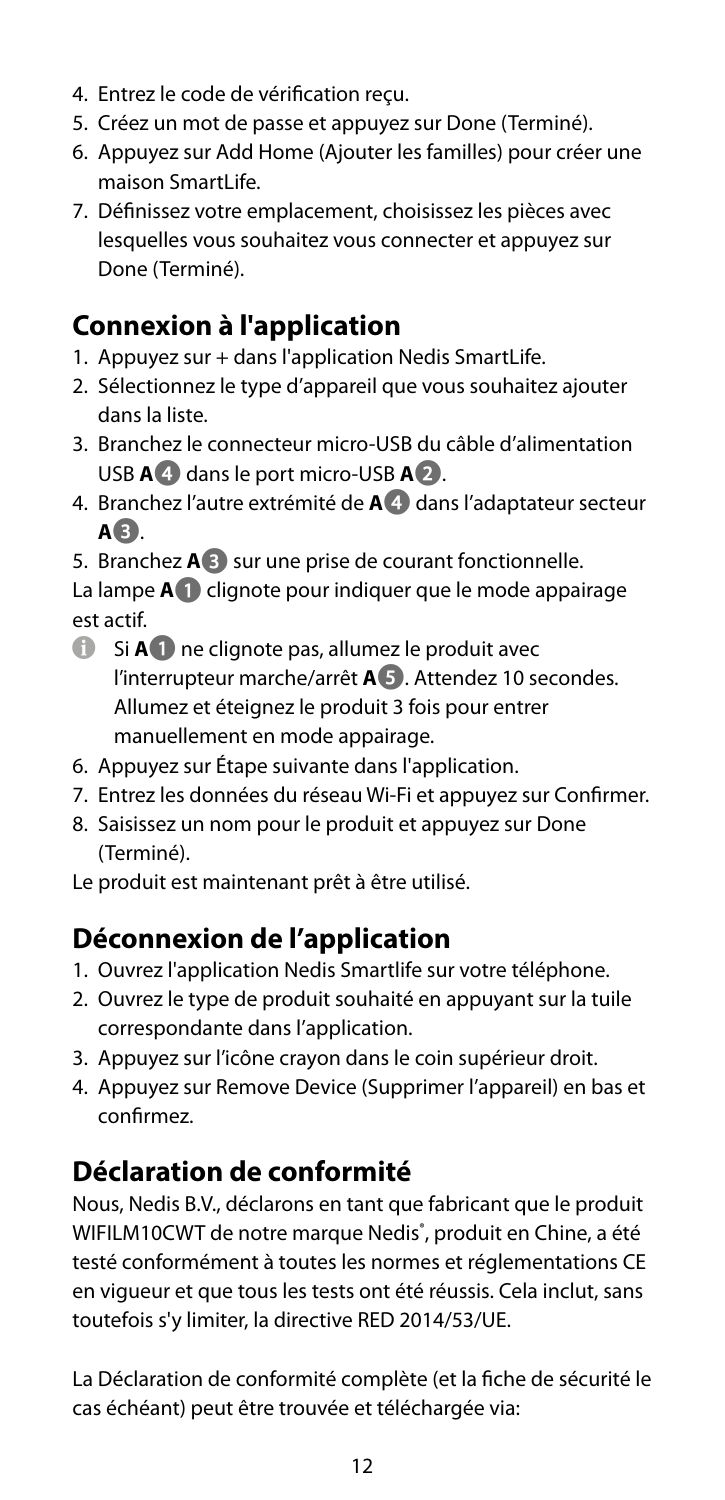#### nedis.fr/WIFILM10CWT#support

Pour plus d'informations sur la conformité, contactez le service client : Site Web : www.nedis.com E-mail : service@nedis.com Nedis B.V., de Tweeling 28 5215 MC 's-Hertogenbosch, Pays-Bas

### d **Snelstartgids**

#### **Slimme sfeerlamp** WIFILM10CWT



Zie voor meer informatie de uitgebreide handleiding online: **ned.is/wifilm10cwt**

#### **Bedoeld gebruik**

De Nedis WIFILM10CWT is een slimme sfeerlamp die via de Nedis Smartlife app op afstand bediend kan worden. Het product is enkel bedoeld voor gebruik binnenshuis. Het product is niet bedoeld voor professioneel gebruik. Het product is bedoeld voor gebruik in huishoudelijke omgevingen voor typische huishoudelijke functies die ook kunnen worden gebruikt door niet-deskundige gebruikers voor typische huishoudelijke functies, zoals: winkels, kantoren en andere soortgelijke werkomgevingen, boerderijen, door klanten in hotels, motels en andere woonomgevingen en/of in omgevingen van het type "bed & breakfast".

Dit product mag worden gebruikt door kinderen van 8 jaar en ouder en personen met een verminderd lichamelijk, zintuiglijk of geestelijk vermogen, of die gebrek aan ervaring of kennis hebben, als iemand die verantwoordelijk is voor hun veiligheid toezicht op hen houdt of hen is uitgelegd hoe het product veilig dient te worden gebruikt en ze begrijpen wat de potentiële risico's zijn. Kinderen mogen niet met het product spelen. De reiniging en het onderhoud door de gebruiker mogen niet worden uitgevoerd door kinderen zonder toezicht. Elke wijziging van het product kan gevolgen hebben voor de veiligheid, garantie en correcte werking.

#### **Specificaties**

| Product                | Slimme sfeerlamp   |
|------------------------|--------------------|
| <b>Artikelnummer</b>   | WIFILM10CWT        |
| Afmetingen (  x b x h) | 200 x 200 x 195 mm |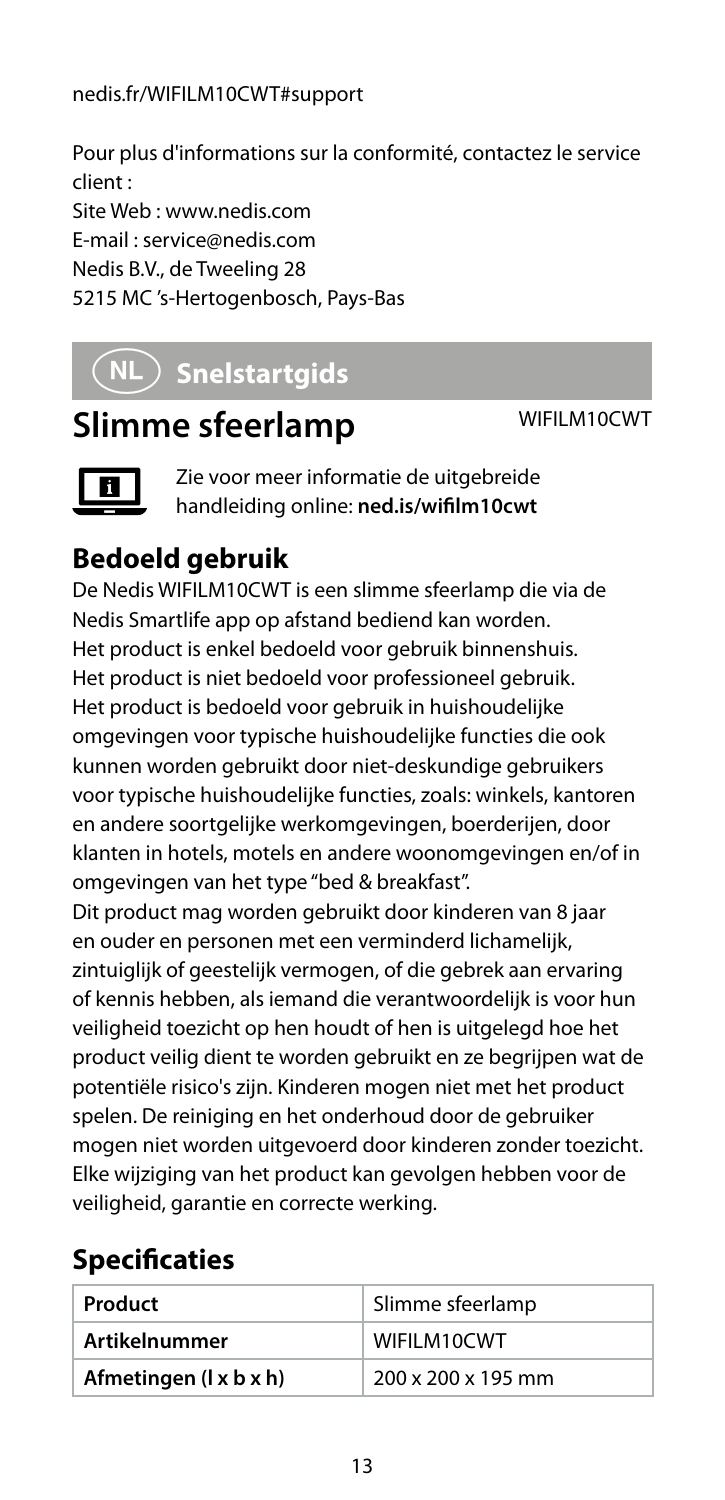| Gewicht                           | 550g                 |
|-----------------------------------|----------------------|
| Stroomingang                      | 220 - 240 VAC: 50 Hz |
| Bedrijfstemperatuur               | 0 °C - 40 °C         |
| Kleurtemperatuurbereik            | 2700 K - 6500 K      |
| Wi-Fi-frequentie                  | 2400 - 2484 MHz      |
| Max. zendvermogen van<br>de radio | 16 dBm               |

#### **Belangrijkste onderdelen** (afbeelding **A**)

- **1** Lamp
- **2** Micro USB-poort
- **3** Stroomadapter
- **4** USB-stroomkabel **5** Aan/Uit schakelaar

#### **Veiligheidsvoorschriften**

WAARSCHUWING

- **•** Zorg ervoor dat u de instructies in dit document volledig gelezen en begrepen heeft voordat u het product installeert of gebruikt. Bewaar de verpakking en dit document voor toekomstig gebruik.
- **•** Gebruik het product alleen zoals in dit document beschreven.
- **•** Gebruik het product niet als een onderdeel beschadigd of defect is. Vervang een beschadigd of defect product onmiddellijk.
- **•** Laat het product niet vallen en voorkom stoten.
- **•** Stel het product niet bloot aan water, regen, vocht of hoge luchtvochtigheid.
- **•** Dit product mag voor onderhoud alleen worden geopend door een erkend technicus om het risico op elektrische schokken te verkleinen.
- **•** Koppel het product los van de voedingsbron en van andere apparatuur als er zich problemen voordoen.
- **•** Haal de stekker van het product uit de voedingsbron voor onderhoud en bij het vervangen van onderdelen.
- **•** Kinderen moeten onder toezicht staan om ervoor te zorgen dat ze niet met het product spelen.
- **•** Het product mag alleen worden gevoed met de spanning die overeenkomt met de markering op het product.
- **•** Gebruik alleen de meegeleverde voeding.

#### **De Nedis SmartLife app installeren**

- 1. Download de Nedis Smartlife app voor Android of iOS op je telefoon via Google Play of de Apple App Store.
- 2. Open de Nedis Smartlife app op je telefoon.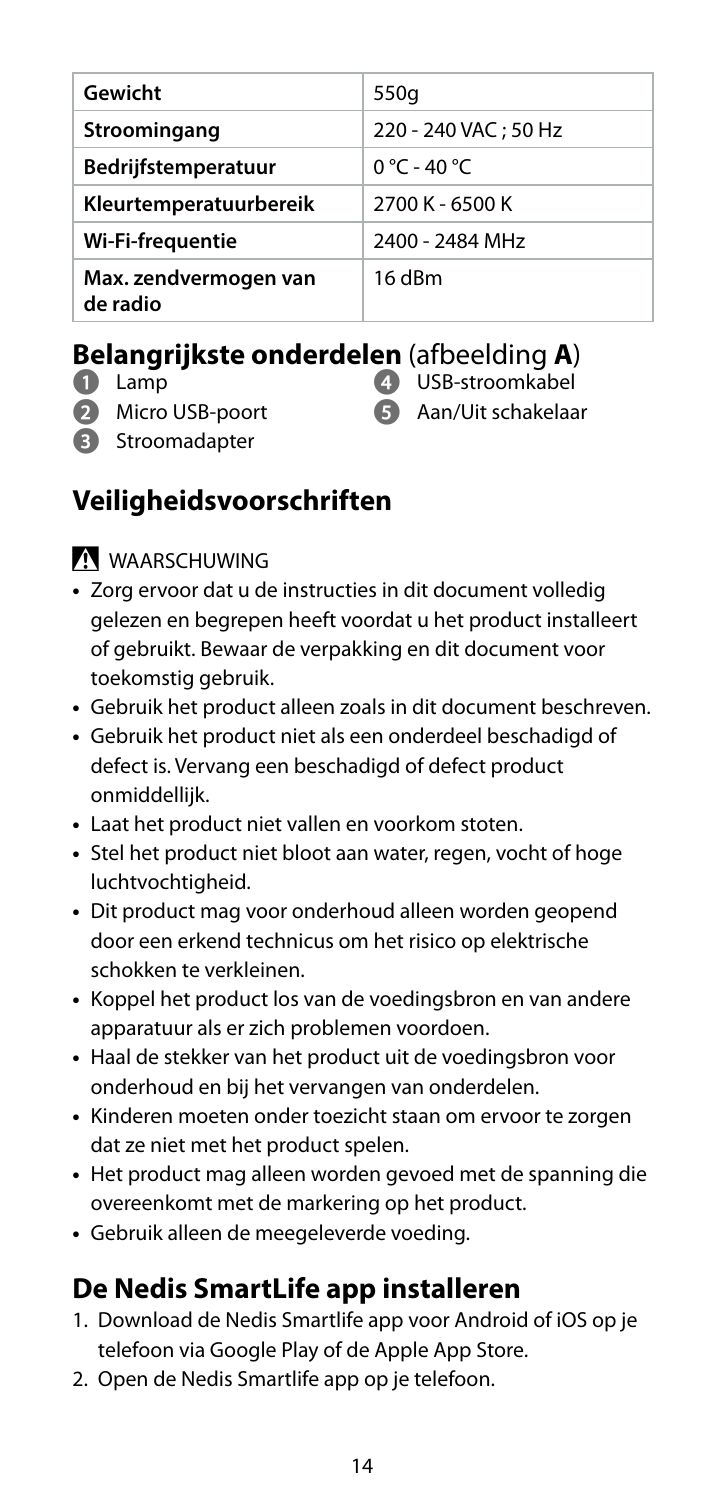- 3. Maak met uw e-mailadres een account aan en tik op Continue (Verder).
- 4 U ontvangt een verificatiecode op uw e-mailadres.
- 4. Voer de ontvangen verificatiecode in.
- 5. Maak een wachtwoord aan en tik op Done (Voltooid).
- 6. Tik op Add Home (Huis toevoegen) om een SmartLife-huis aan te maken.
- 7. Stel je locatie in, kies de ruimtes waar je mee wilt verbinden en tik op Voltooid.

#### **Verbinding maken met de app**

- 1. Tik op + in de Nedis SmartLife app.
- 2. Selecteer uit de lijst het apparaat-type dat u wilt toevoegen.
- 3. Steek de micro USB-aansluiting van de micro USBstroomkabel **A4** in de micro USB-poort **A2**.
- 4. Steek het andere uiteinde van **A4** in de stroomadapter **A3**.
- 5. Steek **A3** in een werkend stopcontact.

De lamp **A1** gaat knipperen om aan te geven dat de koppelingsmodus actief is.

- 4 Als **A1** niet knippert, zet het product aan met de aan/ uit-schakelaar **A5**. Wacht 10 seconden. Zet het product 3 keer uit en aan om de koppelingsmodus handmatig in te schakelen.
- 6. Tik op Next step (Volgende stap) in de app.
- 7. Voer de Wi-Fi-netwerkgegevens in en tik op Bevestigen.
- 8. Typ een naam in voor het product en tik op Done.

Het product is nu gereed voor gebruik.

#### **De app loskoppelen**

- 1. Open de Nedis Smartlife app op je telefoon.
- 2. Open het gewenste producttype door op de bijbehorende tegel in de app te tikken.
- 3. Tik op het potloodpictogram in de rechterbovenhoek.
- 4. Tik onderaan op Remove Device (apparaat verwijderen) en bevestig.

#### **Conformiteitsverklaring**

Wij, Nedis B.V., verklaren als fabrikant dat het product WIFILM10CWT van ons merk Nedis<sup>\*</sup>, geproduceerd in China, is getest conform alle relevante CE-normen en -voorschriften en dat alle tests met succes zijn doorstaan. Dit omvat, maar is niet beperkt tot de richtlijn RED 2014/53/EU.

De volledige conformiteitsverklaring (en het blad met veiligheidsgegevens indien van toepassing) kan worden gevonden en gedownload via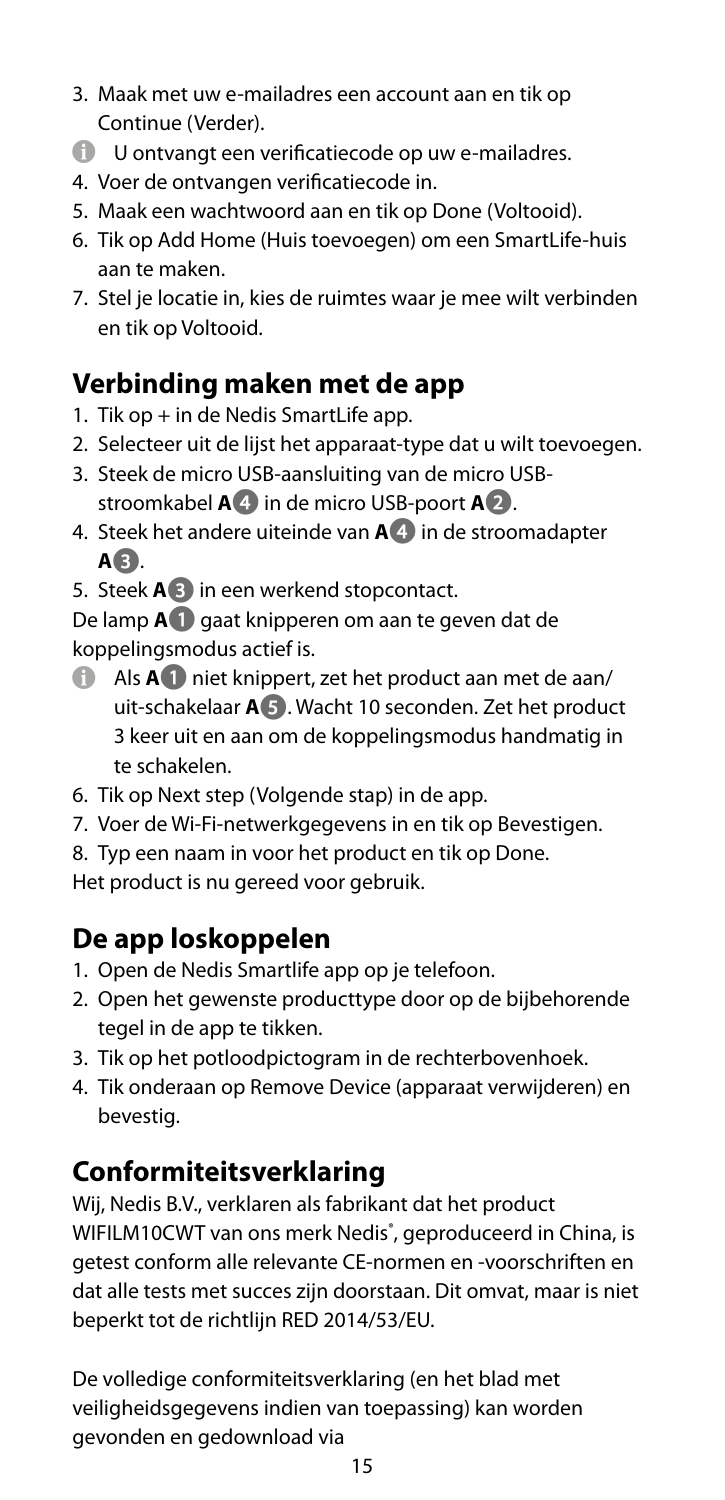Voor andere informatie met betrekking tot de naleving neemt u contact op met de klantenservice:

Web: www.nedis.nl

E-mail: service@nedis.com

Nedis B.V., de Tweeling 28

5215 MC 's-Hertogenbosch, Nederland

### j **Guida rapida all'avvio**

### **Luce d'atmosfera** WIFILM10CWT



Per maggiori informazioni vedere il manuale esteso online: **ned.is/wifilm10cwt**

#### **Uso previsto**

Il Nedis WIFILM10CWT è una luce d'atmosfera che può essere controllata a distanza con l'app Nedis SmartLife. Il prodotto è inteso solo per utilizzo in interni.

Il prodotto non è inteso per utilizzi professionali.

Il prodotto è inteso per l'uso in ambienti domestici e può essere utilizzato anche da utenti non esperti per funzioni tipicamente domestiche come negozi, uffici, altri ambienti di lavoro simili, agriturismi, clienti di hotel, motel e altri ambienti di tipo residenziale e/o ambienti di tipo bed and breakfast. Il prodotto può essere utilizzato da bambini che hanno compiuto almeno 8 anni e da persone con capacità fisiche, sensoriali e mentali ridotte o che non dispongono di esperienza e conoscenza in materia solo se monitorati o istruiti sull'uso sicuro del prodotto e solo se in grado di capire i rischi connessi. I bambini non devono giocare con il prodotto. Le operazioni di pulizia e manutenzione non possono essere effettuate da bambini non sorvegliati.

Eventuali modifiche al prodotto possono comportare conseguenze per la sicurezza, la garanzia e il corretto funzionamento.

#### **Specifiche**

| Prodotto                  | Luce d'atmosfera     |
|---------------------------|----------------------|
| Numero articolo           | WIFILM10CWT          |
| Dimensioni (p x l x a)    | 200 x 200 x 195 mm   |
| Peso                      | 550g                 |
| Ingresso di alimentazione | 220 - 240 VAC: 50 Hz |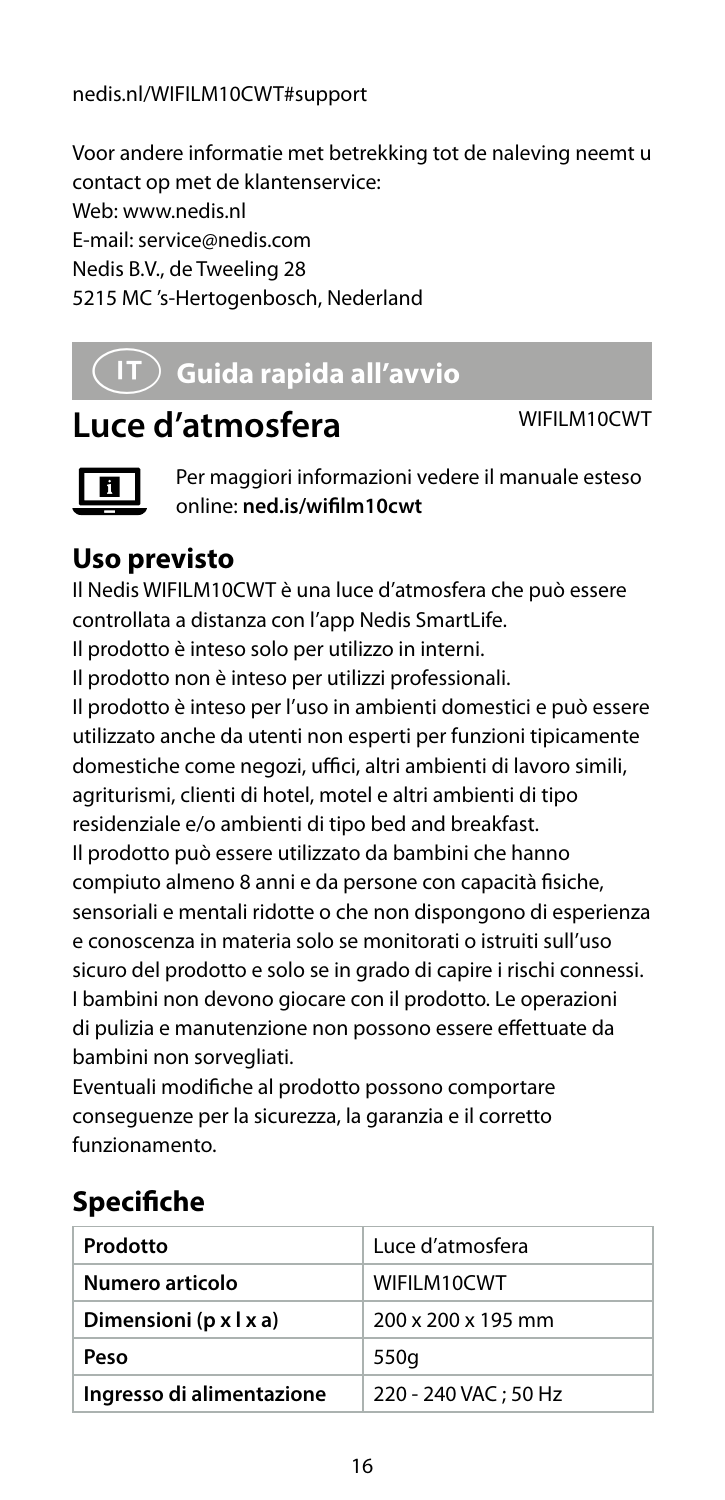| Temperatura di<br>funzionamento        | 0 °C - 40 °C      |
|----------------------------------------|-------------------|
| Intervallo di temperatura<br>di colore | 2700 K - 6500 K   |
| Frequenza Wi-Fi                        | 2400 - 2484 MHz   |
| Potenza di trasmissione<br>radio max   | 16 <sub>dRm</sub> |

#### **Parti principali** (immagine **A**)

- **1** Lampada
- **2** Porta micro USB
- **3** Adattatore di alimentazione

**4** Cavo di alimentazione USB

**6** Interruttore di accensione/spegnimento

#### **Istruzioni di sicurezza**

#### **ATTENZIONE**

- **•** Assicurarsi di aver letto e compreso pienamente le istruzioni presenti nel documento prima di installare o utilizzare il prodotto. Conservare la confezione e il presente documento per farvi riferimento in futuro.
- **•** Utilizzare il prodotto solo come descritto nel presente documento.
- **•** Non utilizzare il prodotto se una parte è danneggiata o difettosa. Sostituire immediatamente un prodotto danneggiato o difettoso.
- **•** Non far cadere il prodotto ed evitare impatti.
- **•** Non esporre il prodotto all'acqua, alla pioggia, all'umidità o all'umidità elevata.
- **•** Il prodotto può essere riparato e sottoposto a manutenzione esclusivamente da un tecnico qualificato per ridurre il rischio di scosse elettriche.
- **•** Scollegare il prodotto dalla sorgente elettrica e da altre apparecchiature se si verificano problemi.
- **•** Scollegare il prodotto dalla sorgente di alimentazione prima di effettuare la manutenzione e durante la sostituzione delle parti.
- **•** I bambini devono essere sottoposti a supervisione per assicurarsi che non giochino con il prodotto.
- **•** Alimentare il prodotto esclusivamente con la tensione corrispondente ai contrassegni sul prodotto.
- **•** Utilizzare esclusivamente l'alimentatore in dotazione.

#### **Installazione dell'app SmartLife di Nedis**

1. Scaricare l'app Nedis Smartlife per Android o iOS sul telefono tramite Google Play o l'Apple App Store.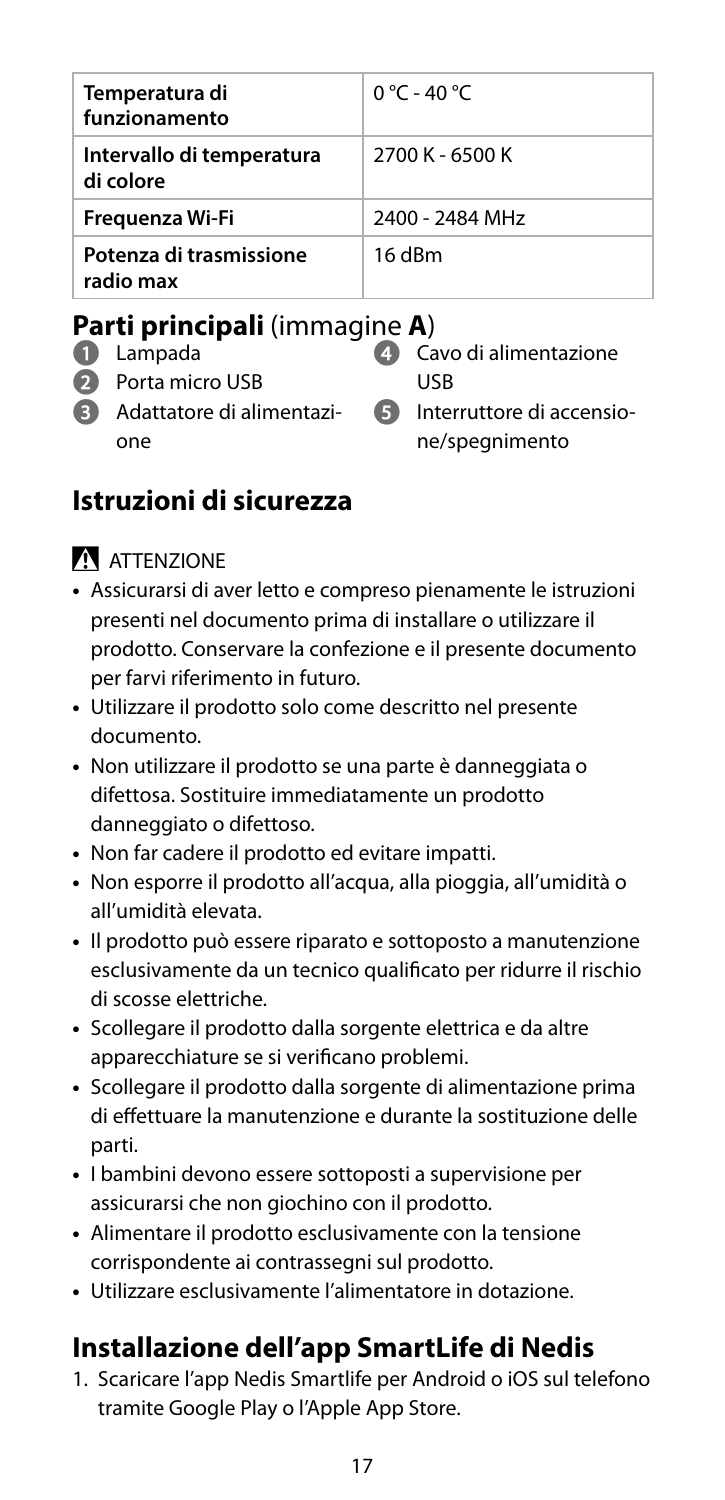- 2. Aprire l'app Nedis Smartlife sul telefono.
- 3. Creare un account con il proprio indirizzo e-mail e premere Continua.
- 4 Si riceverà un codice di verifica sul proprio indirizzo e-mail.
- 4. Immettere il codice di verifica ricevuto.
- 5. Creare una password e toccare Fatto.
- 6. Toccare Aggiungi Casa per creare una casa SmartLife.
- 7. Impostare la propria posizione, scegliere gli ambienti a cui collegarsi e toccare Fatto.

#### **Collegamento all'app**

- 1. Premere + nell'app Nedis SmartLife.
- 2. Selezionare il tipo di dispositivo che si desidera aggiungere dall'elenco.
- 3. Inserire il connettore Micro USB del cavo di alimentazione USB **A4** nella porta Micro USB **A2**.
- 4. Inserire l'altra estremità di **A4** nell'adattatore di alimentazione **A3**.
- 5. Inserire **A3** in una presa elettrica funzionante.

La lampada **A 1** lampeggia per indicare che la modalità di accoppiamento è attiva.

- 4 Se **A1** non lampeggia, accendere il prodotto con l'interruttore on/off **A5**. Attendere 10 secondi. Spegnere e accendere il prodotto per 3 volte per entrare manualmente nella modalità di accoppiamento.
- 6. Toccare Next step (Fase successiva) nell'app.
- 7. Immettere i dati della rete Wi-Fi e toccare Conferma.
- 8. Digitare un nome per il prodotto e toccare Done.

Il prodotto ora è pronto all'uso.

#### **Disconnessione dell'app**

- 1. Aprire l'app Nedis Smartlife sul telefono.
- 2. Aprire la tipologia di prodotto desiderata premendo il riquadro corrispondente nell'app.
- 3. Toccare l'icona della matita nell'angolo in alto a destra.
- 4. Premere Rimuovi dispositivo in basso e confermare.

#### **Dichiarazione di conformità**

Noi sottoscritti, Nedis B.V., dichiariamo, in quanto fabbricanti, che il prodotto WIFILM10CWT con il nostro marchio Nedis<sup>\*</sup>, prodotto in Cina, è stato collaudato ai sensi di tutte le norme e i regolamenti CE pertinenti e che tutti i collaudi sono stati superati con successo. Questo include, senza esclusione alcuna, la normativa RED 2014/53/UE.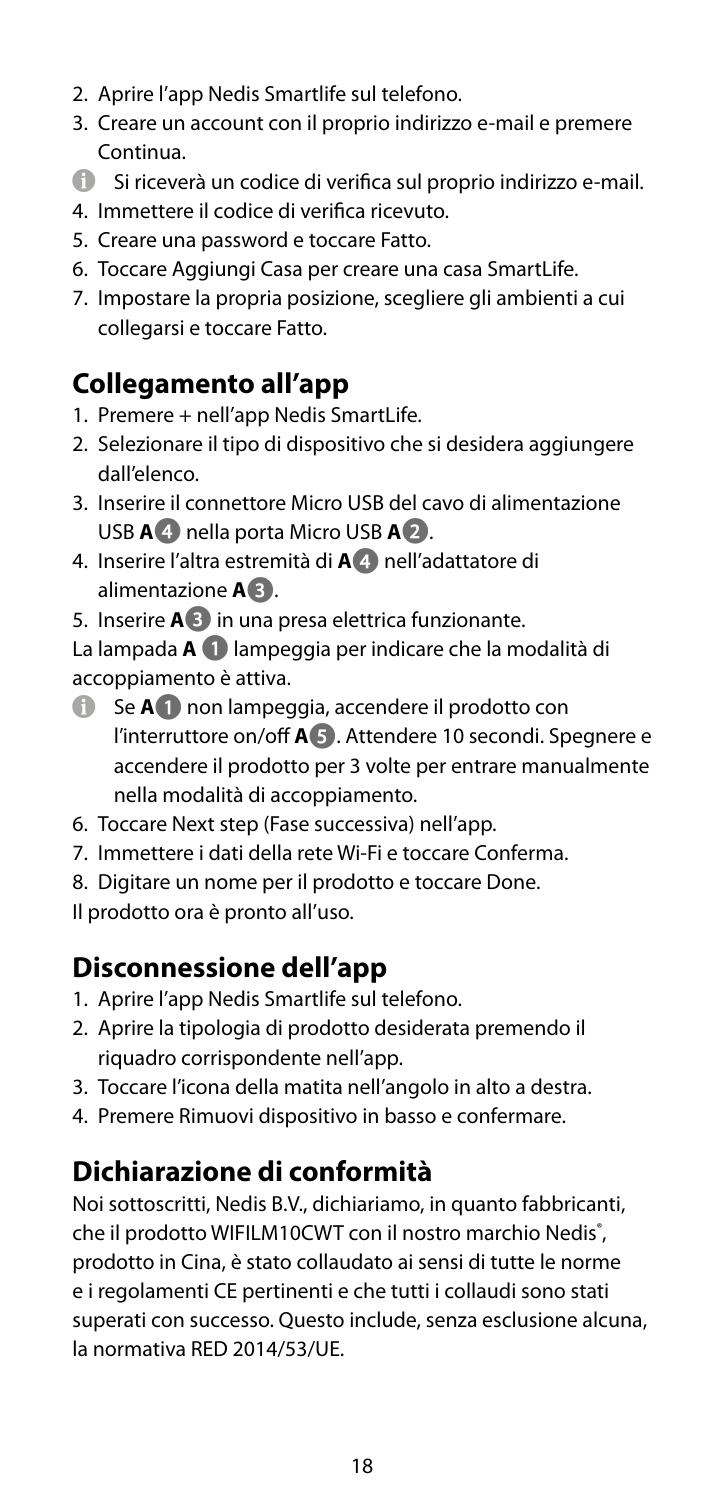La Dichiarazione di conformità completa (e le schede di sicurezza, se applicabili) sono disponibili e possono essere scaricate da: nedis.it/WIFILM10CWT#support

Per ulteriori informazioni relative alla conformità, contattare il servizio clienti: Sito web: www.nedis.com E-mail: service@nedis.com Nedis B.V., de Tweeling 28 5215 MC 's-Hertogenbosch, Paesi Bassi

### h **Guía de inicio rápido**

### **Luz ambiental inteligente** WIFILM10CWT



Para más información, consulte el manual ampliado en línea: **ned.is/wifilm10cwt**

#### **Uso previsto por el fabricante**

Nedis WIFILM10CWT es una luz ambiental que puede controlar remotamente por medio de la app Nedis Smartlife. El producto está diseñado únicamente para uso en interiores. El producto no está diseñado para un uso profesional. El producto está diseñado para su uso en entornos domésticos para tareas domésticas típicas y también puede ser utilizado por usuarios no expertos para tareas domésticas típicas, tales como en tiendas, oficinas, otros entornos de trabajo similares, granjas, por parte de clientes en hoteles, moteles y otros entornos de tipo residencial y/o en entornos de tipo alojamiento y desayuno.

Este producto lo pueden utilizar niños a partir de 8 años y adultos con capacidades físicas, sensoriales o mentales reducidas o que no tengan experiencia o conocimientos, siempre y cuando se les haya explicado cómo usar el producto de forma segura y los riesgos que implica o se les supervise. Los niños no deben jugar con el producto. Los niños no deben realizar las tareas de limpieza ni mantenimiento sin supervisión. Cualquier modificación del producto puede tener consecuencias para la seguridad, la garantía y el funcionamiento adecuado.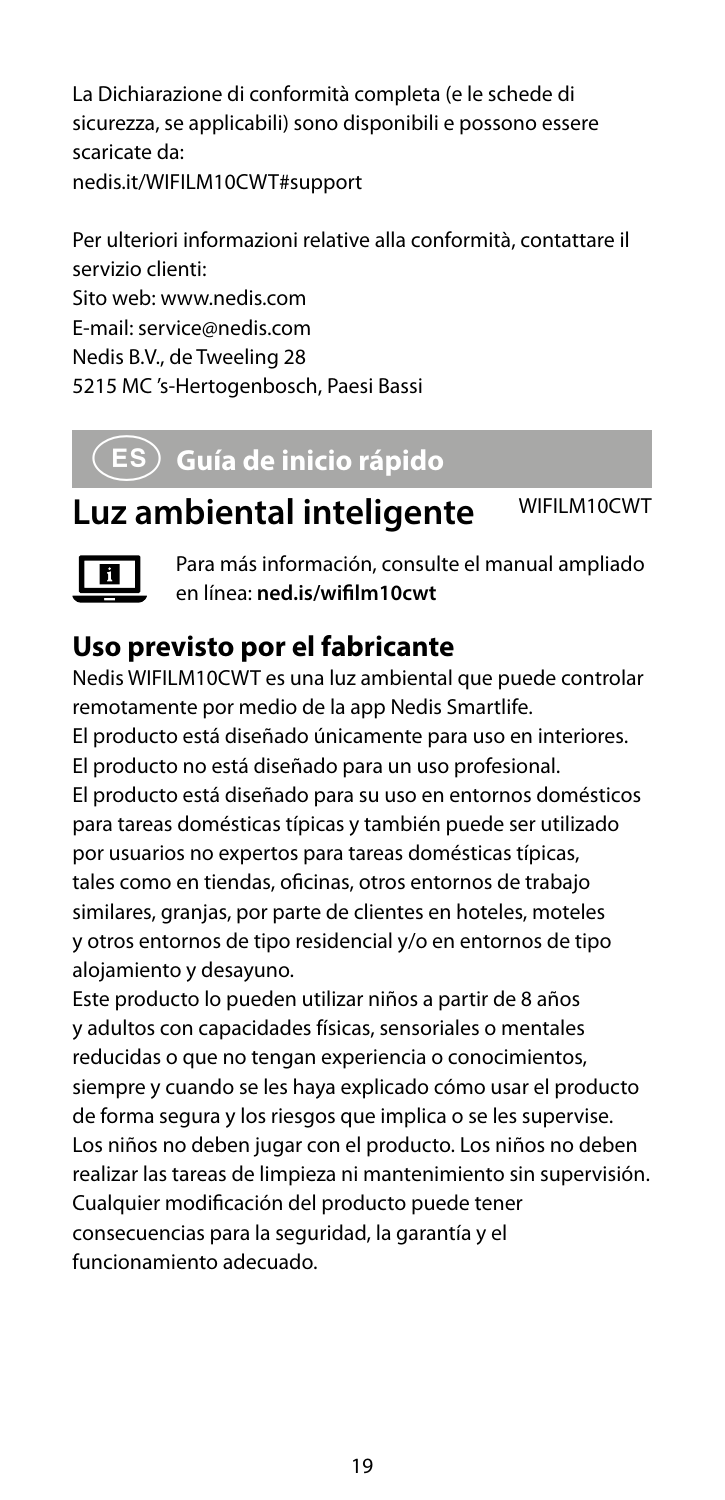#### **Especificaciones**

| Producto                             |                           |
|--------------------------------------|---------------------------|
|                                      | Luz ambiental inteligente |
| Número de artículo                   | WIFILM10CWT               |
| Dimensiones (L x An x Al)            | 200 x 200 x 195 mm        |
| Peso                                 | 550g                      |
| Potencia de entrada                  | 220 - 240 VAC: 50 Hz      |
| Temperatura de<br>funcionamiento     | 0 °C - 40 °C              |
| Rango de temperatura<br>del color    | 2700 K - 6500 K           |
| Frecuencia Wi-Fi                     | 2400 - 2484 MHz           |
| Potencia máx, de<br>radiotransmisión | 16 dBm                    |

#### **Partes principales** (imagen **A**)

- **1** Lámpara
- **2** Puerto micro USB
- **3** Adaptador de corriente

| 4 Cable de alimentación   |
|---------------------------|
| USB                       |
| 5 Interruptor de encendi- |

do/apagado

#### **Instrucciones de seguridad**

#### ADVERTENCIA

- **•** Asegúrese de que ha leído y entendido completamente las instrucciones en este documento antes de instalar o utilizar el producto. Guarde el embalaje y este documento para futuras consultas.
- **•** Utilice el producto únicamente tal como se describe en este documento.
- **•** No use el producto si alguna pieza está dañada o presenta defectos. Sustituya inmediatamente un producto si presenta daños o está defectuoso.
- **•** No deje caer el producto y evite que sufra golpes.
- **•** No exponga el producto al agua, a la lluvia o a humedad elevada.
- **•** Este producto solo puede recibir servicio de un técnico cualificado para su mantenimiento para así reducir el riesgo de descargas eléctricas.
- **•** Desconecte el producto de la fuente de corriente y de otros equipos si surgen problemas.
- **•** Desconecte el producto de la fuente de alimentación antes de hacer una revisión y al sustituir piezas.
- **•** Se debe supervisar a los niños para asegurarse de que no jueguen con el producto.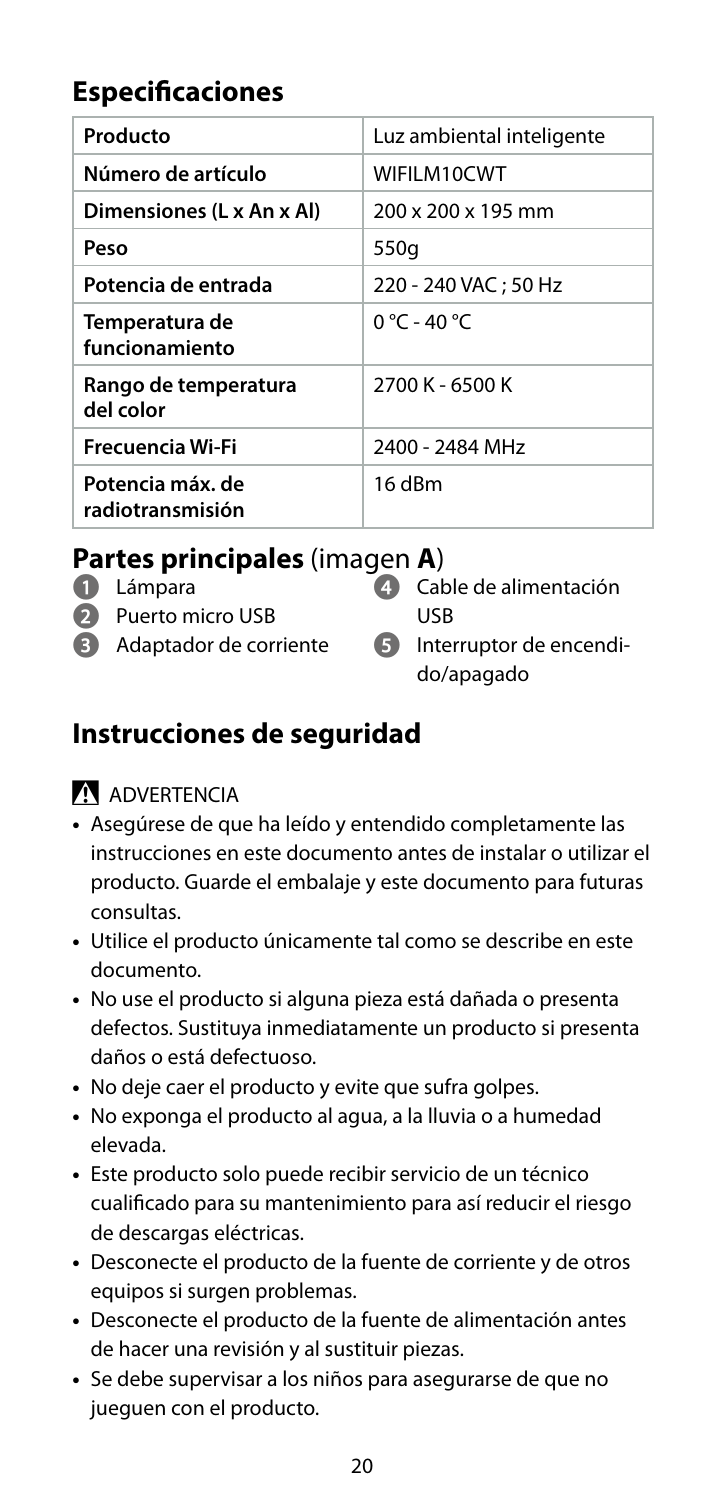- **•** Conecte el producto solamente con la tensión correspondiente a las marcas en el mismo.
- **•** Utilice solamente la fuente de alimentación suministrada.

#### **Cómo instalar la app Nedis SmartLife**

- 1. Descargue la aplicación Nedis Smartlife para Android o iOS en su teléfono a través de Google Play o Apple App Store.
- 2. Abra la aplicación Nedis Smartlife en su teléfono.
- 3. Cree una cuenta con su dirección de correo electrónico y toque Continuar.
- 4 Recibirá un código de verificación a su dirección de correo electrónico.
- 4. Introduzca el código de verificación recibido.
- 5. Cree una contraseña y toque Hecho.
- 6. Toque Añadir hogar para crear un hogar SmartLife.
- 7. Establezca su ubicación, escoja las habitaciones que quiera conectar y toque Hecho.

#### **Cómo conectarse a la aplicación**

- 1. Toque "+" en la aplicación Nedis SmartLife.
- 2. Seleccione de la lista el tipo de dispositivo que quiera añadir.
- 3. Enchufe el conector micro USB del cable de alimentación USB **A4** en el puerto micro USB **A2**.
- 4. Enchufe el otro extremo de **A4** en el adaptador de alimentación **A3**.
- 5. Enchufe **A3** a una toma de corriente que funcione.

Los lámpara **A1** parpadea para indicar que el modo de emparejamiento está activo.

- 4 Si **A1** no parpadea, encienda el producto con el interruptor de encendido/apagado **A5**. Espere 10 segundos. Apague y encienda el producto 3 veces para acceder manualmente al modo de emparejamiento.
- 6. Toque Next step (Paso siguiente) en la aplicación.
- 7. Introduzca los datos de la red WiFi y toque Confirmar.

8. Escriba un nombre para el producto y toque en Hecho.

El producto está listo para su uso.

#### **Desconexión de la aplicación**

- 1. Abra la aplicación Nedis Smartlife en su teléfono.
- 2. Abra el tipo de producto que desee tocando el recuadro correspondiente de la aplicación.
- 3. Toque el icono del lápiz en la esquina superior derecha.
- 4. Toque Quitar dispositivo en la parte inferior y confirme.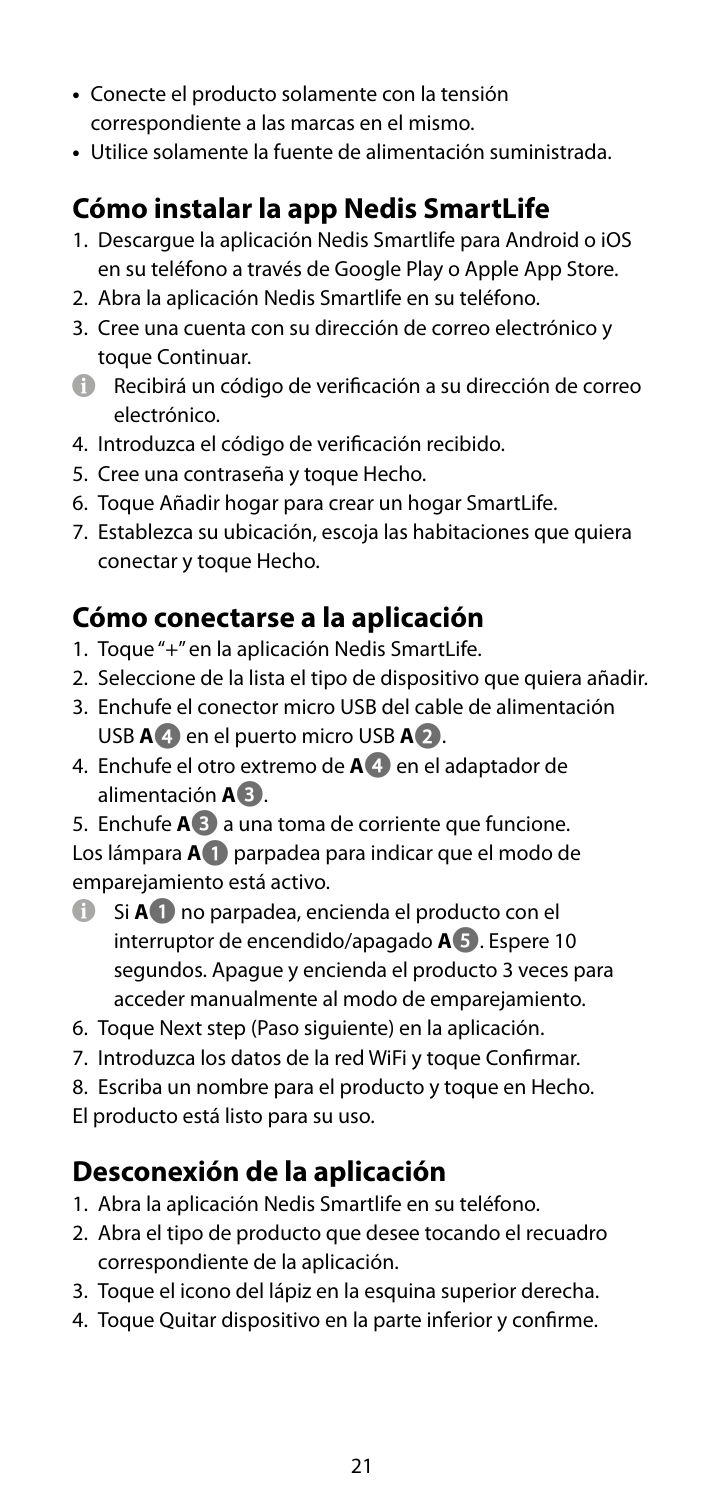#### **Declaración de conformidad**

Nosotros, Nedis B.V., declaramos como fabricante que el producto WIFILM10CWT de nuestra marca Nedis', producido en China, ha sido probado de acuerdo con todas las normas y regulaciones relevantes de la CE y que se han superado todas las pruebas con éxito. Esto incluye, entre otras, la directiva europea sobre equipos radioeléctricos RED 2014/53/UE.

La declaración de conformidad completa (y la hoja de datos de seguridad, si procede) se puede encontrar y descargar en: nedis.es/WIFILM10CWT#support

Para más información sobre el cumplimiento, póngase en contacto con el servicio de atención al cliente: Página web: www.nedis.com Correo electrónico: service@nedis.com Nedis B.V., de Tweeling 28 5215 MC 's-Hertogenbosch (Países Bajos)

### i **Guia de iniciação rápida**

### **Moodlight inteligente** WIFILM10CWT

Para mais informações, consulte a versão alargada do manual on-line: **ned.is/wifilm10cwt**

#### **Utilização prevista**

A WIFILM10CWT da Nedis é uma moodlight que pode controlar de forma remota através da aplicação Smartlife da Nedis. O produto destina-se apenas a utilização em interiores. O produto não se destina a utilização profissional. Este produto destina-se a ser utilizado em ambientes domésticos para tarefas domésticas típicas e também pode ser manipulado por utilizadores não experientes para os mesmos fins, por exemplo em lojas, escritórios, outros ambientes de trabalho semelhantes, casas rurais, clientes em hotéis, motéis e outros ambientes de tipo residencial e/ou alojamento local. Este produto pode ser utilizado por crianças com idade igual ou superior a 8 anos e por pessoas com capacidades físicas, sensoriais ou mentais reduzidas ou com falta de experiência e conhecimento, desde que tenham recebido supervisão ou instruções relativas à utilização segura do produto e compreendam os perigos envolvidos. As crianças não devem brincar com o produto. A limpeza e a manutenção destinadas ao utilizador não devem ser efetuadas por crianças sem supervisão.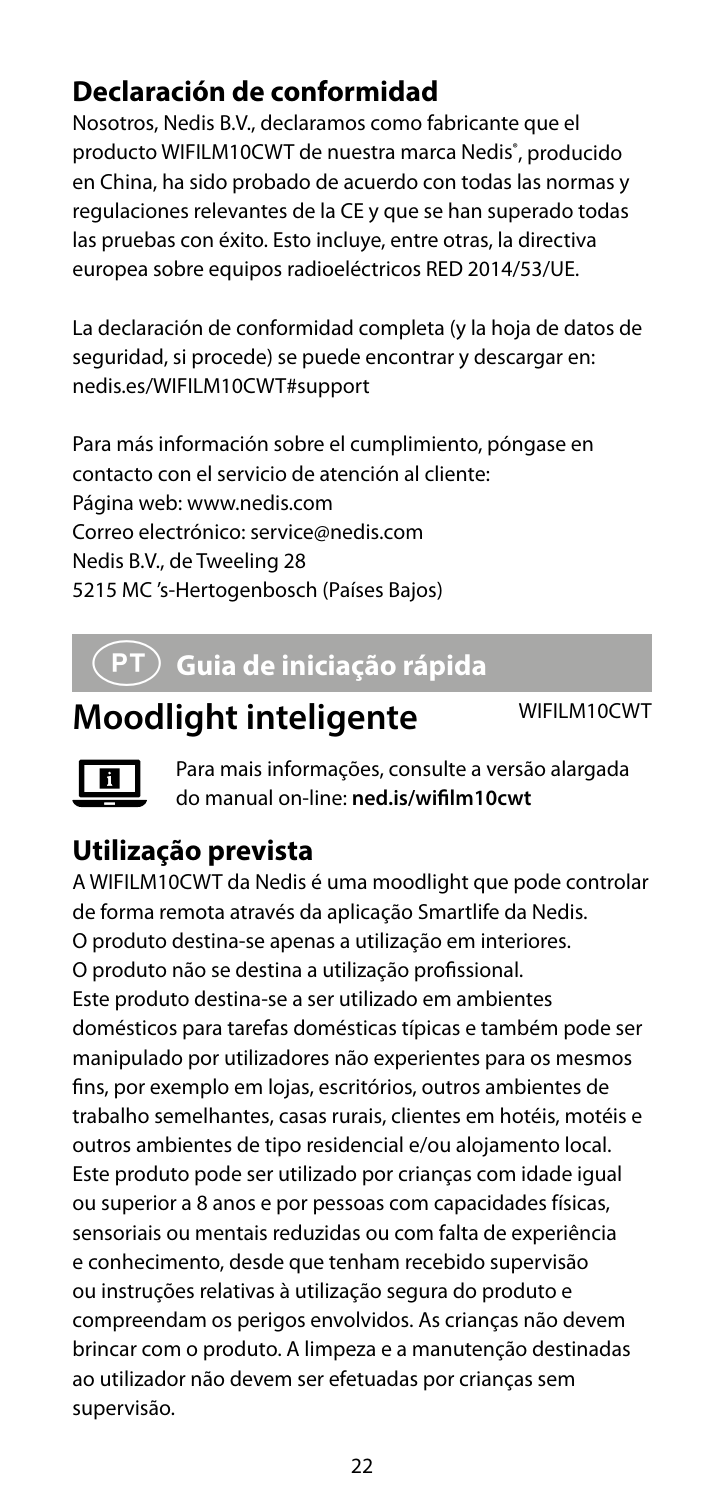Qualquer alteração do produto pode ter consequências em termos de segurança, garantia e funcionamento adequado.

#### **Especificações**

| Produto                                  | Moodlight inteligente |
|------------------------------------------|-----------------------|
| Número de artigo                         | WIFILM10CWT           |
| Dimensões (c x l x a)                    | 200 x 200 x 195 mm    |
| Peso                                     | 550g                  |
| Entrada de alimentação                   | 220 - 240 VAC: 50 Hz  |
| Temperatura de<br>funcionamento          | 0 °C - 40 °C          |
| Intervalo de temperatura<br>de cor       | 2700 K - 6500 K       |
| Frequência Wi-Fi                         | 2400 - 2484 MHz       |
| Potência de transmissão de<br>rádio máx. | 16 dBm                |

#### **Peças principais** (imagem **A**)

- **1** Lâmpada
- **2** Porta micro USB
- 
- 
- 
- 
- **3** Adaptador de corrente
- **4** Cabo de alimentação USB **5** Interruptor de ligar/ desligar

### **Instruções de segurança**

### AVISO

- **•** Certifique-se de que leu e compreendeu as instruções deste documento na íntegra antes de instalar ou utilizar o produto. Guarde a embalagem e este documento para referência futura.
- **•** Utilize o produto apenas conforme descrito neste documento.
- **•** Não utilize o produto caso uma peça esteja danificada ou defeituosa. Substitua imediatamente um produto danificado ou defeituoso.
- **•** Não deixe cair o produto e evite impactos.
- **•** Não exponha o produto a água, chuva, humidade ou humidade elevada.
- **•** Este produto pode ser reparado apenas por um técnico qualificado para manutenção a fim de reduzir o risco de choque elétrico.
- **•** Em caso de problema, desligue o produto da fonte de alimentação bem como outros equipamentos.
- **•** Desligue o produto da fonte de alimentação antes de efetuar a manutenção ou substituir peças.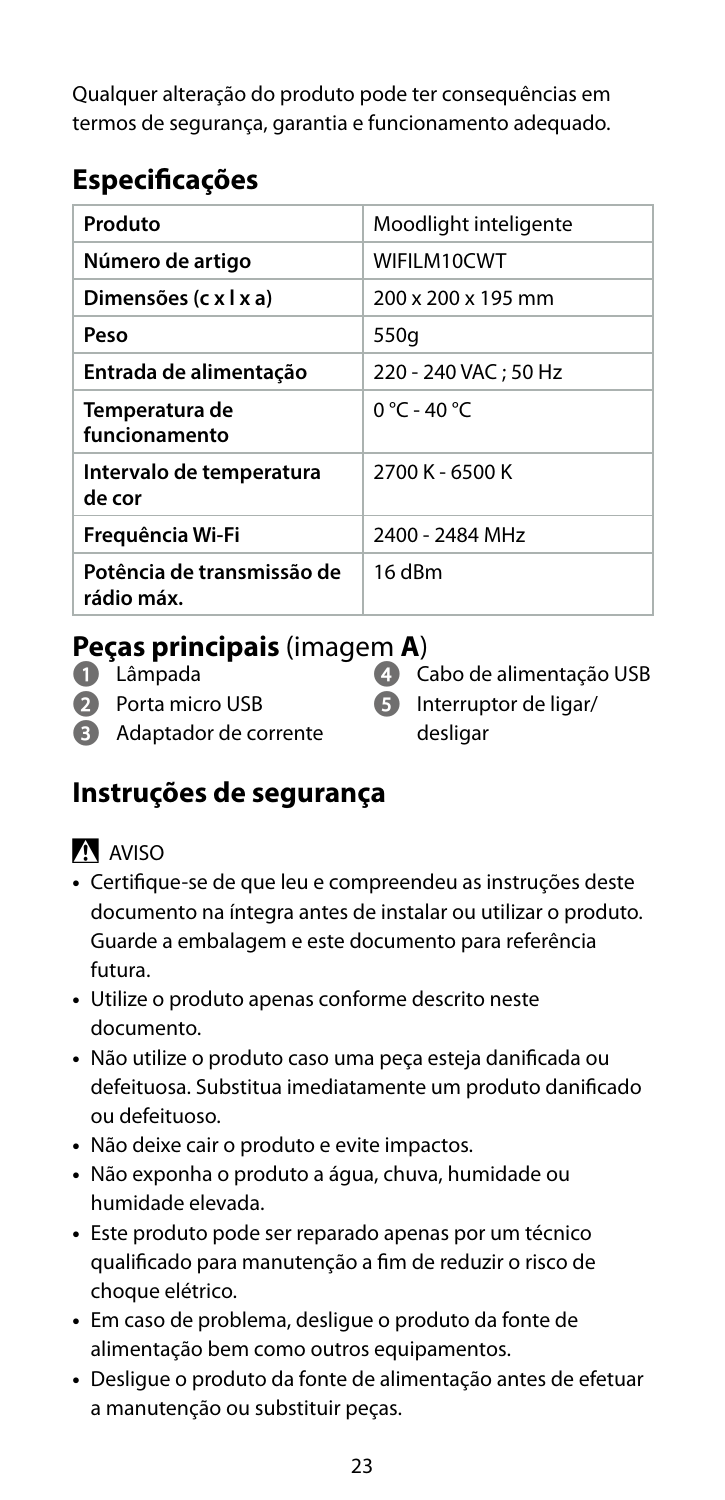- **•** As crianças devem ser supervisionadas para garantir que não brincam com o produto.
- **•** Alimente o produto apenas com a tensão correspondente às marcações no mesmo.
- **•** Utilize apenas a fonte de alimentação fornecida.

#### **Instalação da aplicação SmartLife da Nedis**

- 1. Faça o download da aplicação Nedis Smartlife para Android ou iOS no seu telefone através do Google Play ou da Apple Store.
- 2. Abra a aplicação Nedis SmartLife no seu telefone.
- 3. Crie uma conta com o seu endereço de e-mail e toque em Continue (Continuar).
- 4 Receberá um código de verificação na sua caixa de correio eletrónico.
- 4. Introduza o código de verificação recebido.
- 5. Crie uma palavra-passe e prima Concluído.
- 6. Toque em Adicionar Casa para criar uma Casa SmartLife.
- 7. Defina a sua localização, escolha as divisões com que pretende estabelecer ligação e prima Concluído.

#### **Ligar a aplicação**

- 1. Toque em + na aplicação Nedis SmartLife.
- 2. Selecione o tipo de dispositivo que pretende adicionar na lista.
- 3. Ligue o conector micro USB do cabo de alimentação USB **A4** à porta micro USB **A2**.
- 4. Ligue a outra extremidade de **A4** ao transformador **A3**.
- 5. Ligue **A3** a uma tomada elétrica em funcionamento.

A lâmpada **A1** fica intermitente para indicar que o modo de emparelhamento está ativo.

- 4 Se **A1** não ficar intermitente, ligue o produto com o interruptor on/off **A5**. Aguarde 10 segundos. Desligue e volte a ligar o produto 3 vezes para entrar manualmente no modo de emparelhamento.
- 6. Toque em Next step (passo seguinte) na aplicação.
- 7. Introduza os dados da rede Wi-Fi e prima Confirmar.
- 8. Introduza um nome para o produto e prima Concluído.
- O produto está agora pronto a ser usado.

#### **Desligar a aplicação**

- 1. Abra a aplicação Nedis SmartLife no seu telefone.
- 2. Abra o tipo de produto desejado tocando no bloco correspondente na aplicação.
- 3. Toque no ícone do lápis no canto superior direito.
- 4. Toque em Remove Device (remover dispositivo) no fim e confirme.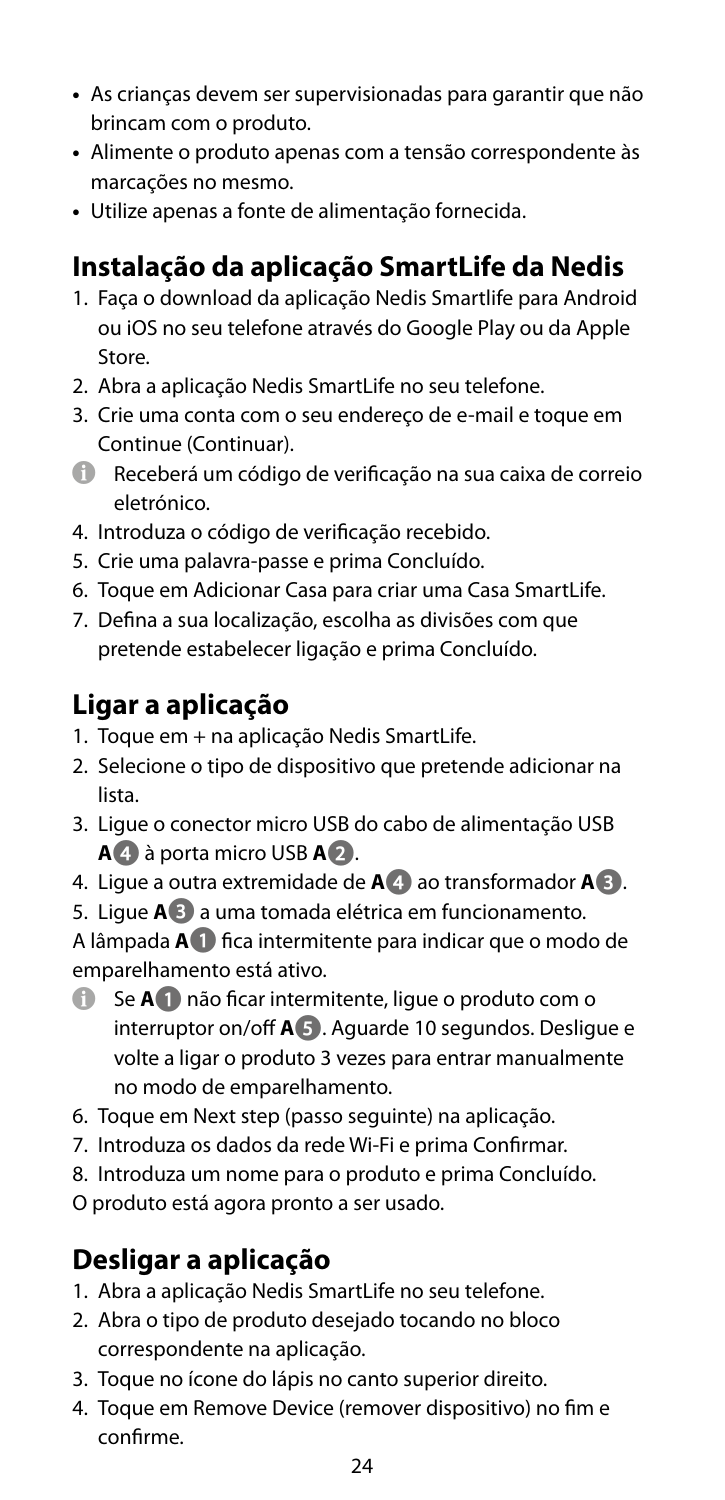#### **Declaração de conformidade**

A Nedis B.V. declara, na qualidade de fabricante, que o produto WIFILM10CWT da nossa marca Nedis', produzido na China, foi testado em conformidade com todas as normas e regulamentos CE relevantes e que todos os testes foram concluídos com sucesso. Os mesmos incluem, entre outros, o regulamento RED 2014/53/UE.

A Declaração de conformidade (e a ficha de dados de segurança, se aplicável) pode ser consultada e descarregada em:

nedis.pt/WIFILM10CWT#support

Para informações adicionais relativas à conformidade, contacte a assistência ao cliente: Site: www.nedis.com E-mail: service@nedis.com Nedis B.V., de Tweeling 28 5215 MC 's-Hertogenbosch, Países Baixos

### e **Snabbstartsguide**

### **Smart humörsljus** WIFILM10CWT



För ytterligare information, se den utökade manualen online: **ned.is/wifilm10cwt**

#### **Avsedd användning**

Nedis WIFILM10CWT är ett humörsljus som du kan styra med appen Nedis Smartlife.

Denna produkt är endast avsedd för användning inomhus. Produkten är inte avsedd för yrkesmässig användning. Denna produkt är avsedd för användning i hemmiljöer för typiska hushållsfunktioner men kan även användas av personer som inte är experter i typiska hushållsfunktioner såsom: butiker, kontor eller liknande arbetsmiljöer, jordbruksbyggnader, av gäster på hotell, motell och andra miljöer av boendetyp och/ eller miljöer av typen bed and breakfast.

Denna apparat kan användas av barn över åtta år och av personer med fysisk, sensorisk eller kognitiv funktionsnedsättning, eller avsaknad av erfarenhet och kunskap, om användningen sker under uppsikt eller om dessa personer erhållit instruktioner om säker användning av apparaten och är medvetna om riskerna. Barn får inte leka med produkten. Rengöring och användarunderhåll får inte utföras av barn om de inte står under uppsikt.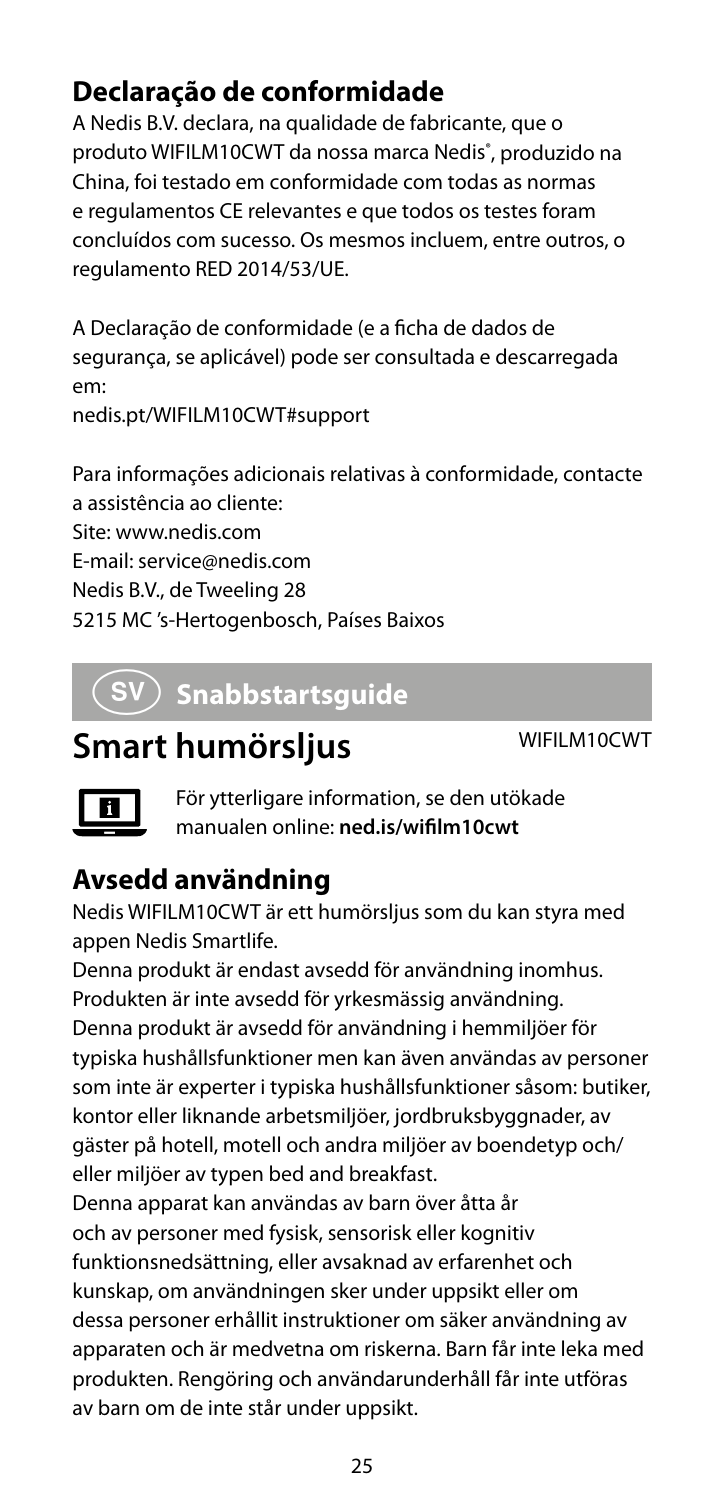Modifiering av produkten kan medföra konsekvenser för säkerhet, garanti och korrekt funktion.

#### **Specifikationer**

| Produkt                        | Smart humörsljus     |
|--------------------------------|----------------------|
| <b>Artikelnummer</b>           | WIFILM10CWT          |
| Dimensioner (1 x b x h)        | 200 x 200 x 195 mm   |
| Vikt                           | 550g                 |
| Kraftingång                    | 220 - 240 VAC: 50 Hz |
| Arbetstemperatur               | $0 °C - 40 °C$       |
| Färgtemperaturområde           | 2700 K - 6500 K      |
| <b>Wi-Fi-frekvens</b>          | 2400 - 2484 MHz      |
| Radions maximala<br>sändeffekt | 16 dBm               |

**4** USB-kraftkabel **5** Till-/från-strömbrytare

#### **Huvuddelar** (bild **A**)

- **1** Lampa
- **2** Micro USB-port
- **3** Nätadapter

### **Säkerhetsanvisningar**

#### **N** VARNING

- **•** Säkerställ att du har läst och förstått alla instruktioner i detta dokument innan du installerar och använder produkten. Behåll förpackningen och detta dokument som framtida referens.
- **•** Använd produkten endast enligt anvisningarna i detta dokument.
- **•** Använd inte produkten om en del är skadad eller defekt. Byt omedelbart ut en skadad eller defekt produkt.
- **•** Tappa inte produkten och skydda den mot slag.
- **•** Exponera inte produkten till vatten, regn eller fukt eller hög fukthalt.
- **•** Denna produkt får, för att minska risken för elchock, endast servas av en kvalificerad underhållstekniker.
- **•** Koppla bort produkten från kraftkällan och annan utrustning i händelse av problem.
- **•** Koppla bort produkten från kraftkällan före service och utbyte av delar.
- **•** Små barn bör hållas under uppsikt för att säkerställa att de inte leker med produkten.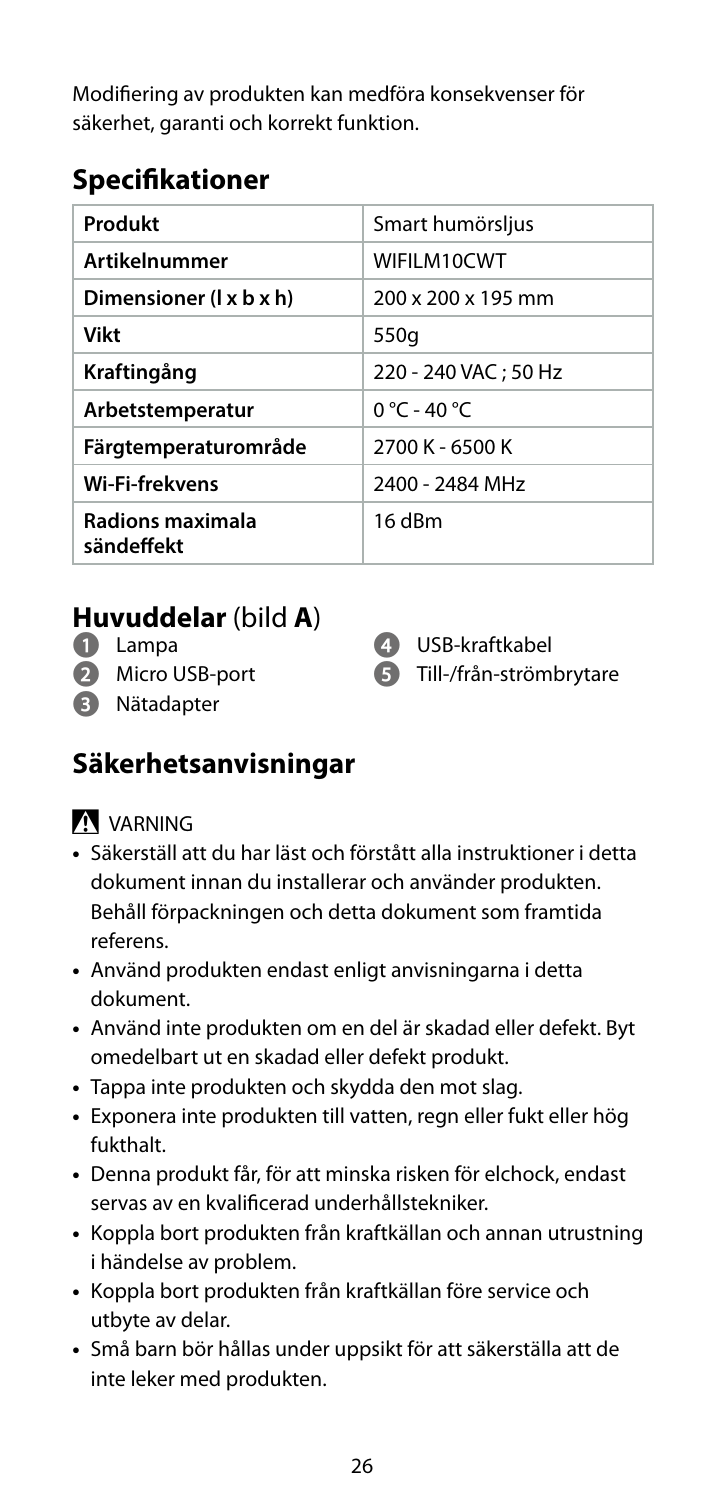- **•** Produkten får endast anslutas till den på produkten angivna nätspänningen.
- **•** Använd endast den medföljande nätadaptern.

#### **Installera appen Nedis SmartLife**

- 1. Ladda ner appen Nedis Smartlife för Android eller iOS till din telefon via Google Play eller Apple App Store.
- 2. Öppna appen Nedis Smartlife på din telefon.
- 3. Skapa ett konto med din e-postadress och tryck på Continue (Fortsätt).
- 4 Du kommer att få en verifieringskod till din e-postadress.
- 4. Skriv in den mottagna verifieringskoden.
- 5. Skapa ett lösenord och tryck på Done.
- 6. Tryck på Add Home för att skapa ett SmartLife Home.
- 7. Ställ in din ort, välj det rum du önskar ansluta med och tryck på Done.

#### **Att ansluta till appen**

- 1. Vidrör + på Nedis SmartLife-appen.
- 2. Välj den typ av enhet du önskar lägga till från listan.
- 3. Anslut mikro USB-kontakten till USB-kabeln **A4** till mikro USB-porten **A2**.
- 4. Anslut **A4** andra ände till nätadaptern **A3**.
- 5. Anslut **A3** till ett fungerande eluttag.

Lampan **A1** blinkar för att indikera att synkroniseringsläget är aktivt.

- 4 Om **A1** inte blinkar, starta då produkten med på/ av-brytaren **A5**. Vänta 10 sekunder. Stäng av och starta produkten tre gånger manuellt för att gå in i ihopkopplingsläge.
- 6. Vidrör Next step (Nästa steg) i appen.
- 7. Skriv in Wi-Fi-nätverkets data och tryck på Confirm.
- 8. Skriv in namnet på produkten och vidrör Klart.

Produkten är nu klar för användning.

#### **Att koppla bort appen**

- 1. Öppna appen Nedis Smartlife på din telefon.
- 2. Öppna produkttypen du vill ha genom att vidröra motsvarande styrknapp i appen.
- 3. Vidrör pennikonen i övre högra hörnet.
- 4. Tryck på Ta bort enhet längst ner och bekräfta.

#### **Försäkran om överensstämmelse**

Vi, Nedis B.V., försäkrar som tillverkare att produkten WIFILM10CWT från vårt varumärke Nedis<sup>\*</sup>, tillverkad i Kina, har testats i enlighet med alla relevanta CE-standarder och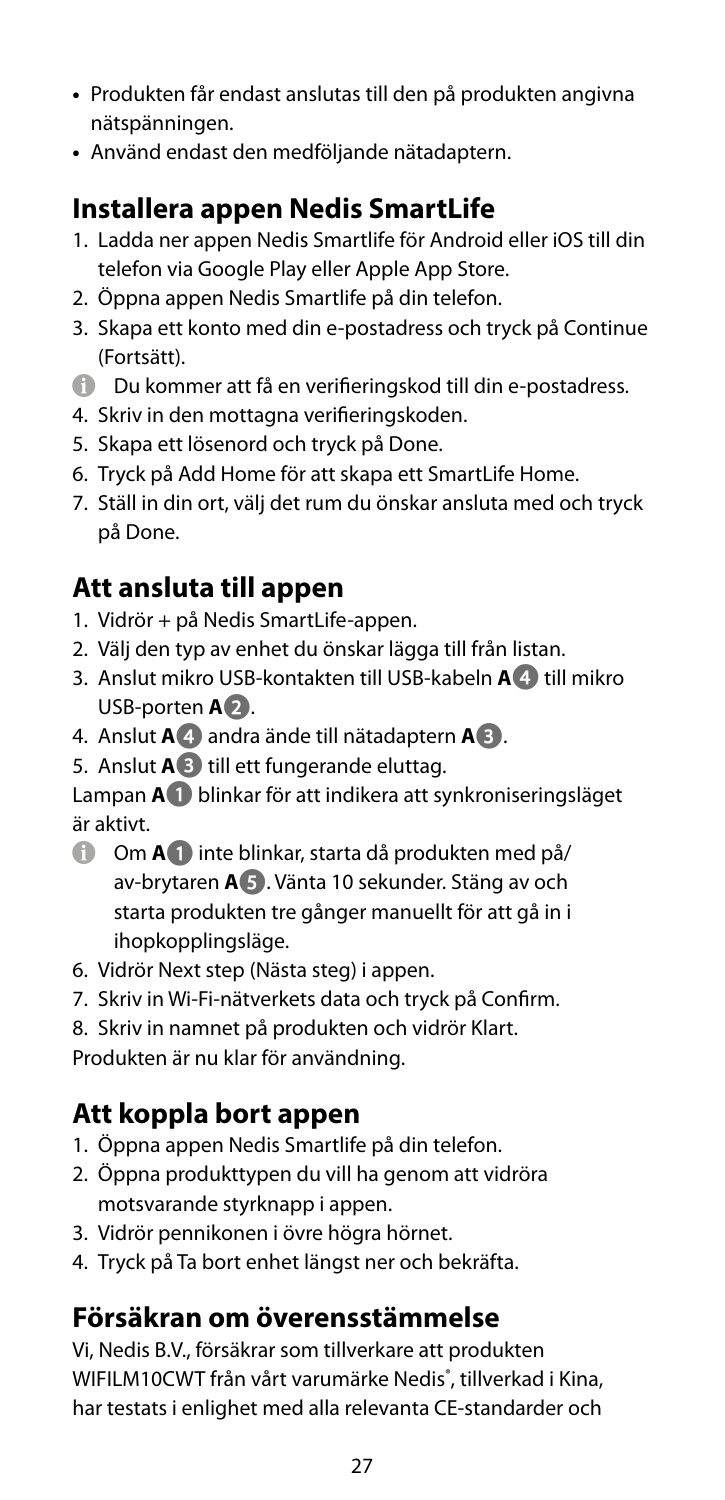föreskrifter och att alla tester genomförts med godkänt resultat. Detta inkluderar, men är inte begränsat till, radioutrustningsdirektivet 2014/53/EU.

Den fullständiga försäkran om överensstämmelse (och säkerhetsdatabladet, om tillämpligt) kan läsas och laddas ned från: nedis.sv/WIFILM10CWT#support

För ytterligare information om överensstämmelse, var god kontakta vår kundtjänst: Webbplats: www.nedis.com E-post: service@nedis.com Nedis B.V., de Tweeling 28 5215 MC 's-Hertogenbosch, Nederländerna

### g **Pika-aloitusopas**

### **Älykäs tunnelmavalaisin** WIFILM10CWT



Katso tarkemmat tiedot käyttöoppaan laajemmasta verkkoversiosta: **ned.is/wifilm10cwt**

#### **Käyttötarkoitus**

Nedis WIFILM10CWT on älykäs tunnelmavalaisin, jota voidaan ohjata etänä Nedis SmartLife -sovelluksen kautta.

Tuote on tarkoitettu vain sisäkäyttöön.

Tuotetta ei ole tarkoitettu ammattikäyttöön.

Tuote on tarkoitettu käytettäväksi kotitalouksissa ja vastaavissa kohteissa, kuten taukotiloissa myymälöissä, toimistoissa ja muissa vastaavissa työympäristöissä, maatiloilla, hotelleissa, motelleissa ja muun tyyppisissä majoitusympäristöissä asiakkaiden käytössä ja/tai aamiaismajoitustyyppisissä majoitustiloissa. Tuotetta käyttääkseen ei tarvitse olla ammattilainen.

Tätä tuotetta saavat käyttää 8-vuotiaat ja sitä vanhemmat lapset ja henkilöt, joilla on heikentyneet fyysiset, aistilliset tai henkiset kyvyt tai kokemuksen ja tiedon puutetta, jos heitä valvotaan tai jos heille on annettu ohjeet tuotteen turvallisesta käytöstä ja he ymmärtävät tuotteen käyttöön liittyvät vaarat. Lapset eivät saa leikkiä tuotteella. Lapset eivät saa puhdistaa tai huoltaa tuotetta ilman valvontaa.

Tuotteen muutokset voivat vaikuttaa turvallisuuteen, takuuseen ja asianmukaiseen toimintaan.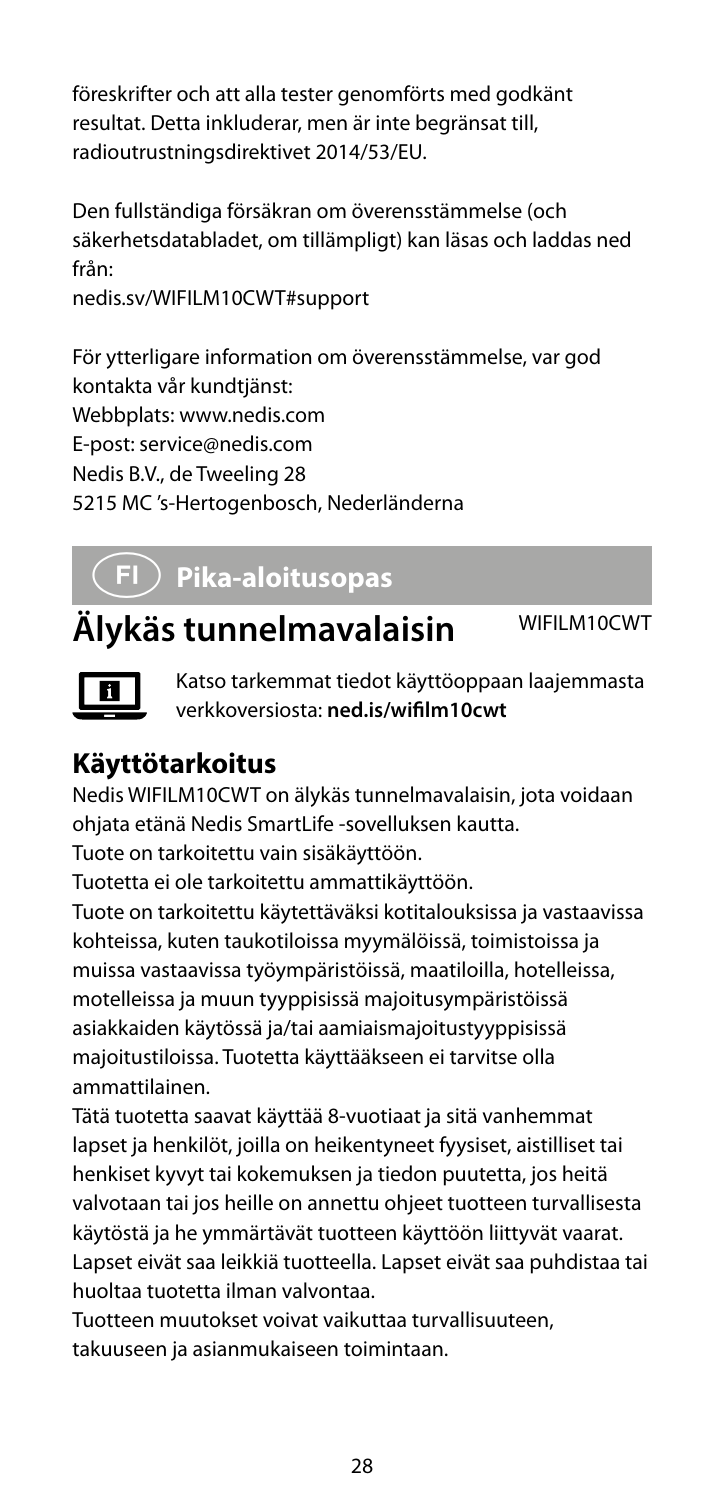#### **Tekniset tiedot**

| Tuote                         | Älykäs tunnelmavalaisin |
|-------------------------------|-------------------------|
| Tuotenro                      | WIFILM10CWT             |
| Mitat $(p \times l \times k)$ | 200 x 200 x 195 mm      |
| Paino                         | 550g                    |
| Ottoteho                      | 220 - 240 VAC; 50 Hz    |
| Käyttölämpötila               | 0 °C - 40 °C            |
| Värilämpötila-alue            | 2700 K - 6500 K         |
| WiFi-taajuus                  | 2400 - 2484 MHz         |
| Maks. radiolähetysteho        | 16 dBm                  |

#### **Tärkeimmät osat** (kuva **A**)

- **1** Valaisin
- **2** Mikro-USB-portti
- **3** Virtasovitin

**4** USB-virtajohto **5** Virtakytkin

#### **Turvallisuusohjeet**

#### **N** VAROITUS

- **•** Huolehdi siitä, että olet lukenut ja ymmärtänyt tämän asiakirjan sisältämät ohjeet kokonaan ennen kuin asennat tuotteen tai käytät sitä. Säilytä pakkaus ja tämä asiakirja tulevaa tarvetta varten.
- **•** Käytä tuotetta vain tässä asiakirjassa kuvatun mukaisesti.
- **•** Älä käytä tuotetta, jos jokin sen osa on vaurioitunut tai viallinen. Vaihda vahingoittunut tai viallinen tuote välittömästi.
- **•** Varo pudottamasta ja tönäisemästä tuotetta.
- **•** Älä altista tuotetta vedelle, sateelle, korkealle ilmankosteudelle tai muulle kosteudelle.
- **•** Tämän tuotteen saa huoltaa vain pätevä teknikko sähköiskun vaaran vähentämiseksi.
- **•** Irrota tuote virtalähteestä ja muista laitteista, jos ongelmia ilmenee.
- **•** Irrota tuote virtalähteestä ennen huoltoa ja osien vaihtamista.
- **•** Lapsia tulee valvoa, että he eivät pääse leikkimään tuotteella.
- **•** Tuotteen saa kytkeä ainoastaan tuotteessa olevaa merkintää vastaavaan jännitteeseen.
- **•** Käytä vain mukana toimitettua virtalähdettä.

#### **Nedis SmartLife-sovelluksen asentaminen**

1. Lataa Nedis SmartLife -sovellus Androidille tai iOS:lle puhelimellasi Google Playn tai Apple App Storen kautta.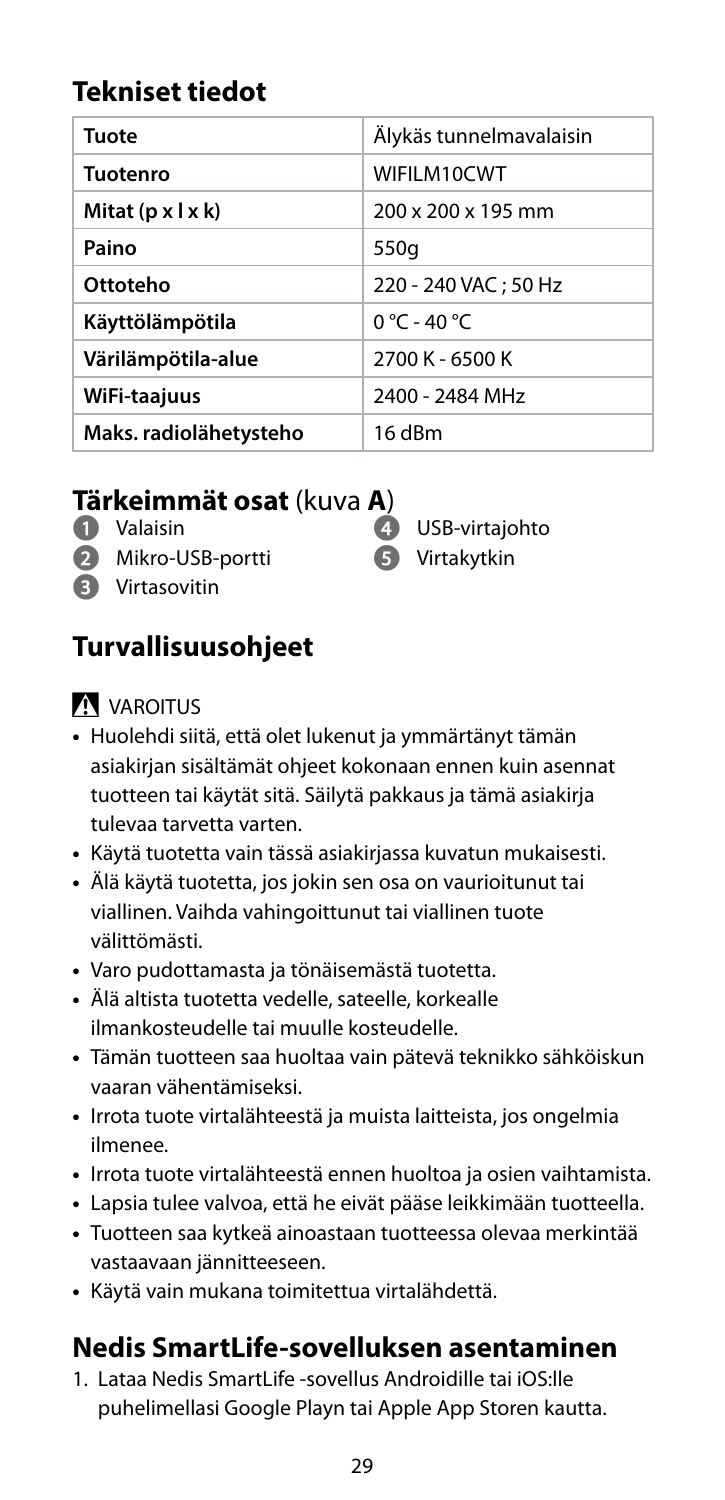- 2. Avaa Nedis SmartLife -sovellus puhelimellasi.
- 3. Luo tili sähköpostiosoitteellasi ja napauta Jatka.
- 4 Saat vahvistuskoodin sähköpostiosoitteeseesi.
- 4. Syötä saamasi vahvistuskoodi.
- 5. Luo salasana ja paina Valmis.
- 6. Paina Lisää koti luodaksesi SmartLife-kodin.
- 7. Määritä sijaintisi, valitse huoneet, jotka haluat liittää, ja paina Valmis.

#### **Sovellukseen yhdistäminen**

- 1. Napauta + Nedis SmartLife -sovelluksesta.
- 2. Valitse luettelosta laitetyyppi, jonka haluat lisätä.
- 3. Kytke USB-virtajohdon **A4** Micro-USB-liitin Micro-USBporttiin **A2**.
- 4. Liitä johdon **A4** toinen pää virtasovittimeen **A3**.
- 5. Liitä virtasovitin **A3** toimivaan pistorasiaan.

Lamppu **A1** vilkkuu sen merkiksi, että laiteparin muodostustila on aktiivinen.

- 4 Jos lamppu **A1** ei vilku, kytke tuotteen virta päälle virtakytkimellä **A5**. Odota 10 sekuntia. Kytke tuotteen virta pois ja päälle 3 kertaa siirtyäksesi laiteparin muodostustilaan manuaalisesti.
- 6. Napauta Next step (Seuraava vaihe) sovelluksesta.
- 7. Syötä WiFi-verkon tiedot ja paina Seuraava.
- 8. Kirjoita tuotteelle nimi ja napauta Valmis.

Tuote on nyt käyttövalmis.

#### **Yhteyden katkaiseminen sovelluksesta**

- 1. Avaa Nedis SmartLife -sovellus puhelimellasi.
- 2. Avaa haluamasi tuotetyyppi napauttamalla vastaavaa ruutua sovelluksesta.
- 3. Napauta kynäkuvaketta oikeasta yläkulmasta.
- 4. Napauta alhaalta Poista laite ja vahvista.

#### **Vaatimustenmukaisuusvakuutus**

Nedis B.V. ilmoittaa valmistajana, että tuote WIFILM10CWT tuotemerkistämme Nedis<sup>\*</sup>, valmistettu Kiinassa, on testattu kaikkien asiaankuuluvien CE-standardien ja määräysten mukaisesti ja tuote on läpäissyt kaikki testit. Tämä sisältää RED 2014/53/EU -direktiivin siihen kuitenkaan rajoittumatta.

Täydellinen vaatimustenmukaisuusvakuutus (ja käyttöturvallisuustiedote, mikäli käytettävissä) on saatavilla ja ladattavissa osoitteesta: nedis.fi/WIFILM10CWT#support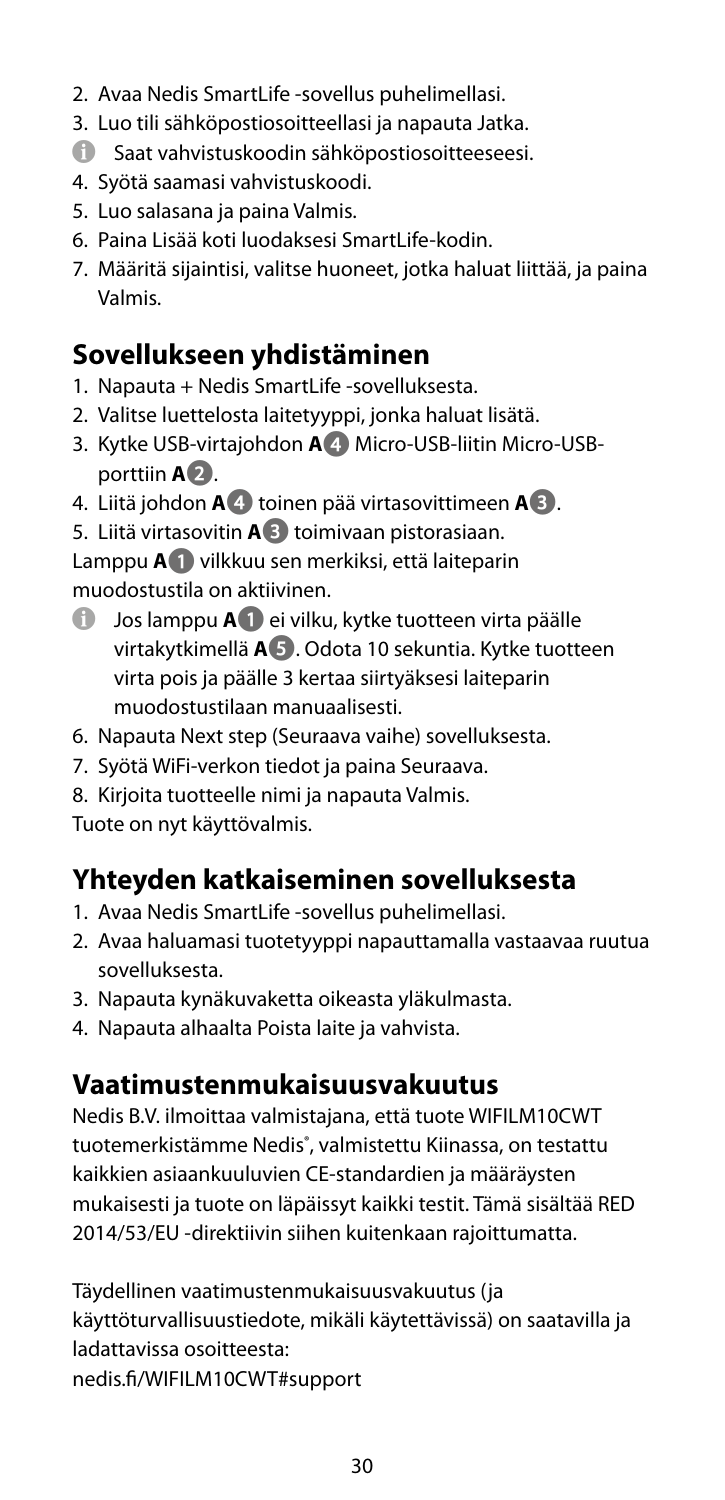Lisätietoa vaatimustenmukaisuudesta saat ottamalla yhteyttä asiakaspalveluun: Internet: www.nedis.com Sähköposti: service@nedis.com Nedis B.V., de Tweeling 28 5215 MC 's-Hertogenbosch, Alankomaat

### f **Hurtigguide**

### **Smart stemningslampe** WIFILM10CWT



For mer informasjon, se den fullstendige bruksanvisningen på nett: **ned.is/wifilm10cwt**

#### **Tiltenkt bruk**

Nedis WIFILM10CWT er en stemningslampe som kan fjernstyres gjennom Nedis Smartlife-appen.

Produkter er bare tiltenkt innendørs bruk.

Produktet er ikke tiltenkt profesjonell bruk.

Produktet er beregnet for bruk i husholdningsmiljøer og kan også brukes av personer uten erfaring med bruk av produktet for typiske husholdningsfunksjoner. Slike husholdningsmiljøer inkluderer: butikker, kontorer, andre lignende arbeidsmiljøer, våningshus, av kunder i hoteller, moteller og andre boliglignende miljøer og/eller i «bed and breakfast»-lignende miljøer.

Dette produktet kan brukes av barn fra åtte år og oppover, og av personer med reduserte fysiske, sensoriske eller mentale evner eller manglende erfaring og kunnskap hvis de får tilsyn eller instruksjoner om bruken av apparatet på en trygg måte og er innforstått med de potensielle farene. Barn skal ikke leke med produktet. Rengjøring og vedlikehold av brukeren må ikke gjøres av barn uten oppsyn.

Eventuelle modifikasjoner av produktet kan ha konsekvenser for sikkerhet, garanti og funksjon.

#### **Spesifikasjoner**

| Produkt                 | Smart stemningslampe |
|-------------------------|----------------------|
| <b>Artikkelnummer</b>   | WIFILM10CWT          |
| Dimensjoner (L x B x H) | 200 x 200 x 195 mm   |
| Vekt                    | 550g                 |
| Strøminngang            | 220 - 240 VAC: 50 Hz |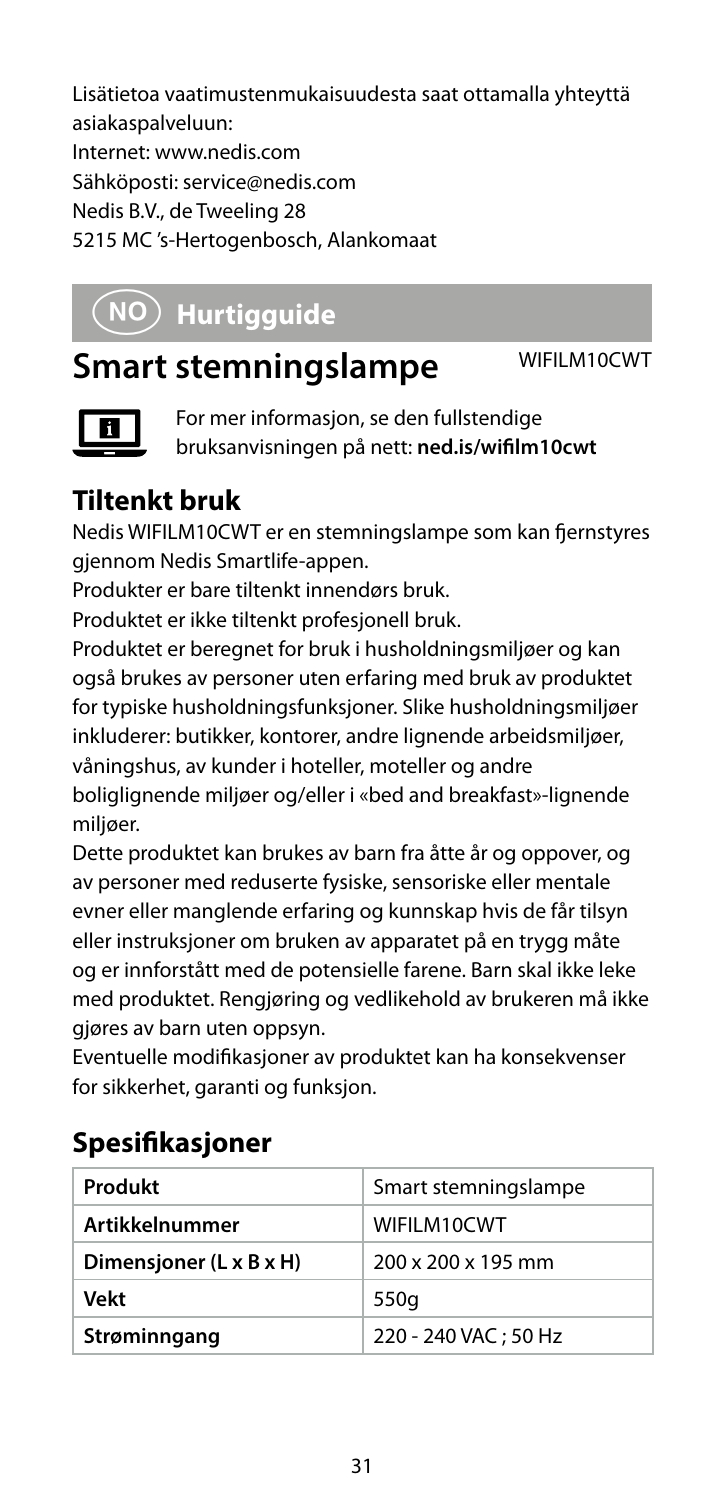| Driftstemperatur      | 0 °C - 40 °C    |
|-----------------------|-----------------|
| Fargetemperaturområde | 2700 K - 6500 K |
| Wi-Fi-frekvens        | 2400 - 2484 MHz |
| Maks overføringskraft | 16 dBm          |

#### **Hoveddeler** (bilde **A**)

- **1** Lampe
- **2** Micro USB-port
- **3** Strømadapter



#### **Sikkerhetsinstruksjoner**

#### **ADVARSEL**

- **•** Sørg for at du har lest og forstått instruksjonene i dette dokumentet før du installerer eller bruker produktet. Ta vare på emballasjen og dette dokumentet for fremtidig referanse.
- **•** Produktet skal kun brukes som beskrevet i dette dokumentet.
- **•** Ikke bruk produktet hvis det er skadet eller defekt. Bytt ut et skadet eller defekt produkt med det samme.
- **•** Ikke mist produktet, og forhindre at det slås borti andre gienstander.
- **•** Ikke utsett produktet for vann, regn, fuktighet eller høy luftfuktighet.
- **•** Dette produktet skal kun håndteres av en kvalifisert tekniker for vedlikehold for å redusere risikoen for elektrisk støt.
- **•** Hvis det oppstår problemer, skal du koble produktet fra strømkilden og eventuelt annet utstyr.
- **•** Koble produktet fra strømkilden før vedlikehold utføres og når deler skal skiftes ut.
- **•** Barn må være under oppsyn for å sørge for at de ikke leker med produktet.
- **•** Bruk kun strøm med en spenning som er i samsvar med merkingen på produktet.
- **•** Bruk kun strømforsyningen som fulgte med.

#### **Installasjon av SmartLife-appen**

- 1. Last ned Nedis Smartlife-appen for Android eller iOS på telefonen din via Google Play eller Apple App Store.
- 2. Åpne Nedis Smartlife-appen på telefonen din.
- 3. Opprett en konto med e-postadressen din og trykk på Continue (Fortsett).
- 4 Du får tilsendt en bekreftelseskode på e-post.
- 4. Skriv inn bekreftelseskoden du mottok.
- 5. Lag et passord og trykk på Ferdig.
- 6. Trykk på Legg til hjem for å opprette et SmartLife-hjem.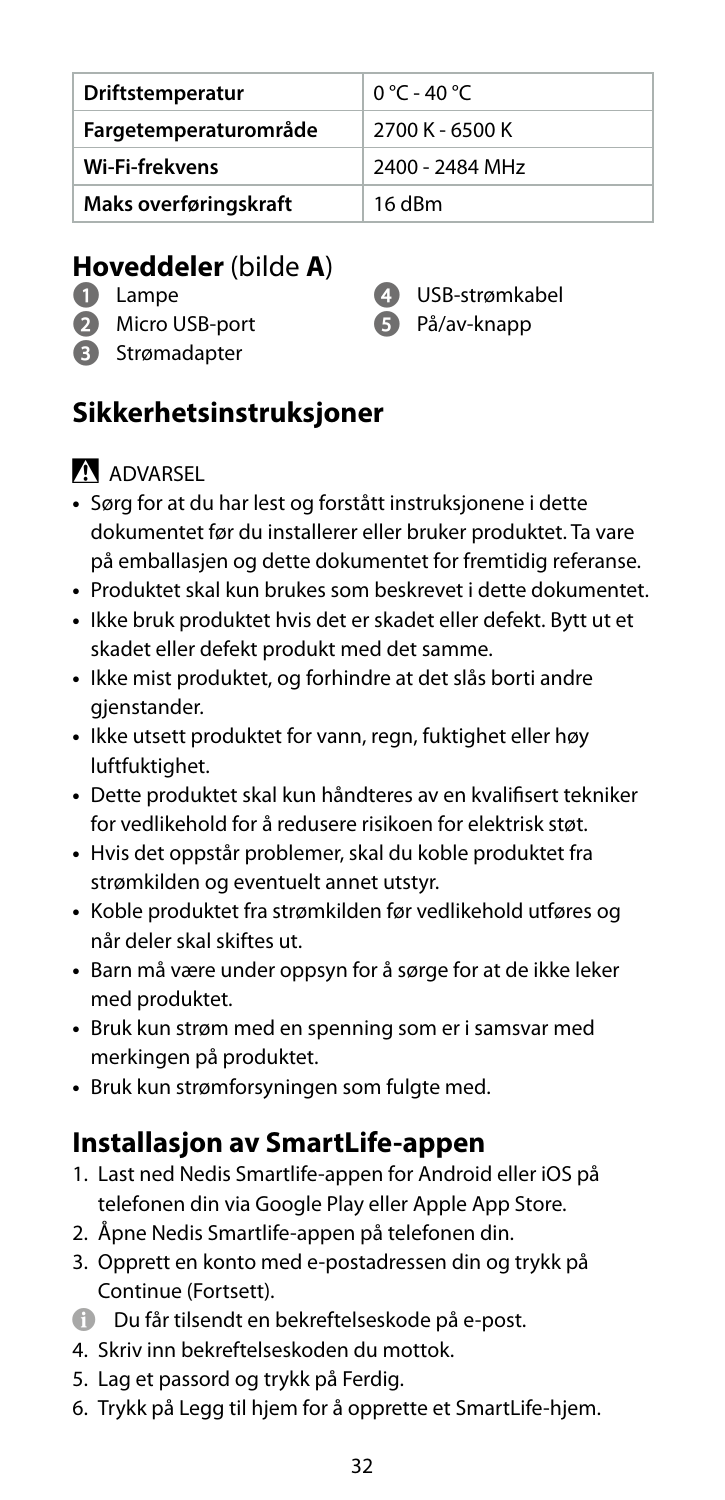7. Angi posisjonen din, velg rommene du vil koble sammen og trykk på Ferdig.

#### **Tilkobling av appen**

- 1. Trykk + i Nedis SmartLife-appen.
- 2. Velg enhetstypen du vil legge til fra listen.
- 3. Plugg mikro-USB-kontakten på USB-strømkabelen **A4** inn i mikro-USB-porten **A2**.
- 4. Plugg den andre enden av **A4** inn i strømadapteren **A3**.
- 5. Plugg **A3** inn i et fungerende strømuttak.

Lampen **A1** blinker for å indikere at paringsmodus er aktivt.

- 4 Hvis **A1** ikke blinker, kan du slå på produktet med på-/ av-bryteren **A5**. Vent 10 sekunder. Slå produktet av og på tre ganger for å manuelt gå til paringsmodus.
- 6. Trykk på Next step (Neste trinn) i appen.
- 7. Oppgi Wi-Fi-nettverksinformasjonen og trykk på Bekreft.

8. Skriv inn et navn for produktet og trykk på Done (ferdig).

Produktet er nå klart til bruk.

#### **Koble fra appen**

- 1. Åpne Nedis Smartlife-appen på telefonen din.
- 2. Åpne produkttypen du ønsker ved å klikke på den korresponderende flisen i appen.
- 3. Trykk på blyantikonet øverst i høyre hjørne.
- 4. Trykk på Fjern enhet (Remove Device) på bunnen og bekreft.

#### **Konformitetserklæring**

Vi, Nedis B.V., erklærer som produsent at produktet WIFILM10CWT fra Nedis®-merkevaren vår, som er produsert i Kina, er testet i samsvar med alle relevante CE-standarder og reguleringer, og at alle tester er bestått. Dette inkluderer, men er ikke begrenset til, RED 2014/53/EU-forordningen.

Den fullstendige samsvarserklæringen (og sikkerhetsdataarket hvis det er aktuelt) kan leses og lastes ned via: nedis.nb/WIFILM10CWT#support

For ytterligere informasjon i forbindelse med samsvarserklæringen kan du kontakte kundestøtten: Nettadresse: www.nedis.com E-post: service@nedis.com Nedis B.V., de Tweeling 28 5215 MC 's-Hertogenbosch, Nederland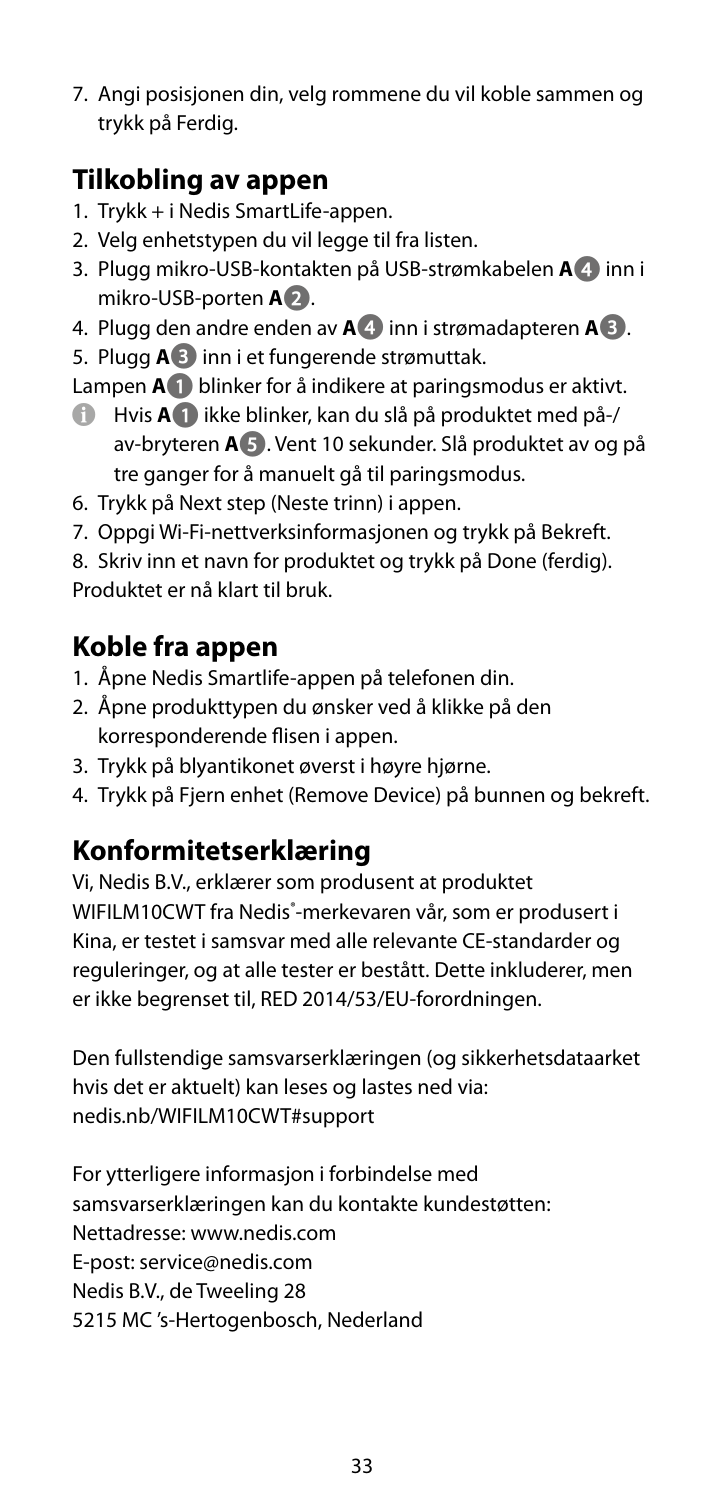### 2 **Vejledning til hurtig start**

### **Smart steningslampe** WIFILM10CWT



Yderligere oplysninger findes i den udvidede manual online: **ned.is/wifilm10cwt**

#### **Tilsigtet brug**

Nedis WIFILM10CWT er en smart stemningslampe, der kan fjernstyres gennem Nedis Smartlife-appen.

Produktet er kun beregnet til indendørs brug. Dette produkt er ikke beregnet til professionel brug. Produktet er beregnet til brug i husholdningsmiljøer til typiske funktioner i hjemmet, der også kan udføres af ikke-eksperter til typiske husholdningsformål, såsom: butikker, kontorer eller andre lignende arbejdsmiljøer, landbrugsbygninger, anvendelse af kunder på hoteller, moteller og andre beboelsesmiljøer og/eller i indkvarteringer såsom 'bed and breakfast'.

Dette produkt kan anvendes af børn fra 8 år og op og af personer med reducerede fysiske, sensoriske eller mentale evner eller mangel på erfaring og viden, hvis de har fået oplæring eller instruktion angående brug af produktet på en sikker måde og forstår, at farer er involverede. Børn må ikke lege med produktet. Rengøring og brugervedligeholdelse må ikke udføres af børn uden opsyn.

Enhver modificering af produktet kan have konsekvenser for sikkerhed, garanti og korrekt funktion.

| Produkt               | Smart steningslampe  |
|-----------------------|----------------------|
| Varenummer            | WIFILM10CWT          |
| Mål (l x b x h)       | 200 x 200 x 195 mm   |
| Vægt                  | 550g                 |
| Strøminput            | 220 - 240 VAC: 50 Hz |
| Driftstemperatur      | $0 °C - 40 °C$       |
| Farvetemperaturområde | 2700 K - 6500 K      |
| <b>Wi-Fi-frekvens</b> | 2400 - 2484 MHz      |
| Maks sendeeffekt      | 16 dBm               |

#### **Specifikationer**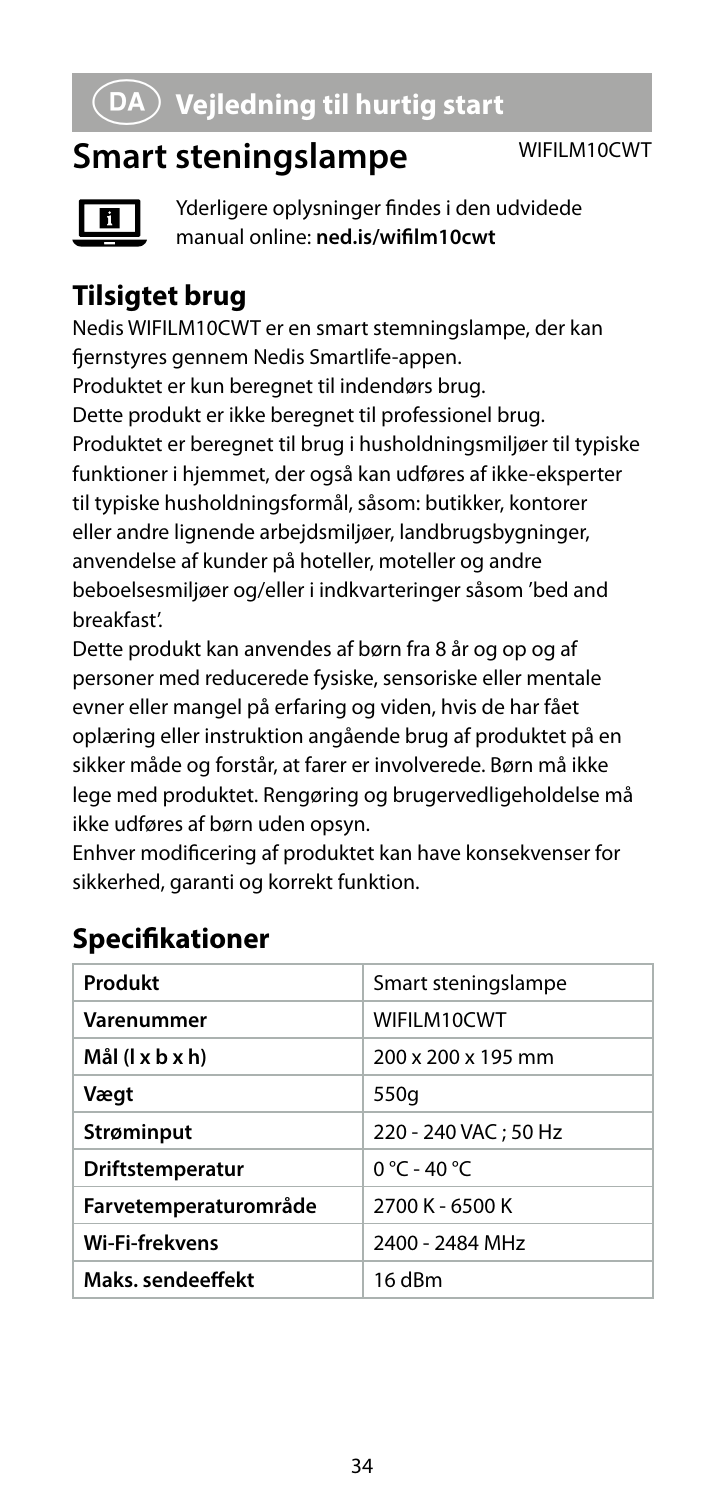#### **Hoveddele** (billede **A**)

- **1** Lampe
- **2** Mikro USB-port
- **3** Strømadapter

**4** USB-strømkabel **5** Tænd/sluk-kontakt

#### **Sikkerhedsinstruktioner**

#### **ADVARSEL**

- **•** Sørg for, at du har læst og forstået instruktionerne i dette dokument fuldt ud, før du installerer eller bruger produktet. Gem emballagen og dette dokument, så det sidenhen kan læses.
- **•** Anvend kun produktet som beskrevet i denne vejledning.
- **•** Brug ikke produktet, hvis det er skadet eller defekt. Udskift straks et skadet eller defekt produkt.
- **•** Tab ikke produktet og undgå at støde det.
- **•** Udsæt ikke produktet for vand, regn, fugt eller høj luftfugtighed.
- **•** Dette produkt må kun vedligeholdes af en kvalificeret tekniker pga. risikoen for elektrisk stød.
- **•** Afbryd produktet fra stikkontakten og andet udstyr, hvis der opstår problemer.
- **•** Afbryd produktet fra strømkilden inden service, og når du udskifter dele.
- **•** Børn skal holdes under opsyn for at sikre, at de ikke leger med produkt.
- **•** Forsyn kun produktet med den spænding, der svarer til markeringerne på produktet.
- **•** Brug kun den medfølgende strømforsyning.

#### **Installation af Nedis SmartLife-appen**

- 1. Download Nedis Smartlife app'en til Android eller iOS på din telefon via Google Play eller Apples App Store.
- 2. Åbn Nedis SmartLife app'en på din telefon.
- 3. Opret en konto med din e-mailadresse og tryk fortsæt.
- 4 Du vil modtage en bekræftelseskode på din e-mailadresse.
- 4. Indtast den modtagne verifikationskode.
- 5. Opret en adgangskode og tryk på Udført).
- 6. Tryk på Tilføj hjem) for at oprette et SmartLife-hjem.
- 7. Indstil din placering, vælg de rum, du vil forbinde med, og tryk på .

#### **Tilslutning af appen**

- 1. Tryk på + i Nedis SmartLife-appen.
- 2. Vælg den enhedstype, du vil tilføje, fra listen.
- 3. Sæt micro USB-stikket fra USB-kablet **A4** ind i micro USBporten **A2**.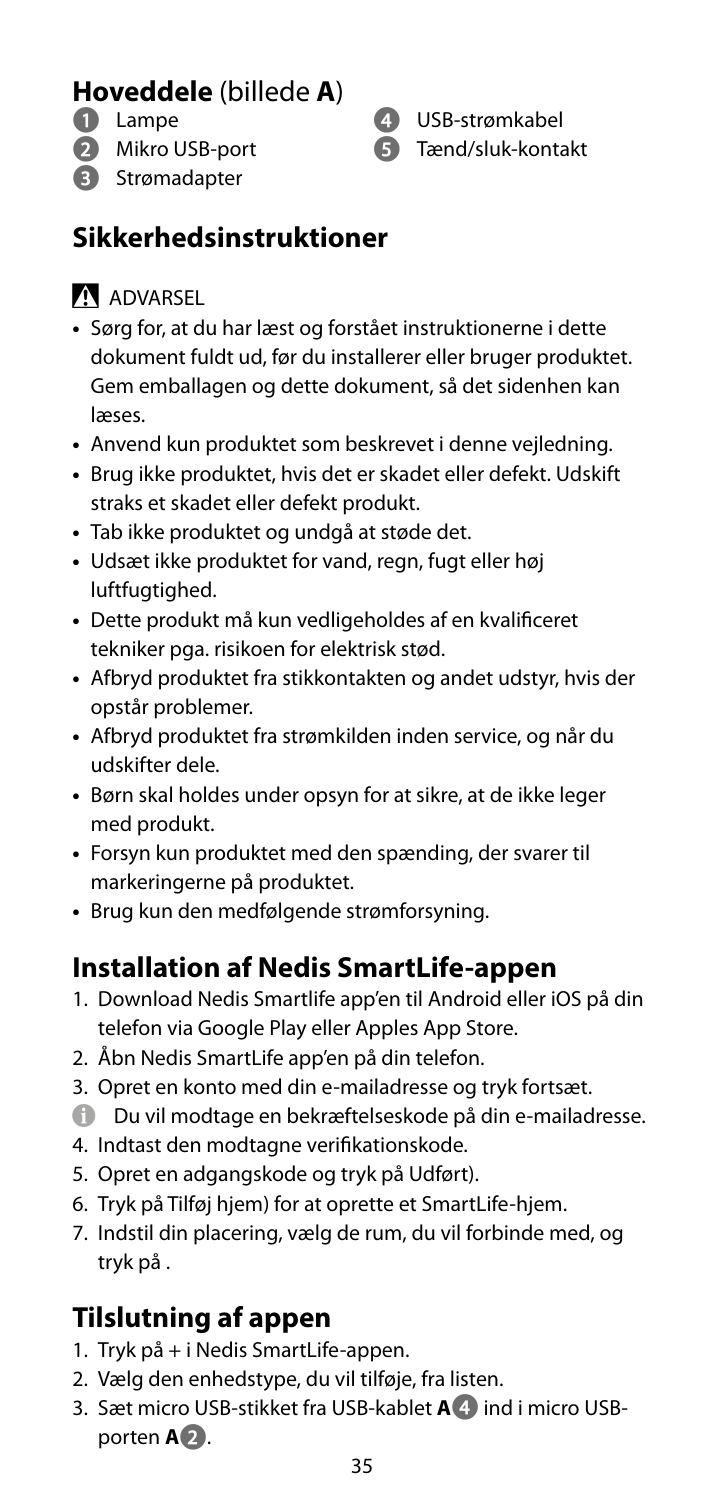- 4. Sæt den anden ende af **A4** ind i strømadapteren **A3**.
- 5. Sæt **A3** ind i en strømført stikkontakt.

Lampen **A1** blinker for at indikere, at parringsfunktionen er aktiv.

- 4 Hvis **A1** ikke blinker, skal du tænde for produktet med on/off-kontakten **A5**. Vent 10 sekunder. Sluk og tænd produktet 3 gange for manuelt at gå ind i parringstilstand.
- 6. Tryk på Next step (Næste trin) i appen.
- 7. Indtast WIFI-netværksoplysningerne og tryk på Bekræft).
- 8. Indtast et navn for produktet, og tryk på Done.

Produktet er nu klar til brug.

#### **Afbrydelse af appen**

- 1. Åbn Nedis SmartLife app'en på din telefon.
- 2. Åbn den ønskede produkttype ved at trykke på det tilsvarende felt i appen.
- 3. Tryk på blyantikonet i det øverste højre hjørne.
- 4. Tryk på Remove Device (Fjern enhed) i bunden og bekræft.

#### **Overensstemmelseserklæring**

Vi, Nedis B.V. erklærer som producent, at produktet WIFILM10CWT fra vores brand Nedis<sup>®</sup>, produceret i Kina, er blevet testet i overensstemmelse med alle relevante CE-standarder og regler, og at alle test er beståede. Dette indebærer også direktiv 2014/53/EU (radioudstyrsdirektivet).

Den komplette overensstemmelseserklæring (og sikkerhedsdatabladet, hvis gældende) kan findes og downloades via: nedis.da/WIFILM10CWT#support

For yderligere information angående denne overholdelse, kontakt kundeservice: Web: www.nedis.com E-mail: service@nedis.com Nedis B.V., de Tweeling 28 5215 MC 's-Hertogenbosch, the Netherlands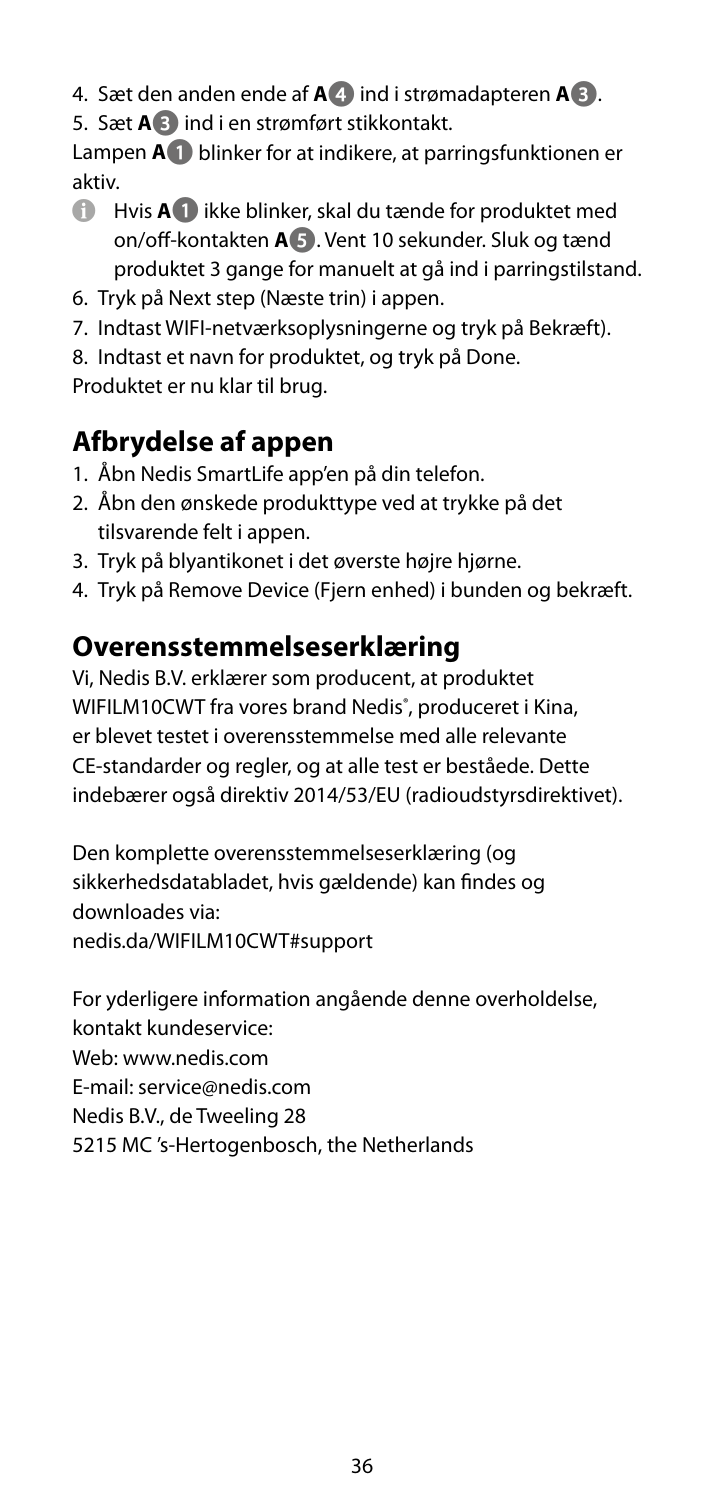#### WIFII M10CWT

### **Intelligens hangulatvilágítás**



További információért lásd a bővített online kézikönyvet: **ned.is/wifilm10cwt**

#### **Tervezett felhasználás**

A Nedis WIFILM10CWT hangulatvilágítás távolról vezérelhető a Nedis SmartLife alkalmazáson keresztül.

A termék beltéri használatra készült.

A termék nem professzionális használatra készült.

A termék rendeltetésszerűen kizárólag háztartási környezetben használható, emellett nem szakértő felhasználók is használhatják jellemzően háztartási funkciókra, például üzletekben, irodákban és hasonló munkakörnyezetekben, falusi vendéglátóhelyeken, vendégek a szállodákban, motelekben és egyéb lakossági és/vagy bed and breakfast jellegű környezetekben.

8 éven felüli gyermekek, továbbá testi, érzékszervi vagy szellemi fogyatékkal élők, illetve tapasztalat vagy ismeretek hiányában hozzá nem értő személyek használhatják a

terméket megfelelő felügyelet vagy a biztonságos használatra vonatkozó útmutatások mellett, amennyiben tisztában vannak a használattal járó veszélyekkel. Gyermekek nem játszhatnak a termékkel. Gyermekek nem végezhetik a készülék tisztítását és karbantartását felügyelet nélkül.

A termék bármilyen módosítása befolyásolhatja a biztonságot, a jótállást és a megfelelő működést.

| Termék                                 | Intelligens hangulatvilágítás |
|----------------------------------------|-------------------------------|
| Cikkszám                               | WIFILM10CWT                   |
| Méretek (h x sz x m)                   | 200 x 200 x 195 mm            |
| Súly                                   | 550g                          |
| Tápbemenet                             | 220 - 240 VAC: 50 Hz          |
| Üzemi hőmérséklet                      | 0 °C - 40 °C                  |
| Színhőmérséklet-tartomány              | 2700 K - 6500 K               |
| Wi-Fi frekvencia                       | 2400 - 2484 MHz               |
| Max. rádió-jelátviteli<br>teljesítmény | 16 dBm                        |

#### **Műszaki adatok**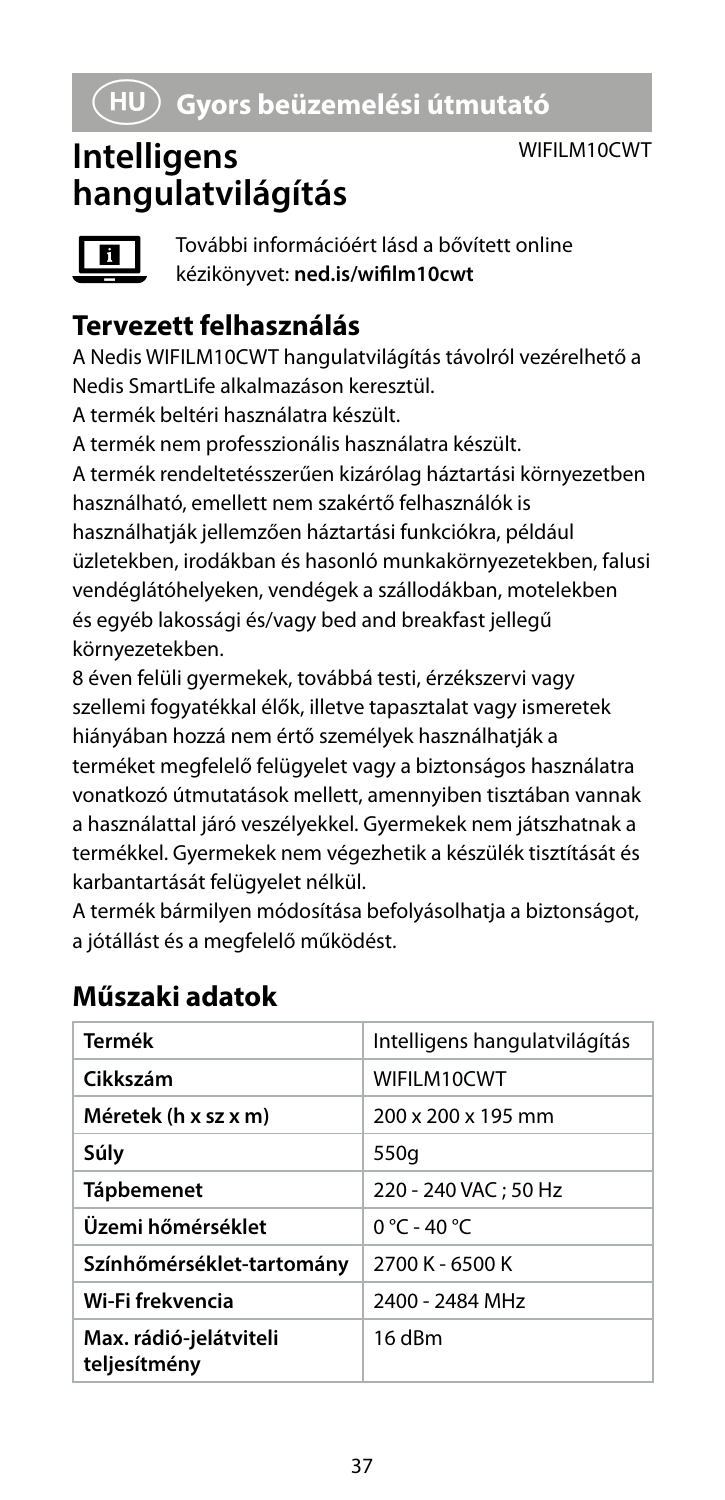## **Fő alkatrészek** (**A** kép) **<sup>1</sup>** Lámpa

- 
- **2** Micro USB-csatlakozó
- **3** Hálózati adapter
- 

**4** USB tápkábel **5** Be- és kikapcsológomb

#### **Biztonsági utasítások**

#### **N** FIGYELMEZTETÉS

- **•** Ügyeljen arra, hogy a termék telepítése vagy használata előtt figyelmesen elolvasta és megértette az ebben a dokumentumban található információkat. Tartsa meg a csomagolást és ezt a dokumentumot későbbi használatra.
- **•** A terméket csak az ebben a dokumentumban leírt módon használja.
- **•** Ne használja a terméket, ha valamelyik része sérült vagy hibás. A sérült vagy meghibásodott terméket azonnal cserélje ki.
- **•** Ne ejtse le a terméket és kerülje az ütődést.
- **•** Óvja a terméket víztől, esőtől, nedvességtől vagy magas páratartalomtól.
- **•** Ezt a terméket csak szakképzett technikus szervizelheti az áramütés kockázatának csökkentése érdekében.
- **•** Ha probléma merül fel, válassza le a terméket a hálózati csatlakozóaljzatról és más berendezésekről.
- **•** Szerviz előtt és alkatrészek cseréjekor szakítsa meg a termék áramellátását.
- **•** A termék nem játékszer ne hagyja felügyelet nélkül gyermekét a közelében.
- **•** A terméket kizárólag a terméken szereplő jelzésnek megfelelő elektromos feszültséggel lehet táplálni.
- **•** Csak a kapott tápegységet használja.

#### **A SmartLife alkalmazás telepítése**

- 1. Töltse le a Nedis Smartlife alkalmazást Android vagy iOS telefonjára a Google Play vagy az Apple App Store áruházból.
- 2. Nyissa meg a Nedis Smartlife alkalmazást a telefonján.
- 3. Hozzon létre egy felhasználói fiókot az e-mail címével majd koppintson a Folytatás gombra.
- 4 Egy ellenőrző kódot kap az e-mail címére.
- 4. Adja meg a kapott ellenőrző kódot.
- 5. Hozzon létre egy jelszót, és érintse meg a Kész gombot.
- 6. Érintse meg a Kezdőlap hozzáadása gombot egy SmartHome kezdőlap létrehozásához.
- 7. Adja meg a tartózkodási helyét, válassza ki a csatlakoztatni kívánt helyiségeket, és érintse meg a Kész gombot.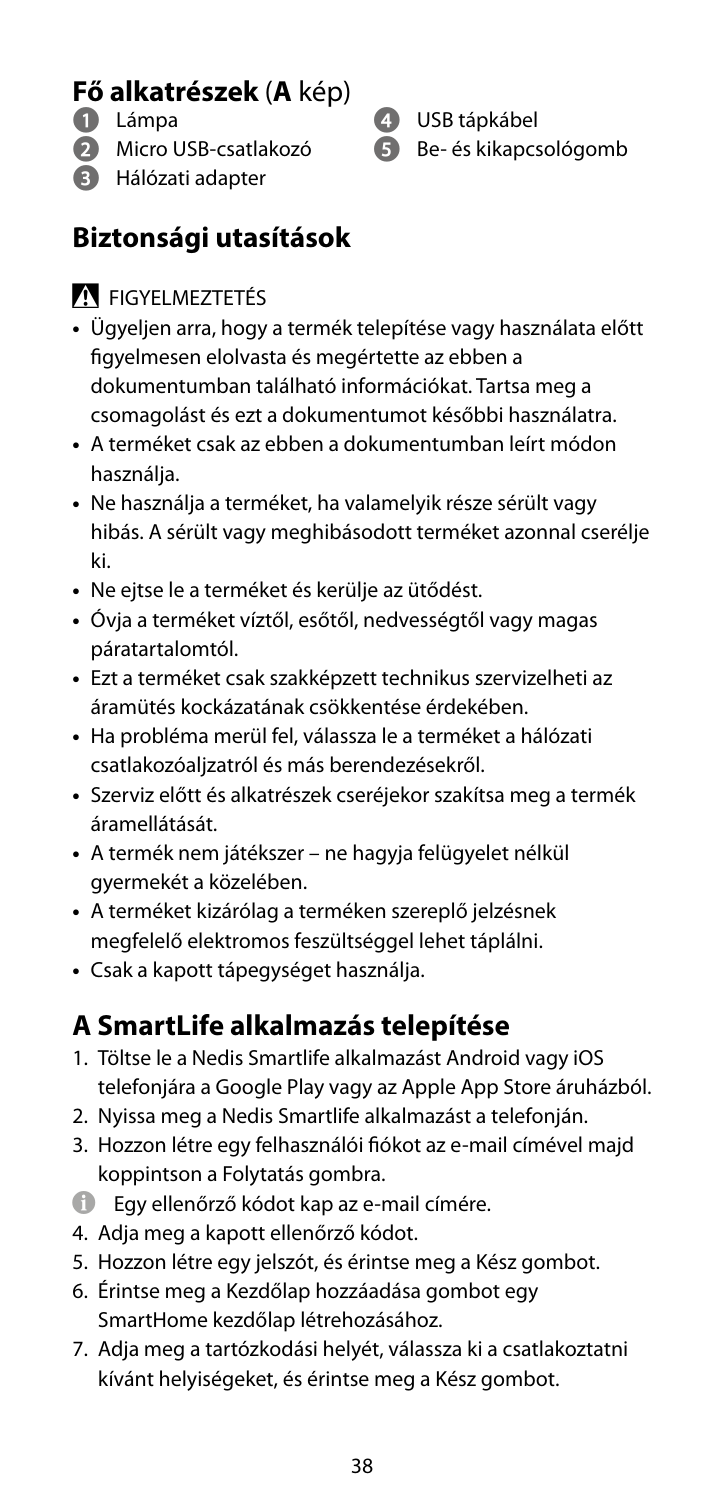#### **Az alkalmazás csatlakoztatása**

- 1. Koppintson a + részre a Nedis SmartLife alkalmazásban.
- 2. A listából válassza ki a hozzáadni kívánt készüléket.
- 3. Dugja be az USB tápkábel micro USB csatlakozóját **A4** a micro USB bemenetbe **A2**.
- 4. Dugja be az **A4** másik végét a tápadapterbe **A3**.
- 5. Dugja be az **A3** dugót egy működő hálózati csatlakozóaljzatba.

A lámpa **A1** villog, ezzel jelezve, hogy a párosítás üzemmód aktív.

- 4 Ha az **A1** nem villog, akkor kapcsolja be a terméket a be-/kikapcsoló gombbal **A5**. Várjon 10 másodpercet. Kapcsolja ki és be a terméket háromszor a párosítási üzemmód manuális megnyitásához.
- 6. Érintse meg a Next step (Következő lépés) gombot az apphan
- 7. Adja meg a Wi-Fi hálózati adatokat, majd érintse meg a Megerősítés gombot.

8. Adjon egy nevet a terméknek, és érintse meg a Kész gombot.

A termék ezzel készen áll a használatra.

#### **Az alkalmazás leválasztása**

- 1. Nyissa meg a Nedis Smartlife alkalmazást a telefonján.
- 2. Nyissa meg a kívánt terméktípust az alkalmazásban a megfelelő csempét megérintve.
- 3. Érintse meg a ceruza ikont a jobb felső sarkában.
- 4. Érintse meg az alsó Remove Device (Eszköz eltávolítása) gombot, és erősítse meg.

#### **Megfelelőségi nyilatkozat**

A gyártó Nedis B.V. nevében kijelentjük, hogy a Nedis˚ márkájú, Kínában gyártott WIFILM10CWT terméket az összes vonatkozó CE szabvány és előírás szerint bevizsgáltuk, és a termék minden vizsgálaton sikeresen megfelelt. Ez magában foglalja – nem kizárólagos jelleggel – a rádióberendezésekről szóló 2014/53/ EU irányelvet.

A teljes megfelelőségi nyilatkozat (és ha van, akkor a biztonsági adatlap) a:

nedis.hu/WIFILM10CWT#support

A megfelelőséggel kapcsolatos további információkért hívja az ügyfélszolgálatot: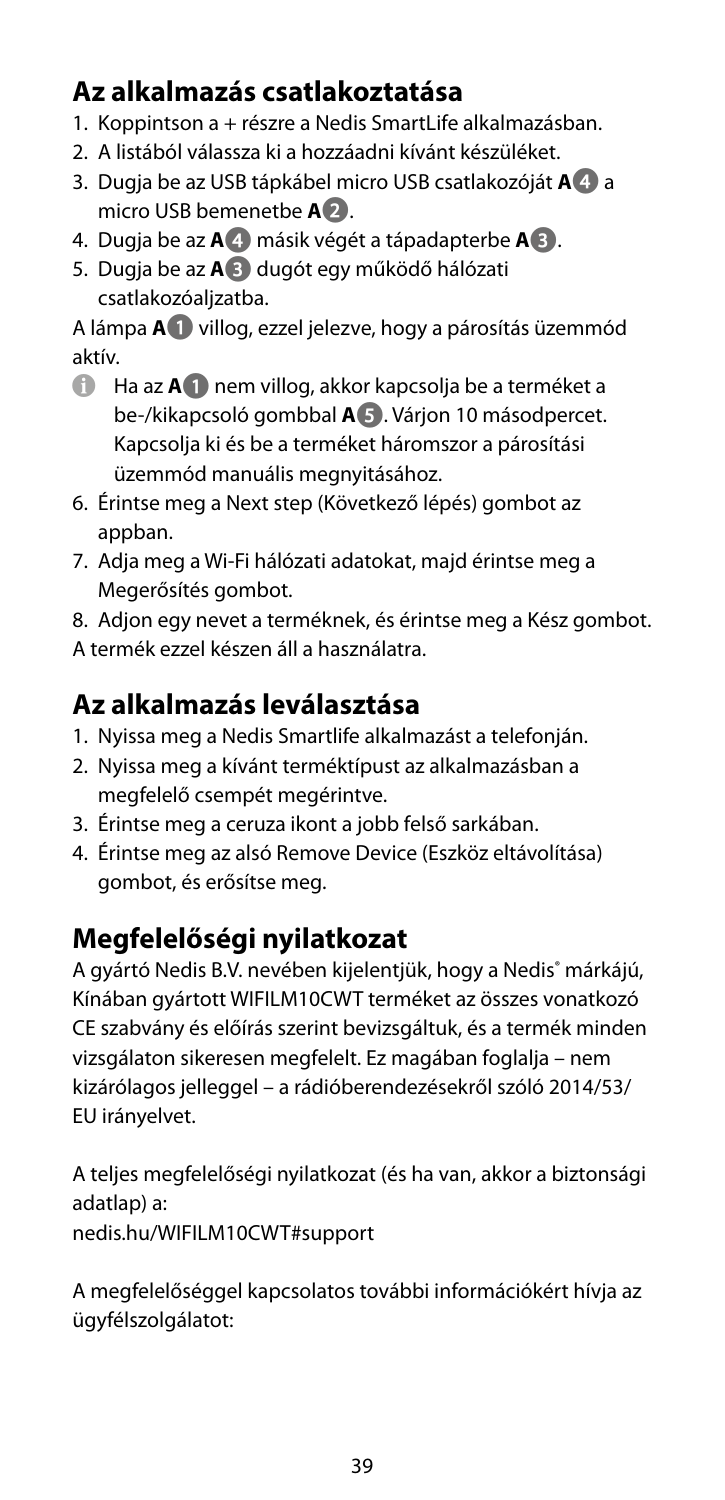Web: www.nedis.com E-mail: service@nedis.com Nedis B.V., de Tweeling 28 5215 MC 's-Hertogenbosch, Hollandia

### n **Przewodnik Szybki start**

WIFILM10CWT

### **Inteligentna lampa nastrojowa**

Więcej informacji znajdziesz w rozszerzonej instrukcji obsługi online: **ned.is/wifilm10cwt**

#### **Przeznaczenie**

Nedis WIFILM10CWT to inteligentna lampa nastrojowa, którą można sterować zdalnie za pomocą aplikacji Nedis Smartlife. Produkt jest przeznaczony wyłącznie do użytku wewnątrz pomieszczeń.

Produkt nie jest przeznaczony do użytku zawodowego. Ten produkt jest przeznaczony do użytku w gospodarstwie domowym do typowych funkcji i może być również używany przez niewykwalifikowanych użytkowników do typowych funkcji w miejscach takich, jak: sklepy, biura, inne podobne środowiska pracy, gospodarstwa wiejskie oraz przez klientów w hotelach, motelach i innych środowiskach mieszkaniowych i/ lub w pensjonatach.

Ten produkt może być używany przez dzieci w wieku od 8 lat oraz przez osoby o ograniczonej sprawności fizycznej, sensorycznej lub umysłowej, a także przez osoby, które nie posiadają odpowiedniej wiedzy i doświadczenia, jeżeli znajdują się pod nadzorem lub otrzymały instrukcje dotyczące użytkowania produktu w bezpieczny sposób oraz rozumieją związane z tym zagrożenia. Dzieci nie mogą bawić się produktem. Dzieci nie powinny czyścić ani przeprowadzać jakichkolwiek czynności konserwacyjnych bez nadzoru. Wszelkie modyfikacje produktu mogą mieć wpływ na bezpieczeństwo, gwarancję i działanie.

#### **Specyfikacja**

| Produkt                      | Inteligentna lampa<br>nastrojowa |
|------------------------------|----------------------------------|
| Numer katalogowy             | WIFILM10CWT                      |
| Wymiary (dł. x szer. x wys.) | 200 x 200 x 195 mm               |
| Waqa                         | 550g                             |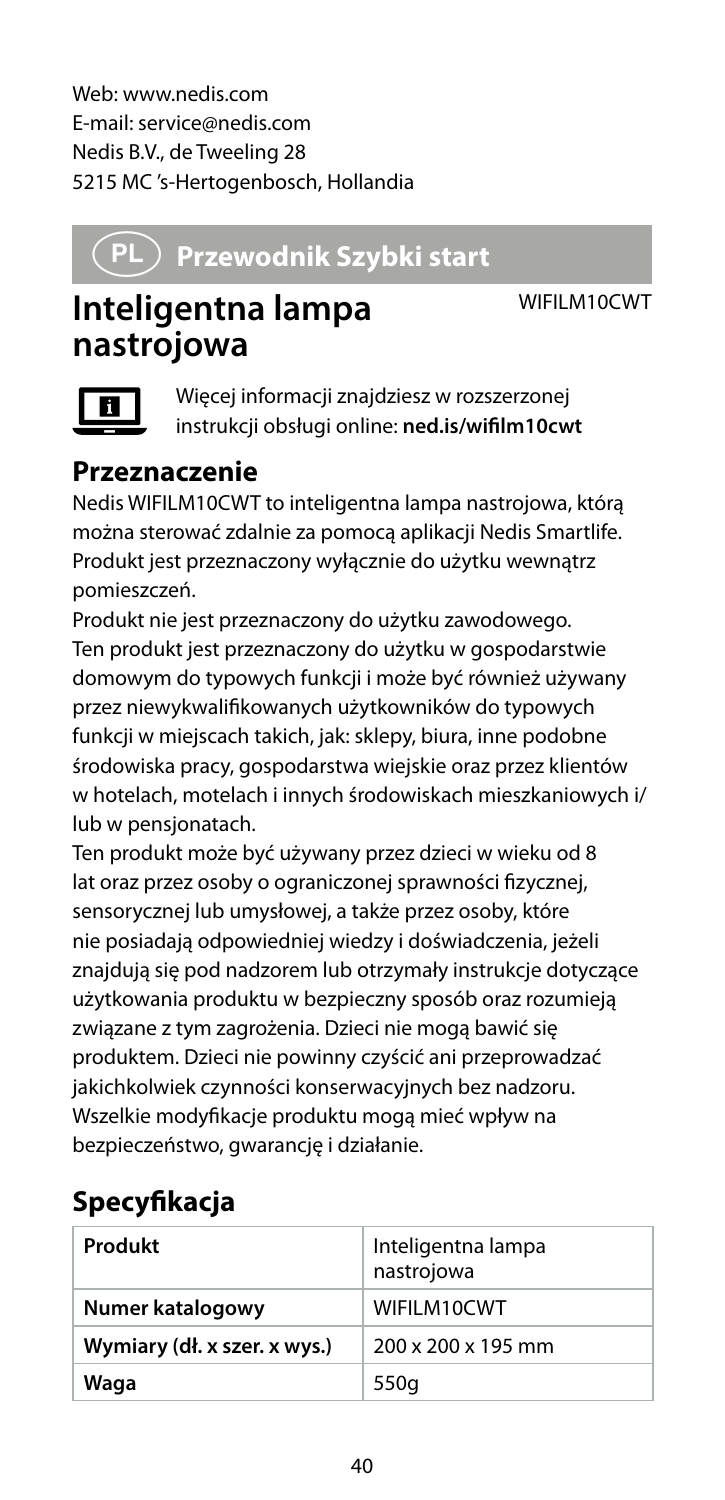| Pobór mocy                       | 220 - 240 VAC: 50 Hz            |
|----------------------------------|---------------------------------|
| Temperatura robocza              | $0^{\circ}$ C - 40 $^{\circ}$ C |
| Zakres temperatury<br>barwowej   | 2700 K - 6500 K                 |
| Częstotliwość Wi-Fi              | 2400 - 2484 MHz                 |
| Maks. moc transmisji<br>radiowej | 16 dBm                          |

#### **Główne części** (rysunek **A**)

- **1** Lampa
- **2** Gniazdo micro USB
- **4** Kabel zasilający USB
- **5** Włącznik

**3** Zasilacz

#### **Instrukcje bezpieczeństwa**

#### -OSTRZEŻENIE

- **•** Przed zainstalowaniem lub użyciem produktu należy upewnić się, że instrukcje zawarte w niniejszym dokumencie zostały w pełni przeczytane i zrozumiane. Opakowanie oraz niniejszy dokument należy zachować na przyszłość.
- **•** Produktu należy używać wyłącznie w sposób opisany w niniejszym dokumencie.
- **•** Nie używaj produktu, jeśli jakakolwiek jego część jest zniszczona lub uszkodzona. Natychmiast wymień uszkodzony lub wadliwy produkt.
- **•** Nie upuszczaj produktu i unikaj uderzania go.
- **•** Nie wystawiaj produktu na działanie wody, deszczu, wilgoci lub wysokiej wilgotności.
- **•** Ten produkt może być serwisowany wyłącznie przez wykwalifikowanego serwisanta, aby zmniejszyć ryzyko porażenia prądem elektrycznym.
- **•** Jeśli wystąpią problemy, odłącz produkt od źródła zasilania i innych urządzeń.
- **•** Przed przystąpieniem do serwisowania i wymiany części odłączyć produkt od źródła zasilania.
- **•** Produkt nie jest zabawką należy chronić go przed dostępem dzieci.
- **•** Zasilaj produkt tylko napięciem odpowiadającym oznaczeniom na produkcie.
- **•** Używaj wyłącznie zasilacza znajdującego się w zestawie.

#### **Instalacja aplikacji Nedis SmartLife**

- 1. Pobierz aplikację Nedis SmartLife na system Android lub iOS za pośrednictwem sklepu Google Play lub Apple App Store.
- 2. Otwórz aplikację Nedis SmartLife w telefonie.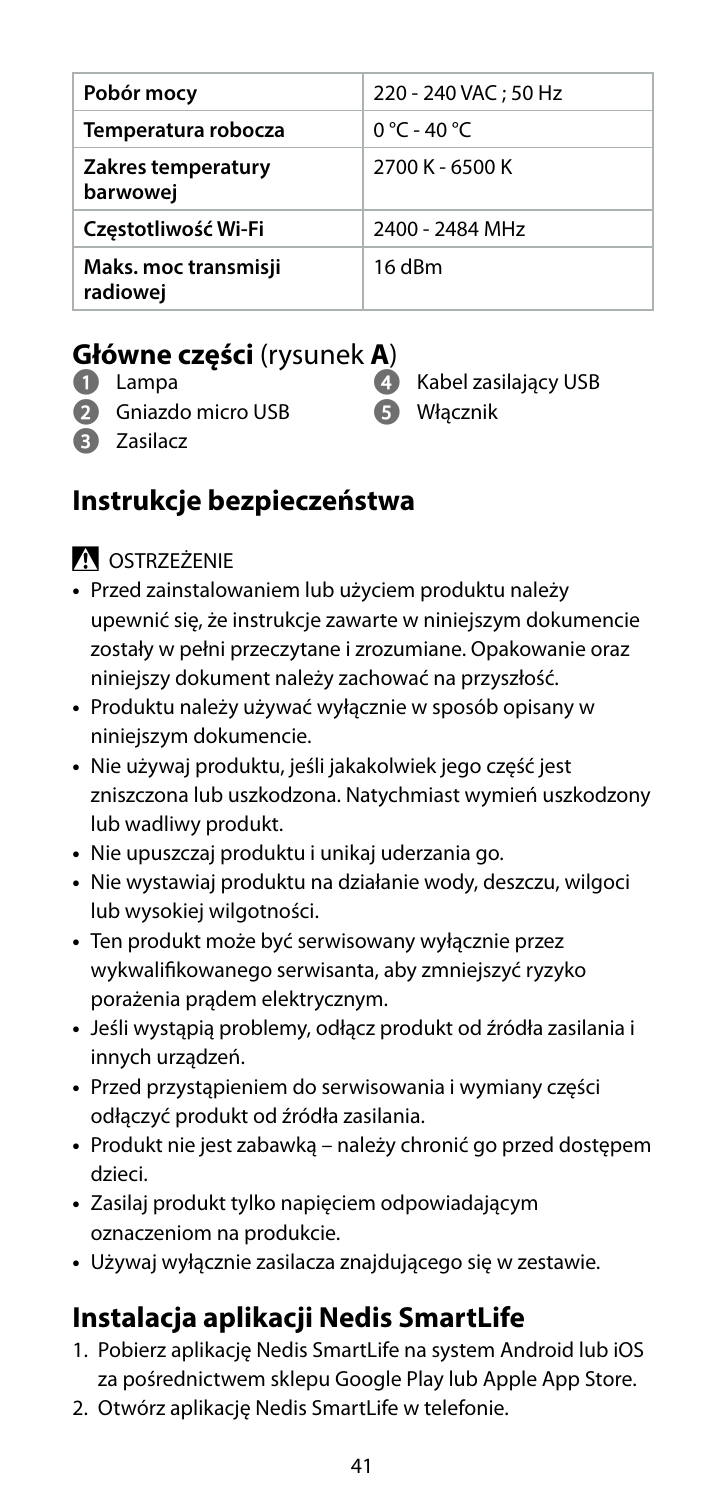- 3. Utwórz konto z użyciem swojego adresu e-mail i dotknij Kontynuuj.
- $\bigcap$  Na adres e-mail Otrzymasz kod weryfikacyjny.
- 4. Wprowadź otrzymany kod weryfikacyjny.
- 5. Utwórz hasło i dotknij Gotowe.
- 6. Dotknij Dodaj dom, aby utworzyć dom SmartLife.
- 7. Ustaw lokalizację, wybierz pokoje, które chcesz podłączyć, i dotknij Gotowe.

#### **Łączenie z aplikacją**

- 1. Dotknij + w aplikacji Nedis SmartLife.
- 2. Wybierz typ urządzenia, które chcesz dodać z listy.
- 3. Podłącz końcówkę micro USB kabla zasilającego USB **A4** do gniazda ładowania micro USB **A2**.
- 4. Podłącz drugą końcówkę **A4** do zasilacza **A3**.
- 5. Podłącz **A3** do działającego gniazdka elektrycznego.
- Lampka **A1** miga, wskazując, że tryb parowania jest aktywny.
- 4 Jeśli **A1** nie miga, włącz produkt za pomocą przełącznika włącz/wyłącz **A5**. Odczekaj 10 sekund. Wyłącz i włącz produkt 3 razy, aby ręcznie przejść do trybu parowania.
- 6. Dotknij Next step (Następny krok) w aplikacji.
- 7. Wprowadź dane sieci Wi-Fi i naciśnij Potwierdź.
- 8. Wpisz nazwę produktu i dotknij Gotowe.

Produkt jest gotowy do użycia.

#### **Odłączanie aplikacji**

- 1. Otwórz aplikację Nedis SmartLife w telefonie.
- 2. Otwórz żądany rodzaj produktu, dotykając odpowiedniego kafelka w aplikacii.
- 3. Dotknij ikony ołówka w prawym górnym rogu.
- 4. Dotknij Usuń urządzenie w dolnej części ekranu i potwierdź.

#### **Deklaracja zgodności**

Niniejszym firma Nedis B.V. deklaruje jako producent, że produkt WIFILM10CWT naszej marki Nedis<sup>\*</sup>, produkowany w Chinach, został przetestowany zgodnie ze wszystkimi odpowiednimi normami i przepisami WE oraz że we wszystkich testach uzyskał on pozytywny rezultat. Obejmuje to, ale nie ogranicza się do rozporządzenia RED 2014/53/UE.

Pełną deklarację zgodności (oraz kartę danych bezpieczeństwa, jeśli dotyczy) można znaleźć i pobrać tutaj: nedis.pl/WIFILM10CWT#support

Aby uzyskać dodatkowe informacje dotyczące zgodności, skontaktuj się z obsługą klienta: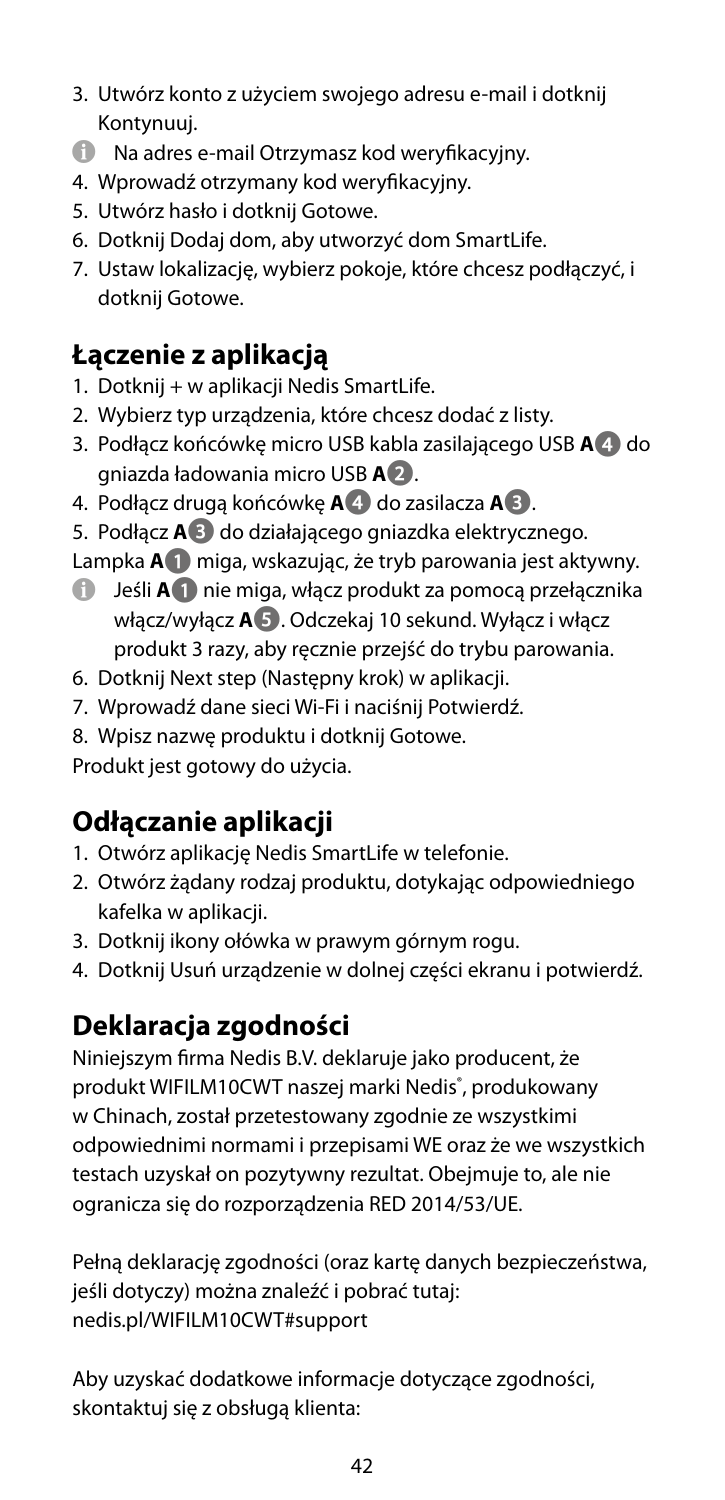Strona www: www.nedis.com E-mail: service@nedis.com Nedis B.V., de Tweeling 28 5215 MC 's-Hertogenbosch, Holandia.

### x **Οδηγός γρήγορης εκκίνησης**

### **Έξυπνος ατμοσφαιρικός φωτισμός**

WIFILM10CWT



Για περισσότερες πληροφορίες δείτε το εκτενές online εγχειρίδιο: **ned.is/wifilm10cwt**

#### **Προοριζόμενη χρήση**

Το Nedis WIFILM10CWT είναι ένας έξυπνος ατμοσφαιρικός φωτισμός που ελέγχεται απομακρυσμένα μέσω της εφαρμογής Nedis Smartlife.

Το προϊόν αυτό προορίζεται αποκλειστικά για εσωτερικό χώρο. Το προϊόν δεν πρέπει χρησιμοποιείται για επαγγελματική χρήση.

Το προϊόν αυτό προορίζεται για χρήση σε οικιακό περιβάλλον για τυπικές οικιακές χρήσεις και μπορεί επίσης να χρησιμοποιηθεί από μη έμπειρους χρήστες για τυπική οικιακή χρήση, όπως: καταστήματα, γραφεία ή άλλo παρόμοιο εργασιακό περιβάλλον, φάρμες, από πελάτες ξενοδοχείων, μοτέλ και άλλους χώρους διαμονής και/ή σε ξενώνες με πρωινό. Το προϊόν αυτό μπορεί να χρησιμοποιηθεί από παιδιά 8 ετών και άνω και από άτομα με μειωμένες σωματικές, αισθητηριακές ή διανοητικές ικανότητες ή χωρίς εμπειρία και γνώσεις αν επιβλέπονται ή τους έχουν δοθεί οδηγίες για την ασφαλή χρήση του προϊόντος και κατανοούν τους κίνδυνους που εμπλέκονται. Τα παιδιά δεν πρέπει να παίζουν με το προϊόν. Η καθαριότητα και η συντήρηση από τον χρήστη δεν πρέπει να πραγματοποιείται από παιδιά χωρίς επίβλεψη. Οποιαδήποτε τροποποίηση του προϊόντος μπορεί να έχει επιπτώσεις στην ασφάλεια, την εγγύηση και τη σωστή

λειτουργία.

| Χαρακτηριστικά |  |
|----------------|--|
|----------------|--|

| Προϊόν                 | Έξυπνος ατμοσφαιρικός<br>φωτισμός |
|------------------------|-----------------------------------|
| Αριθμός είδους         | WIFILM10CWT                       |
| Διαστάσεις (μ x π x υ) | 200 x 200 x 195 mm                |
| Βάρος                  | 550g                              |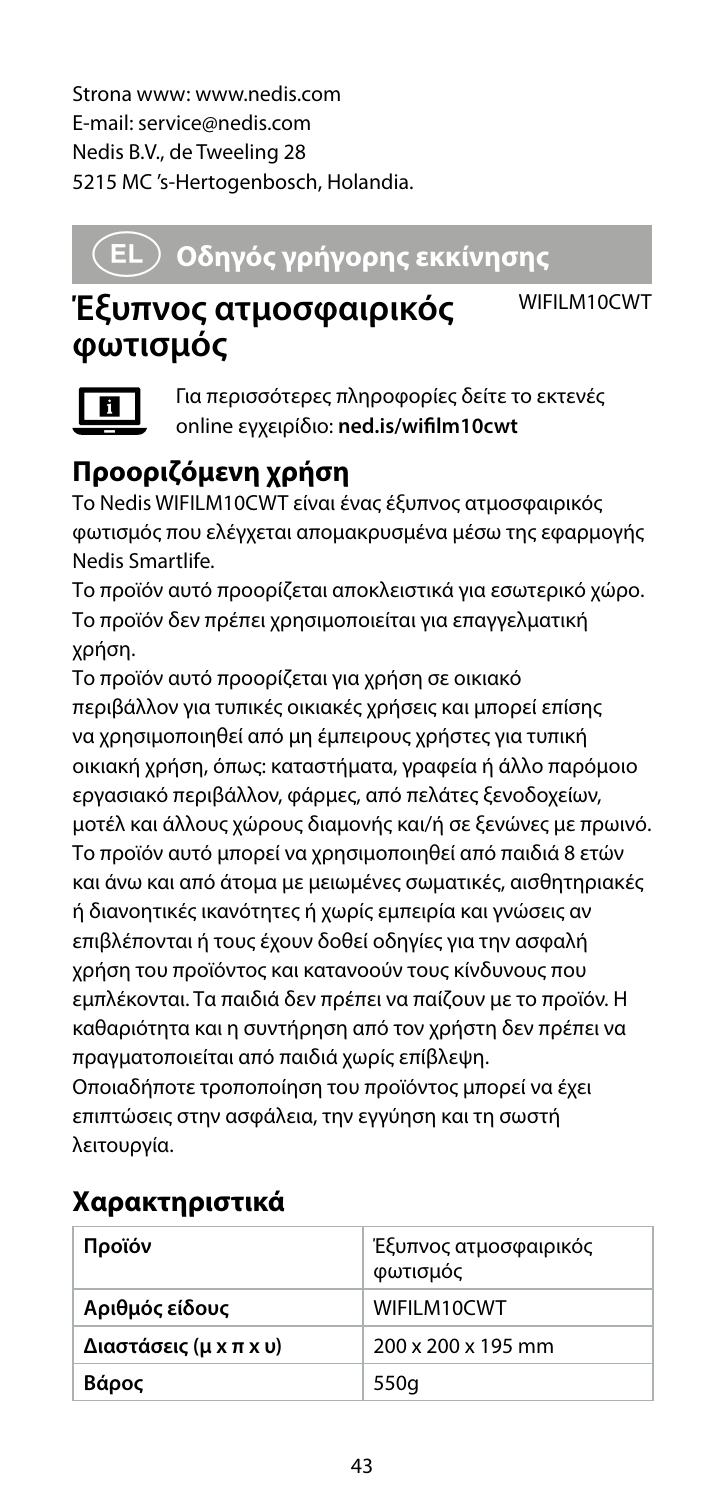| Ισχύς εισόδου                  | 220 - 240 VAC; 50 Hz |
|--------------------------------|----------------------|
| Θερμοκρασία λειτουργίας        | 0 °C - 40 °C         |
| Εύρος θερμοκρασίας<br>χρώματος | 2700 K - 6500 K      |
| Συχνότητα Wi-Fi                | 2400 - 2484 MHz      |
| Μέγ. ισχύ εκπομπής             | 16 dBm               |

#### **Κύρια μέρη** (εικόνα **A**)

- **1** Λυχνία
- **2** Θύρα Micro USB
- **3** Φορτιστής
- **4** USB καλώδιο ρεύματος

**5** Διακόπτης ενεργοποίησης/ απενεργοποίησης

#### **Οδηγίες ασφάλειας**

-ΠΡΟΕΙΔΟΠΟΙΗΣΗ

- **•** Βεβαιωθείτε ότι έχετε διαβάσει και κατανοήσει αυτές τις οδηγίες πριν εγκαταστήσετε ή χρησιμοποιήσετε το προϊόν. Κρατήστε τη συσκευασία και το κείμενο για μελλοντική αναφορά.
- **•** Χρησιμοποιείτε το προϊόν μόνο σύμφωνα με αυτό το έγγραφο.
- **•** Μην χρησιμοποιείτε το προϊόν εάν οποιοδήποτε τμήμα του έχει ζημιά ή ελάττωμα. Αντικαταστήστε αμέσως ένα χαλασμένο ή ελαττωματικό προϊόν.
- **•** Μην ρίχνετε κάτω το προϊόν και αποφύγετε τα τραντάγματα.
- **•** Μην εκθέτετε το προϊόν σε νερό, βροχή, υγρασία ή υψηλή υγρασία.
- **•** Για να μειώσετε τον κίνδυνο ηλεκτροπληξίας, η συντήρηση του προϊόντος πρέπει να πραγματοποιείται μόνο από εξουσιοδοτημένο τεχνικό συντήρησης.
- **•** Αποσυνδέστε το προϊόν από το ρεύμα όπως και άλλες συσκευές αν προκύψει κάποιο πρόβλημα.
- **•** Αποσυνδέστε το προϊόν από το ρεύμα πριν από το σέρβις και κατά την αντικατάσταση εξαρτημάτων.
- **•** Τα παιδιά θα πρέπει να επιβλέπονται ώστε να μην παίζουν με το προϊόν.
- **•** Η παροχή ρεύματος στο προϊόν πρέπει να συμφωνεί με την τάση η οποία αναγράφεται πάνω στο προϊόν.
- **•** Χρησιμοποιήστε μόνο την παρεχόμενη τροφοδοσία ρεύματος.

#### **Εγκαταστήστε την εφαρμογή Nedis SmartLife**

1. Κάντε λήψη της εφαρμογής Nedis SmartLife για Android ή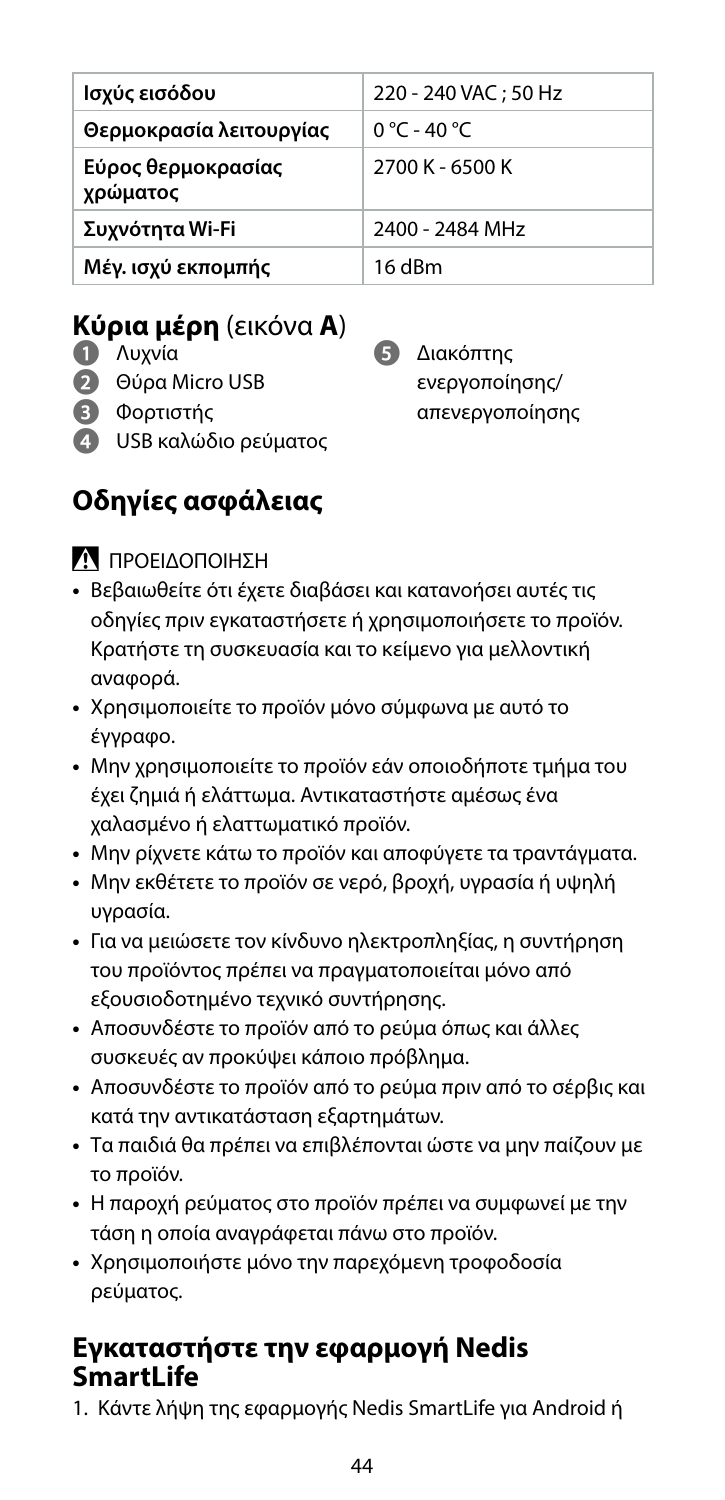iOS στο τηλέφωνό σας από το Google Play ή το Apple App Store.

- 2. Ανοίξτε την εφαρμογή Nedis SmartLife στο κινητό σας.
- 3. Δημιουργήστε έναν λογαριασμό με την διεύθυνση e-mail σας και πατήστε Συνέχεια.
- 4 Θα λάβετε έναν κωδικό επαλήθευσης στη διεύθυνση ηλεκτρονικού ταχυδρομείου.
- 4. Εισάγετε τον κωδικό επιβεβαίωσης που λάβατε.
- 5. Δημιουργήστε έναν κωδικό πρόσβασης και πατήστε Ολοκλήρωση.
- 6. Πατήστε Προσθήκη Home για να δημιουργήσετε ένα SmartLife Home.
- 7. Ρυθμίστε την τοποθεσία σας, επιλέξτε τα δωμάτια που θέλετε να συνδέσετε και πατήστε Ολοκλήρωση.

#### **Σύνδεση στην εφαρμογή**

- 1. Πατήστε + στην εφαρμογή Nedis SmartLife.
- 2. Επιλέξτε τον τύπο της συσκευής που θέλετε να προσθέσετε από τη λίστα.
- 3. Συνδέστε τον σύνδεσμο Micro USB του καλωδίου ισχύος USB **A4** στη θύρα micro USB **A2**.
- 4. Συνδέστε την άλλη άκρη του **A4** στον προσαρμογέα ρεύματος **A3**.
- 5. Συνδέστε το **A3** σε μία πρίζα ρεύματος.
- Η λάμπα **A1** αναβοσβήνει για να υποδείξει ότι έχει ενεργοποιηθεί η λειτουργία σύζευξης.
- 4 Αν **A1** δεν αναβοσβήνει, ενεργοποιείστε το προϊόν με το διακόπτη ενεργοποίησης/απενεργοποίησης **A5**. Περιμένετε 10 δευτερόλεπτα. Απενεργοποιείστε και ενεργοποιείστε το προϊόν και 3 φορές για να εκκινήσετε χειροκίνητα τη λειτουργία σύζευξης.
- 6. Πατήστε το Next step (επόμενο βήμα) στην εφαρμογή.
- 7. Εισάγετε τα δεδομένα του δικτύου Wi-Fi και πατήστε Επιβεβαίωση.

8. Πληκτρολογήστε ένα όνομα για το προϊόν και πατήστε Done. Το προϊόν είναι τώρα έτοιμο προς χρήση.

#### **Αποσύνδεση της εφαρμογής**

- 1. Ανοίξτε την εφαρμογή Nedis SmartLife στο κινητό σας.
- 2. Ανοίξτε τον τύπο του προϊόντος που θέλετε πατώντας το αντίστοιχο εικονίδιο στην εφαρμογή.
- 3. Πατήστε το σύμβολο μολύβι στην πάνω δεξιά γωνία.
- 4. Πατήστε Αφαίρεση Συσκευής στο κάτω μέρος και επιβεβαιώστε.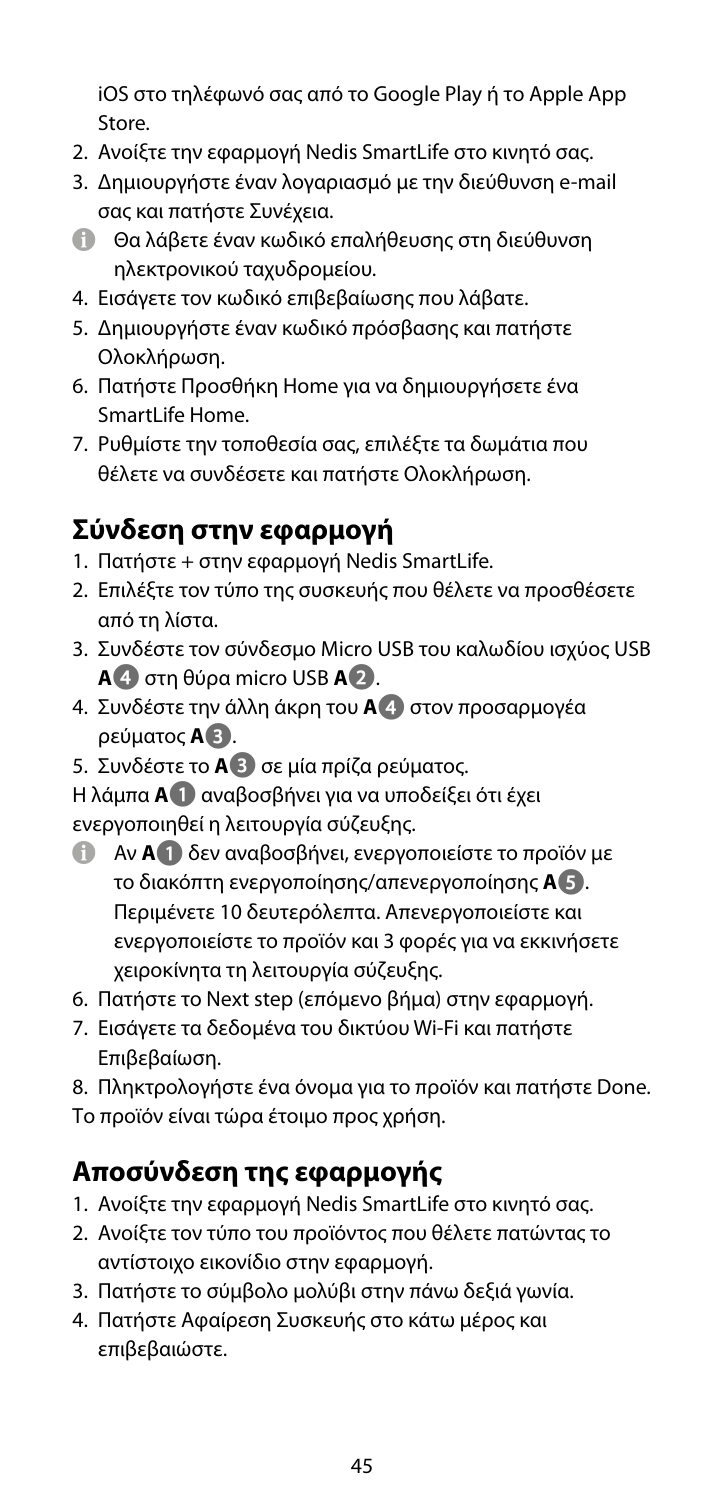#### **Δήλωση συμμόρφωσης**

Εμείς, η Nedis B.V. δηλώνουμε ως κατασκευαστής ότι το προϊόν WIFILM10CWT από τη μάρκα μας Nedis® , το οποίο κατασκευάζεται στην Κίνα, έχει ελεγχθεί σύμφωνα με όλα τα σχετικά πρότυπα και κανονισμούς της ΕΚ και ότι όλοι οι έλεγχοι έχει ολοκληρωθεί με επιτυχία. Η δήλωση συμμόρφωσης περιλαμβάνει αλλά δεν περιορίζεται στον κανονισμό RED 2014/53/EU.

Το πλήρες κείμενο της δήλωσης συμμόρφωσης (και το δελτίο ασφάλεια όπου ισχύει) υπάρχει και είναι διαθέσιμο προς λήψη στο:

nedis.gr/WIFILM10CWT#support

Για περισσότερες πληροφορίες σχετικά με τη δήλωση συμμόρφωσης, επικοινωνήστε με την υπηρεσία εξυπηρέτησης πελατών: Web: www.nedis.com E-mail: service@nedis.com

Nedis B.V., de Tweeling 28

5215 MC 's-Hertogenbosch, the Netherlands

### 1 **Rýchly návod**

#### **Inteligentné náladové svetlo**

WIFILM10CWT



Viac informácií nájdete v rozšírenom návode online:**ned.is/wifilm10cwt**

#### **Určené použitie**

Nedis WIFILM10CWT je inteligentné náladové svetlo, ktoré je možné ovládať diaľkovo prostredníctvom aplikácie Nedis Smartlife.

Výrobok je určený len na použitie vo vnútri.

Výrobok nie je určený na profesionálne použitie.

Výrobok je určený na typické použitie v domácnostiach, môžu ho využívať aj bežní používatelia v prostrediach, ako sú: obchody, kancelárie a iné podobné pracovné prostredia, domy na farme, ako aj klienti v hoteloch, moteloch a ostatných obytných prostrediach a/alebo v ubytovacích zariadeniach s raňaikami.

Tento výrobok môžu používať deti od 8 rokov a staršie a osoby so zníženými fyzickými, zmyslovými alebo mentálnymi schopnosťami alebo s nedostatkom skúseností a znalostí iba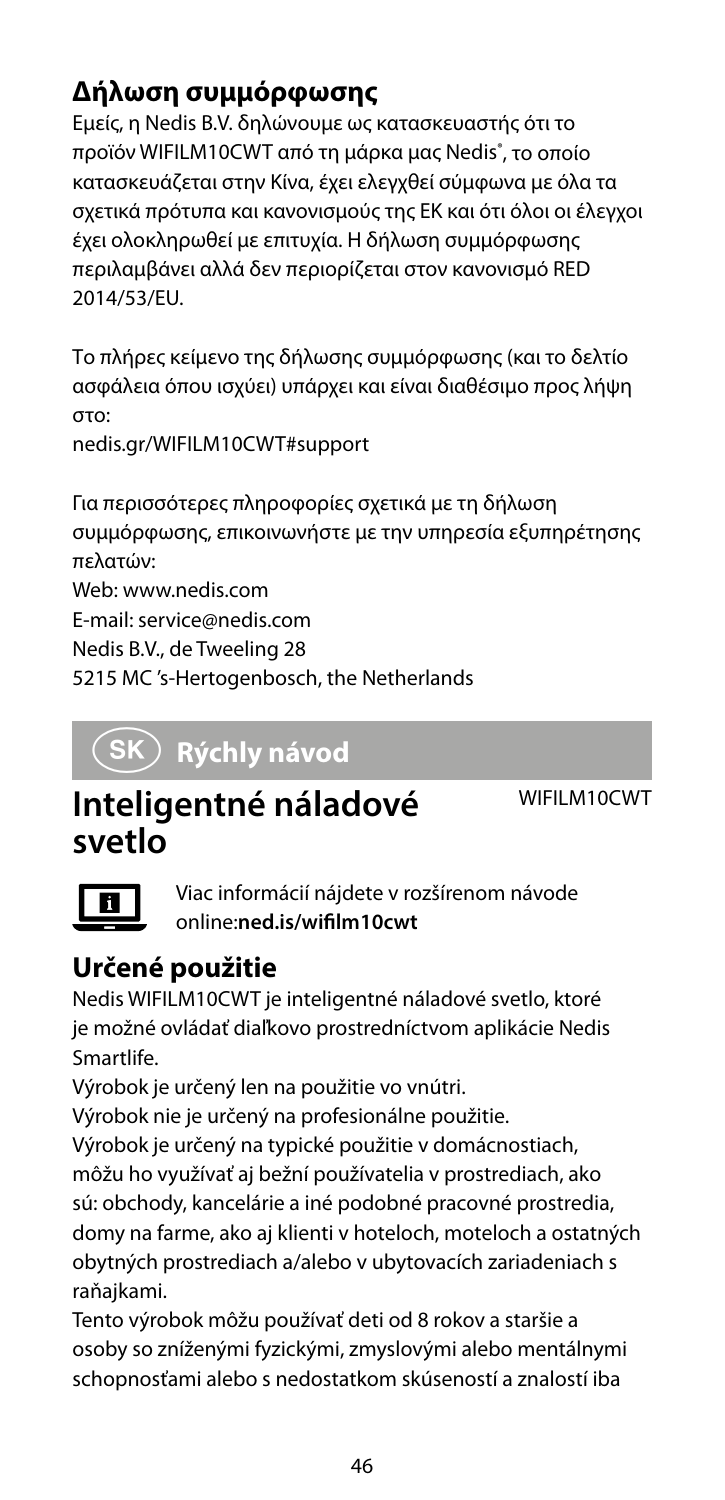pod dozorom alebo pokiaľ sú poučení o používaní výrobku bezpečným spôsobom a chápu súvisiace riziká. Deti sa nesmú hrať s výrobkom. Čistenie a používateľskú údržbu nesmú vykonávať deti bez dozoru.

Každá zmena výrobku môže mať následky na bezpečnosť, záruku a správne fungovanie.

#### **Technické údaje**

| Produkt                           | Inteligentné náladové svetlo |
|-----------------------------------|------------------------------|
| Číslo výrobku                     | WIFILM10CWT                  |
| Rozmery (D x Š x V)               | 200 x 200 x 195 mm           |
| <b>Hmotnosť</b>                   | 550g                         |
| Vstup napájania                   | 220 - 240 VAC: 50 Hz         |
| Prevádzková teplota               | $0 °C - 40 °C$               |
| Rozsah teploty farieb             | 2700 K - 6500 K              |
| Frekvencia Wi-Fi                  | 2400 - 2484 MHz              |
| Max. výkon rádiového<br>vysielača | 16 dBm                       |

#### **Hlavné časti** (obrázok **A**)

- **1** Svietidlo
- **2** Port micro USB
- 
- **4** Napájací kábel USB **5** Hlavný vypínač
- **3** napájací adaptér

#### **Bezpečnostné pokyny**

**VAROVANIE** 

- **•** Pred inštaláciou alebo použitím výrobku si nezabudnite prečítať a pochopiť všetky pokyny v tomto dokumente. Uchovajte obal a tento dokument pre potreby v budúcnosti.
- **•** Výrobok používajte len podľa opisu v tomto dokumente.
- **•** Výrobok nepoužívajte, ak je jeho časť poškodená alebo chybná. Poškodený alebo chybný výrobok okamžite vymeňte.
- **•** Dávajte pozor, aby vám výrobok nepadol a zabráňte nárazom.
- **•** Výrobok nevystavujte vode, dažďu alebo vysokej vlhkosti.
- **•** Servis tohto výrobku môže vykonávať len kvalifikovaný technik, aby sa znížilo nebezpečenstvo poranenia elektrickým prúdom.
- **•** Ak sa vyskytnú problémy, výrobok odpojte od zdroja napájania a iného zariadenia.
- **•** Pred servisom a pri výmene dielcov odpojte výrobok od zdroja napájania.
- **•** Deti musia byť pod dozorom, aby sa zabezpečilo, že sa s výrobkom nehrajú.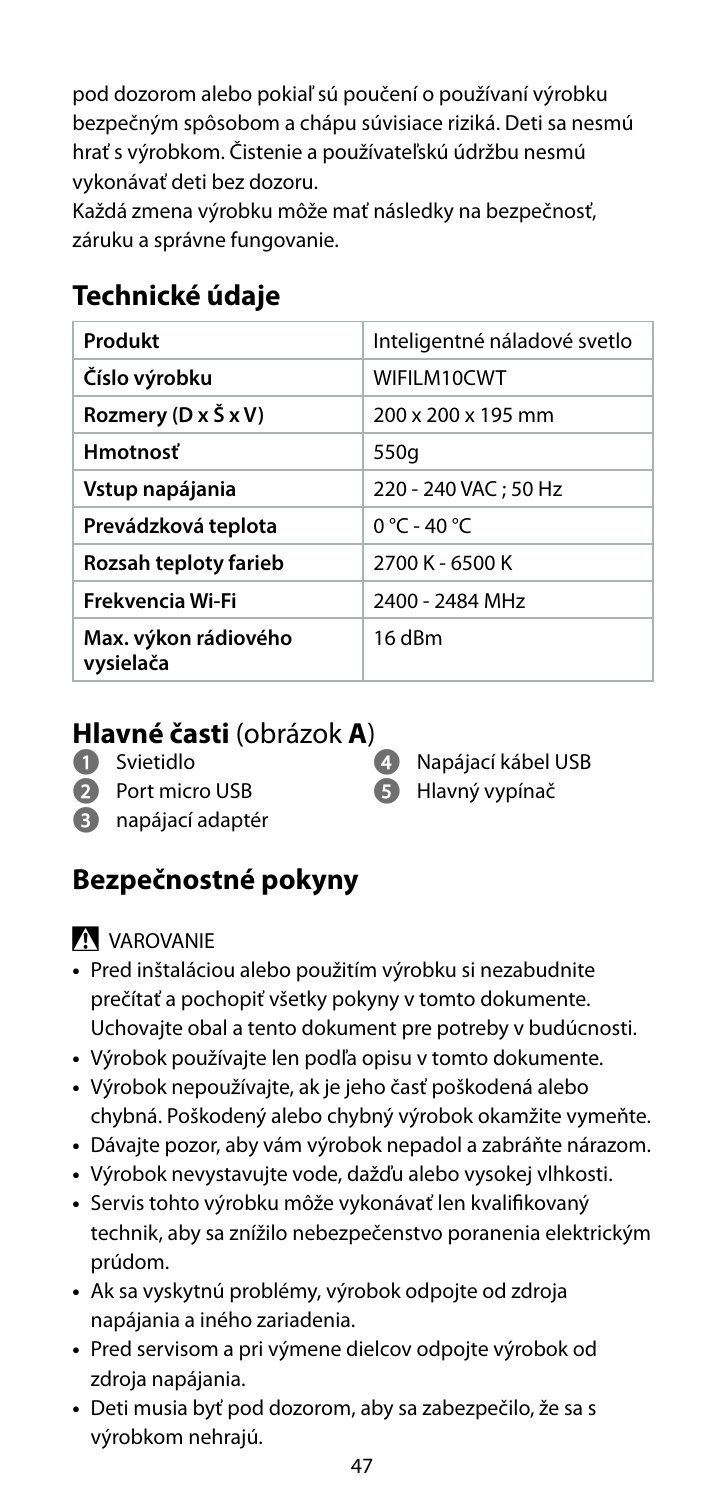- **•** Výrobok napájajte len napätím zodpovedajúcim označeniam na výrobku.
- **•** Používajte len dodané napájanie.

#### **Inštalácia aplikácie Nedis SmartLife**

- 1. Stiahnite si do svojho telefónu aplikáciu Nedis Smartlife pre systém Android alebo iOS prostredníctvom Google Play alebo Apple App Store.
- 2. Otvorte aplikáciu Nedis Smartlife vo svojom telefóne.
- 3. Vytvorte si účet so svojou e-mailovou adresou a klepnite na Continue (Pokračovať).
- **4** Dostanete overovací kód na svoju e-mailovú adresu.
- 4. Zadajte prijatý overovací kód.
- 5. Vytvorte heslo a klepnite na Hotovo.
- 6. Klepnutím na Pridať domovskú stránku vytvorte domovskú stránku Smartlife.
- 7. Nastavte svoju lokalitu, vyberte miestnosti, ku ktorým sa chcete pripojiť, a klepnite na Hotovo.

#### **Pripojenie aplikácie**

- 1. Klepnite na + v aplikácii Nedis SmartLife.
- 2. Zvoľte typ zariadenia, ktorý chcete pridať, zo zoznamu.
- 3. Konektor micro USB napájacieho kábla USB **A4** pripojte k portu micro USB **A2**.
- 4. Druhý koniec **A4** pripojte k napájaciemu adaptéru **A3**.
- 5. Pripojte **A3** k fungujúcej napájacej elektrickej zásuvke.
- Indikátor **A1** bliká, čo znamená, že režim párovania je aktívny.
- 4 Ak **A1** nebliká, zapnite výrobok pomocou hlavného vypínača **A5**. Počkajte 10 sekúnd. 3-krát vypnite a zapnite výrobok, aby manuálne prešiel do režimu párovania.
- 6. Klepnite na Next step (Ďalší krok) v aplikácii.
- 7. Zadajte údaje siete Wi-Fi a klepnite na Potvrdiť.
- 8. Zadajte názov výrobku a klepnite na Done. (Hotovo.)

Teraz je výrobok pripravený na používanie.

#### **Odpojenie aplikácie**

- 1. Otvorte aplikáciu Nedis Smartlife vo svojom telefóne.
- 2. Otvorte typ výrobku, ktorý chcete, klepnutím na zodpovedajúcu dlaždicu v aplikácii.
- 3. Klepnite na ikonu ceruzy v pravom hornom rohu.
- 4. Klepnite na položku Remove Device (Odstrániť zariadenie) v spodnej časti a potvrďte.

#### **Vyhlásenie o zhode**

Spoločnosť Nedis B.V. ako výrobca vyhlasuje, že výrobok WIFILM10CWT našej značky Nedis®, vyrobený v Číne, bol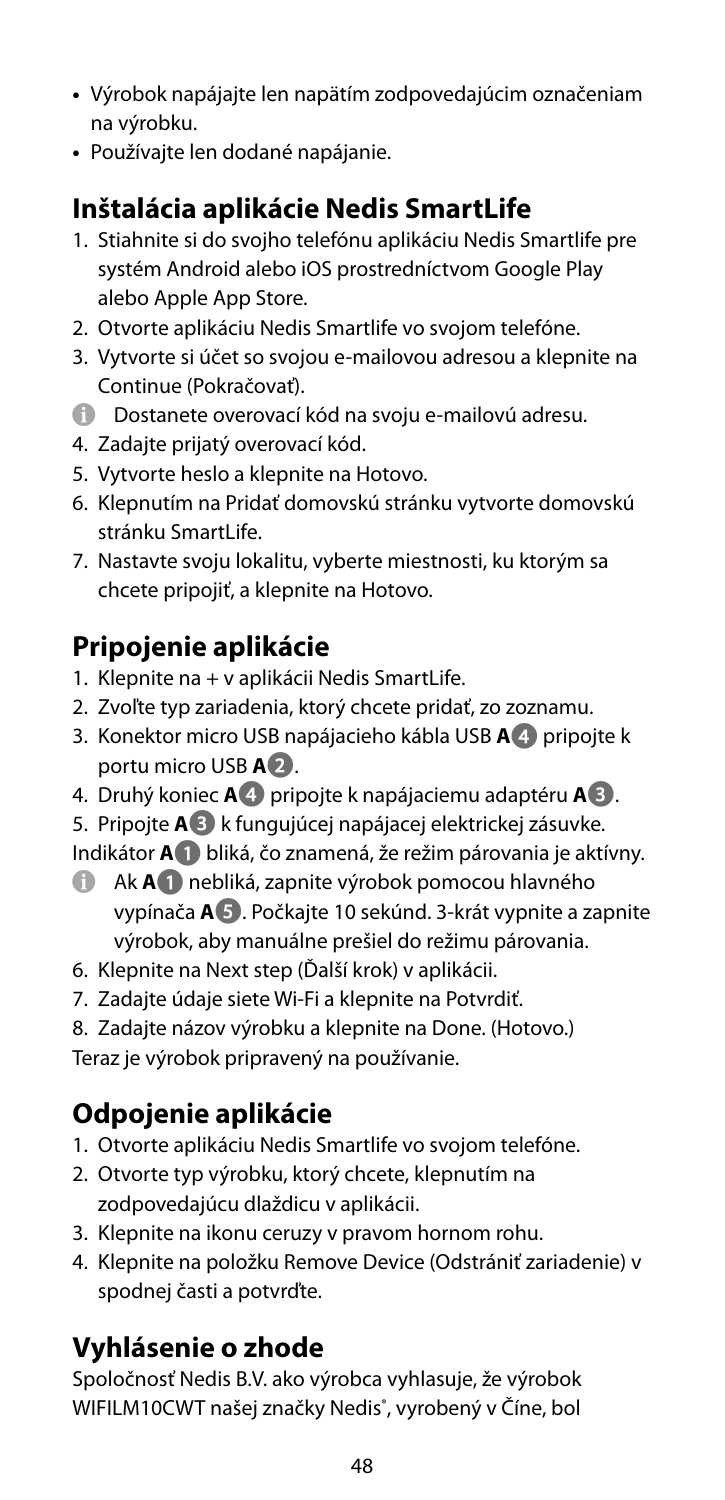preskúšaný podľa všetkých príslušných noriem a smerníc CE a že všetky skúšky boli ukončené úspešne. Medzi ne okrem iného patrí smernica RED 2014/53/EÚ.

Úplné znenie Vyhlásenia o zhode (a prípadnú kartu bezpečnostných údajov) môžete nájsť a stiahnuť na: nedis.sk/WIFILM10CWT#support

Ak potrebujete ďalšie informácie o zhode, obráťte sa na zákaznícky servis: Web: www.nedis.com E-mail: service@nedis.com Nedis B.V., de Tweeling 28 5215 MC 's-Hertogenbosch, Holandsko

### l **Rychlý návod**

### **Chytré náladové světlo** WIFILM10CWT



Více informací najdete v rozšířené příručce online: **ned.is/wifilm10cwt**

#### **Zamýšlené použití**

WIFILM10CWT značky Nedis je náladové osvětlovací těleso, které lze ovládat dálkově prostřednictvím aplikace Nedis SmartLife.

Tento výrobek je určen výhradně k použití ve vnitřních prostorách.

Výrobek není určen k profesionálnímu použití.

Výrobek je určen k použití v domácím prostředí nebo pro typické domácí úkoly, které mohou vykonávat i laické osoby, např. v obchodech, kancelářích a dalších podobných pracovních prostředích, na farmách, klienty v hotelech, motelech a dalších rezidenčních prostorách a/nebo v zařízeních poskytujících ubytování se snídání.

Tento výrobek mohou používat děti od 8 let a osoby se sníženými tělesnými, smyslovými nebo duševními schopnostmi nebo s nedostatkem zkušeností a znalostí, pokud jsou pod dohledem, nebo podle pokynů ohledně bezpečného používání výrobku, pokud se seznámí s možnými riziky. Děti by si s výrobkem neměly hrát. Čištění a uživatelskou údržbu nesmí vykonávat děti bez dozoru.

Jakékoli úpravy výrobku mohou ovlivnit jeho bezpečnost, záruku a správné fungování.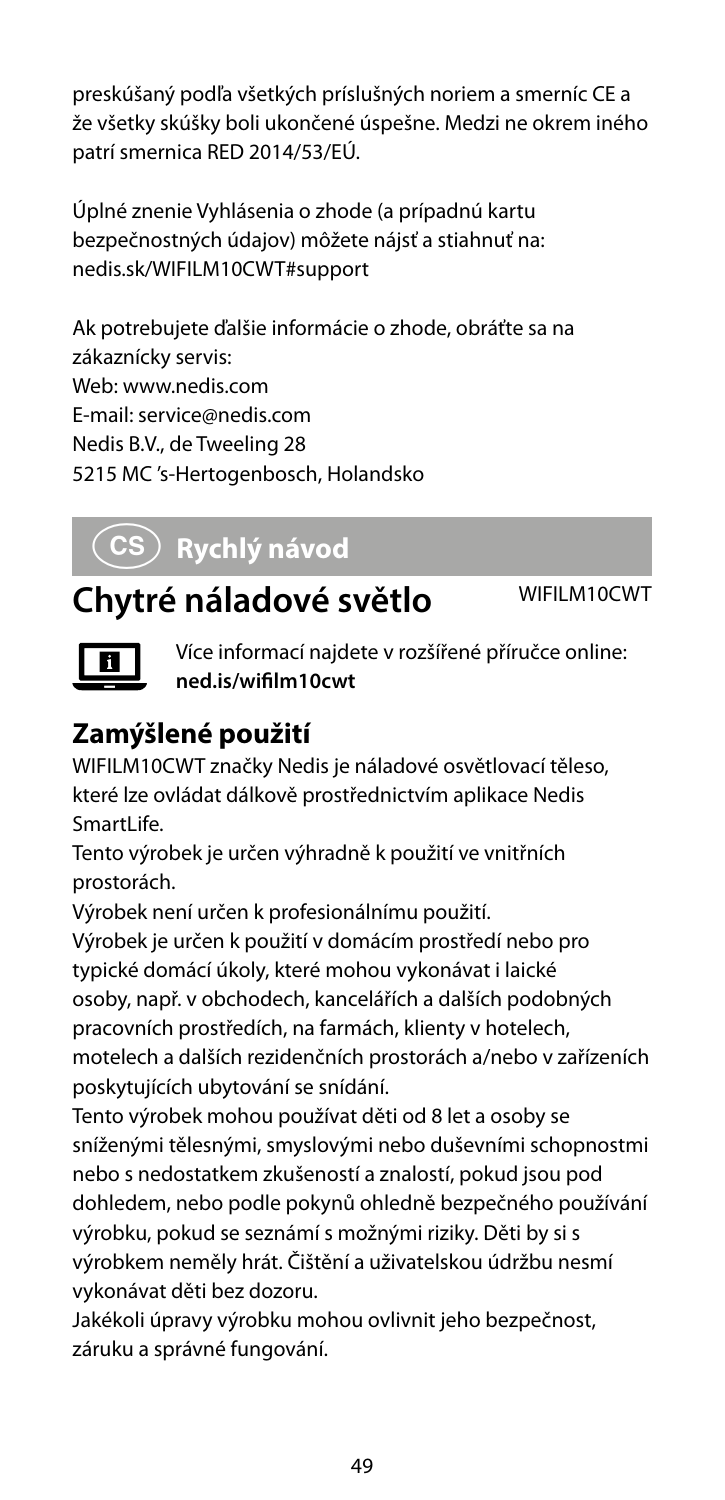#### **Technické údaje**

| Produkt                                   | Chytré náladové světlo         |
|-------------------------------------------|--------------------------------|
| Číslo položky                             | WIFILM10CWT                    |
| Rozměry ( $D \times \check{S} \times V$ ) | $200 \times 200 \times 195$ mm |
| <b>Hmotnost</b>                           | 550g                           |
| Napájecí vstup                            | 220 - 240 VAC: 50 Hz           |
| Provozní teplota                          | $0 °C - 40 °C$                 |
| Rozsah teplot barev                       | 2700 K - 6500 K                |
| <b>Frekvence Wi-Fi</b>                    | 2400 - 2484 MHz                |
| Max. vysílací výkon                       | 16 dBm                         |

#### **Hlavní části** (obrázek **A**)

- **1** Lampa
- **2** Micro USB port
- **3** Napájecí adaptér
- **4** Napájecí USB kabel
- **5** Vypínač

#### **Bezpečnostní pokyny**

#### -VAROVÁNÍ

- **•** Před instalací či používáním výrobku si nejprve kompletně přečtěte pokyny obsažené v tomto dokumentu a ujistěte se, že jim rozumíte. Tento dokument a balení uschovejte pro případné budoucí použití.
- **•** Výrobek používejte pouze tak, jak je popsáno v tomto dokumentu.
- **•** Výrobek nepoužívejte, pokud je jakákoli část poškozená nebo vadná. Poškozený nebo vadný výrobek okamžitě vyměňte.
- **•** Zabraňte pádu výrobku a chraňte jej před nárazy.
- **•** Nevystavujte výrobek působení vody, deště, vlhkosti či vysoce vlhkého vzduchu.
- **•** Servisní zásahy na tomto výrobku smí provádět pouze kvalifikovaný technik údržby, sníží se tak riziko úrazu elektrickým proudem.
- **•** Dojde-li k jakémukoli problému, odpojte výrobek ze sítě a od jiných zařízení.
- **•** Před údržbou a výměnou součástí vždy odpojte výrobek od napájecího zdroje.
- **•** Dohlížejte na děti, aby si s výrobkem nehrály.
- **•** Výrobek lze napájet pouze napětím, které odpovídá údajům uvedeným na označení výrobku.
- **•** Používejte vždy pouze přiložený napájecí zdroj.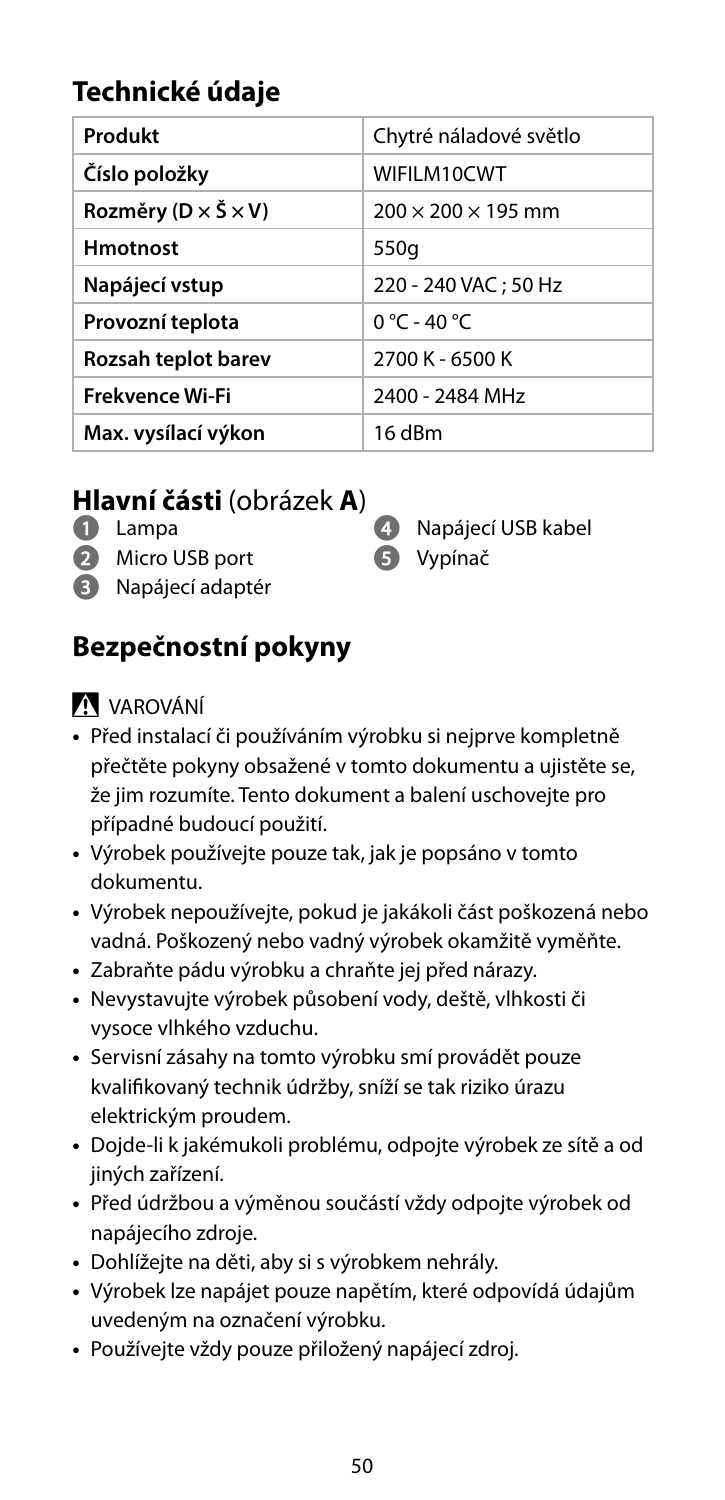#### **Instalace aplikace Nedis SmartLife**

- 1. Stáhněte si do telefonu aplikaci Nedis SmartLife pro Android nebo iOS z obchodu Google Play nebo Apple App Store.
- 2. Otevřete ve svém telefonu aplikace Nedis SmartLife.
- 3. Vytvořte si účet pomocí e-mailové adresy a klepněte na Pokračovat.
- 4 Na svou e-mailovou adresu obdržíte potvrzovací kód.
- 4. Zadejte přijatý ověřovací kód.
- 5. Vytvořte heslo a klepněte na Hotovo.
- 6. Klepnutím na Přidat domov vytvořte domov SmartLife Home.
- 7. Nastavte místo, vyberte místnosti, které chcete připojit, a klepněte na Hotovo.

#### **Připojení k aplikaci**

- 1. Klepněte v aplikaci Nedis SmartLife na +.
- 2. Vyberte ze seznamu typ zařízení, které chcete přidat.
- 3. Konektor Micro USB napájecího USB kabelu **A4** zapojte do portu Micro USB **A2**.
- 4. Druhý konec **A4** zapojte do napájecího adaptéru **A3**.
- 5. Zapojte **A3** do funkční zásuvky.

Lampa **A1** bliká, což značí, že je aktivní režim párování.

- 4 Pokud **A1** nebliká, zapněte výrobek přepínačem zap./ vyp. **A5**. Vyčkejte 10 sekund. Chcete-li režim párování aktivovat ručně, výrobek třikrát vypněte a znovu zapněte.
- 6. Klepněte v aplikaci na Next step (Další krok).
- 7. Zadejte údaje sítě Wi-Fi a klepněte na Potvrdit.
- 8. Napište název výrobku a klepněte na Hotovo.

Výrobek je nyní připraven k použití.

#### **Odpojení aplikace**

- 1. Otevřete ve svém telefonu aplikace Nedis SmartLife.
- 2. Klepnutím na odpovídající dlaždici v aplikaci otevřete požadovaný typ výrobku.
- 3. Klepněte na ikonu tužky v pravém horním rohu.
- 4. Klepněte na Odebrat zařízení ve spodní části a potvrďte.

#### **Prohlášení o shodě**

Společnost Nedis B.V. coby výrobce prohlašuje, že výrobek WIFILM10CWT značky Nedis<sup>\*</sup>, vyrobený v Číně, byl přezkoušen v souladu se všemi relevantními normami a nařízeními EK a že všemi zkouškami úspěšně prošel. Patří sem mimo jiné také nařízení RED 2014/53/EU.

Kompletní prohlášení o shodě (a případně bezpečnostní list) můžete najít a stáhnout na adrese: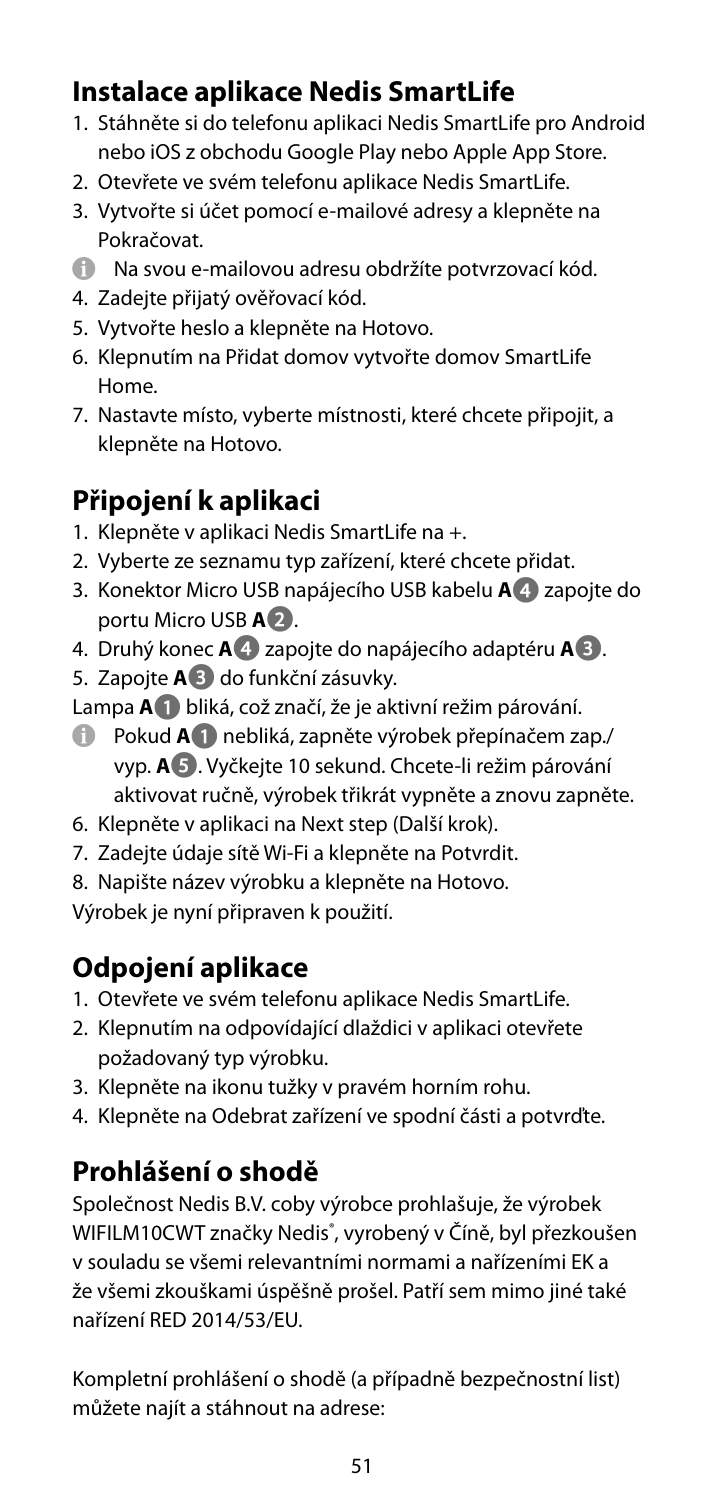#### nedis.cs/WIFILM10CWT#support

Další informace týkající se shody s předpisy získáte u oddělení služeb zákazníkům: Web: www.nedis.com E-mail: service@nedis.com Nedis B.V., de Tweeling 28 5215 MC 's-Hertogenbosch, Nizozemsko

### y **Ghid rapid de inițiere**

### **Smart Moodlight** WIFILM10CWT



Pentru informații suplimentare, consultați manualul extins, disponibil online: **ned.is/wifilm10cwt**

#### **Utilizare preconizată**

Nedis WIFILM10CWT este o lumină ambientală pe care o puteți controla de la distanță cu ajutorul aplicației Nedis SmartLife. Produsul este destinat exclusiv pentru utilizare în interior. Produsul nu este destinat utilizării profesionale.

Produsul este destinat utilizării în gospodării, pentru funcții gospodărești obișnuite și poate fi folosit de asemenea de către utilizatori care nu au nivel de expert pentru funcții gospodărești obișnuite, de exemplu: magazine, birouri sau alte medii de lucru similare, ferme, de către clienții hotelurilor, motelurilor și altor medii de tip rezidențial și/sau în medii de tip cazare și mic dejun.

Acest produs poate fi utilizat de copiii cu vârsta peste 8 ani și de persoanele cu capacități fizice, senzoriale sau mentale reduse sau fără experiență și fără cunoștințe dacă acestea sunt supravegheate sau instruite cu privire la utilizarea produsului într-un mod sigur și înțeleg pericolele implicate. Copii nu trebuie să se joace cu produsul. Curățarea și întreținerea de către utilizator nu trebuie să fie efectuate de copii fără supraveghere.

Orice modificare a produsului poate avea consecințe pentru siguranța, garanția și funcționarea corectă a produsului.

#### **Specificaţii**

| Produs                 | Smart Moodlight    |
|------------------------|--------------------|
| Numărul articolului    | WIFILM10CWT        |
| Dimensiuni (L x l x h) | 200 x 200 x 195 mm |
| Greutate               | 550g               |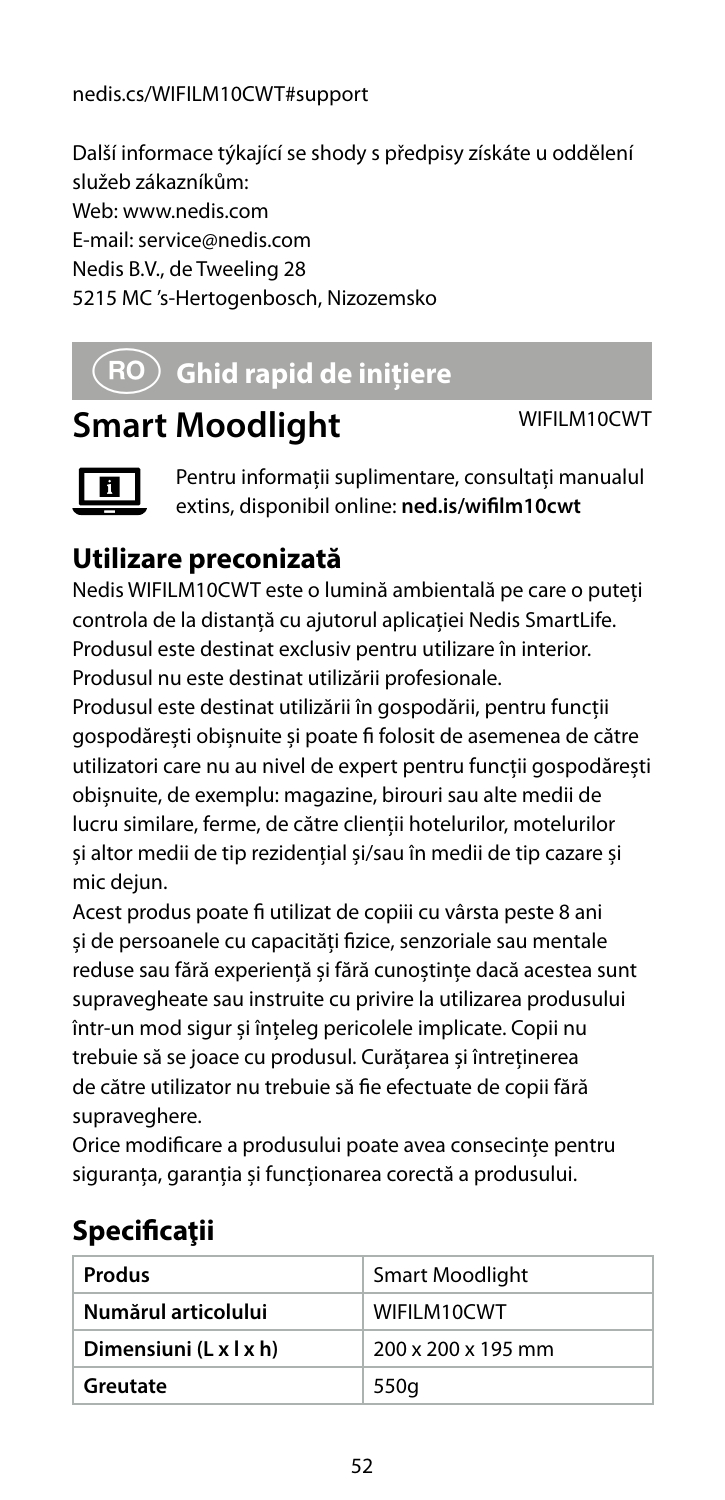| Intrare alimentare electrică         | 220 - 240 VAC: 50 Hz |
|--------------------------------------|----------------------|
|                                      |                      |
| Temperatură de functionare           | 0 °C - 40 °C         |
| Gama de temperatură a<br>culorilor   | 2700 K - 6500 K      |
| Frecventă Wi-Fi                      | 2400 - 2484 MHz      |
| Putere maximă de<br>transmisie radio | 16 dBm               |

#### **Piese principale** (imagine **A**)

- **1** Lampă
- **2** Port micro USB
- 

**4** Cablu de alimentare USB **5** Comutator pornit/oprit

**3** Adaptor electric

#### **Instrucțiuni de siguranță**

#### N AVERTISMENT

- **•** Asigurați-vă că ați citit complet și că ați înțeles instrucțiunile din acest document înainte de a instala sau utiliza produsul. Păstrați ambalajul și acest document pentru a le consulta ulterior.
- **•** Folosiți produsul exclusiv conform descrierii din acest document.
- **•** Nu folosiți produsul dacă o piesă este deteriorată sau defectă. Înlocuiți imediat produsul deteriorat sau defect.
- **•** Nu lăsați produsul să cadă și evitați ciocnirile elastice.
- **•** Nu expuneți produsul la apă, ploaie, umezeală sau umiditate puternică.
- **•** Service-ul asupra acestui produs poate fi realizat doar de către un tehnician calificat pentru întreținere, pentru a reduce riscul de electrocutare.
- **•** Deconectați produsul de la sursa electrică și de la alte echipamente în cazul în care apar probleme.
- **•** Deconectați produsul de la sursa electrică înainte de service și când înlocuiți piese.
- **•** Copiii trebuie supravegheați pentru a vă asigura că nu se joacă cu produsul.
- **•** Produsul trebuie alimentat exclusiv cu tensiunea corespunzătoare marcajului de pe produs.
- **•** Folosiți numai sursa de alimentare furnizată.

#### **Instalarea aplicației Nedis SmartLife**

- 1. Descărcați pe telefon aplicația Nedis SmartLife pentru Android sau iOS de la Google Play sau Apple App Store.
- 2. Deschideți aplicația Nedis SmartLife pe telefon.
- 3. Creați un cont cu adresa dvs. de e-mail și atingeți Continue (Continuă).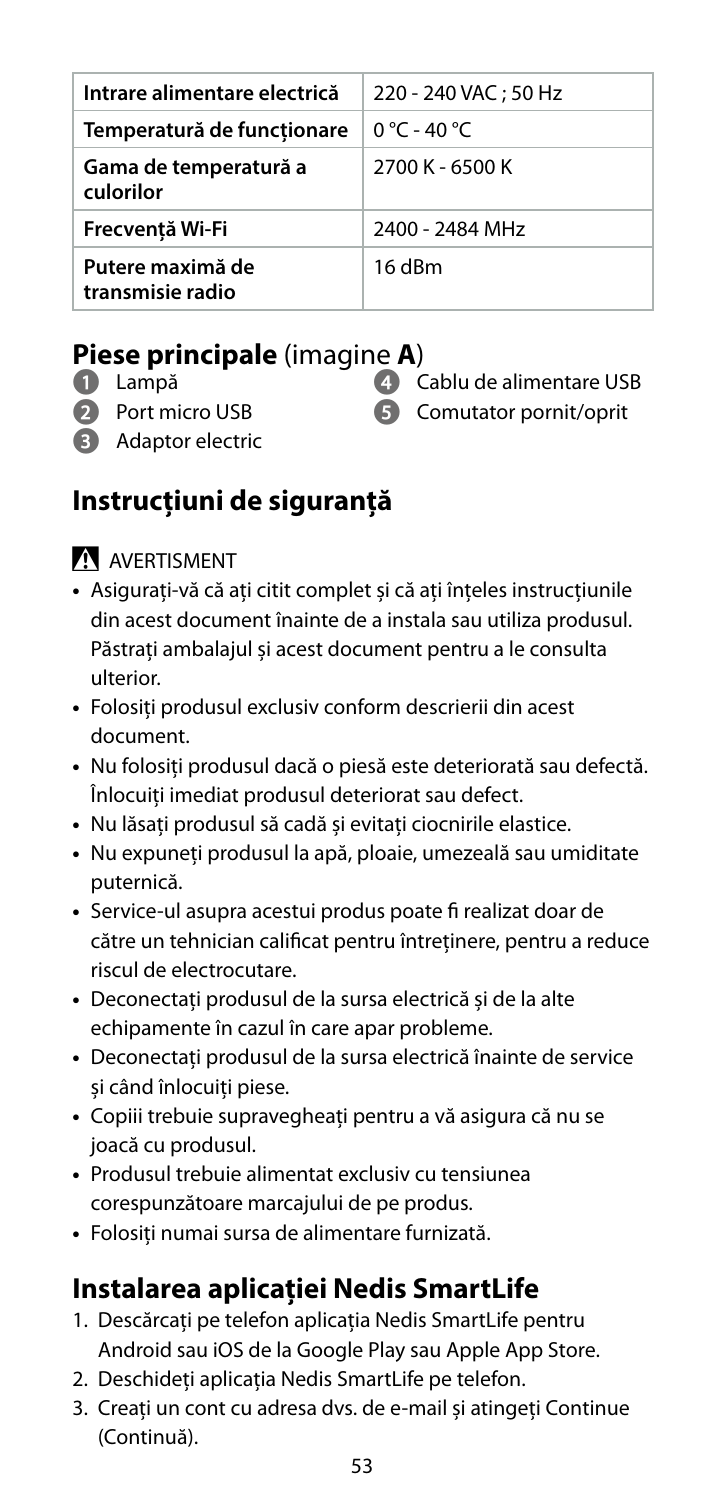- 4 Veți primi un cod de verificare la adresa de e-mail.
- 4. Introduceți codul de verificare pe care l-ați primit.
- 5. Creați o parolă și atingeți Realizat.
- 6. Atingeți Adăugare domiciliu pentru a crea un domiciliu SmartLife
- 7. Introduceți locația, alegeți camerele la care doriți să vă conectați și atingeți Realizat.

#### **Conectarea aplicației**

- 1. Atingeți + din aplicația Nedis SmartLife.
- 2. Selectați tipul dispozitivului pe care doriți să îl adăugați din listă.
- 3. Conectați conectorul Micro USB al cablului de alimentare USB **A4** în portul Micro USB **A2**.
- 4. Conectați celălalt capăt al **A4** în adaptorul de alimentare **A3**.
- 5. Conectați **A3** la o priză electrică funcțională.

Lampa **A1** clipește pentru a indica faptul că modul de asociere este activ.

- 4 Dacă **A1** nu clipește, porniți produsul cu comutatorul pornit/oprit **A5**. Așteptați 10 secunde. Opriți și reporniți produsul de 3 ori pentru a intra manual în modul de asociere.
- 6. Atingeți Next step (Pasul următor) din aplicație.
- 7. Introduceți datele de rețea Wi-Fi și atingeți Confirmare.
- 8. Introduceți un nume pentru produs și atingeți Realizat.

Produsul este acum pregătit pentru a fi folosit.

#### **Deconectarea aplicației**

- 1. Deschideți aplicația Nedis SmartLife pe telefon.
- 2. Deschideți tipul de produs dorit apăsând pe dala corespunzătoare din aplicație.
- 3. Atingeți pictograma creion din colțul din dreapta sus.
- 4. Atingeți Eliminare dispozitiv din partea de jos și confirmați.

#### **Declarație de conformitate**

Noi, Nedis B.V., declarăm, în calitate de producător, că produsul WIFILM10CWT de la marca noastră Nedis® , fabricat în China, a fost testat în conformitate cu toate standardele CE și reglementările relevante și că toate testele au fost trecute cu succes. Aceasta include, dar nu se limitează la directiva RED 2014/53/UE.

Declarația de conformitate completă (și fișa tehnică de securitate, dacă este cazul) pot fi găsite și descărcate prin intermediul: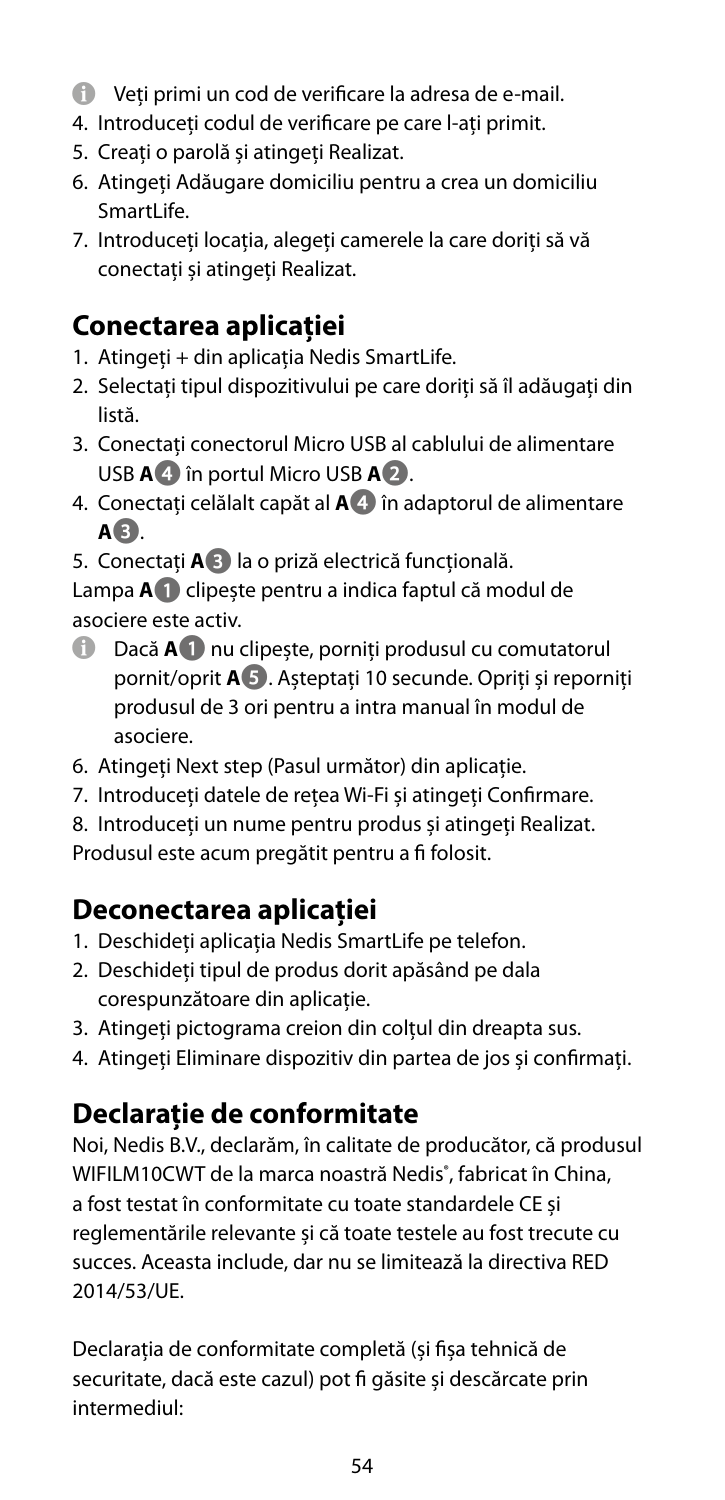#### nedis.ro/WIFILM10CWT#support

Pentru informații suplimentare privind respectarea conformității, contactați serviciul clienți: Site web: www.nedis.com E-mail: service@nedis.com Nedis B.V., de Tweeling 28 5215 MC 's-Hertogenbosch, Olanda